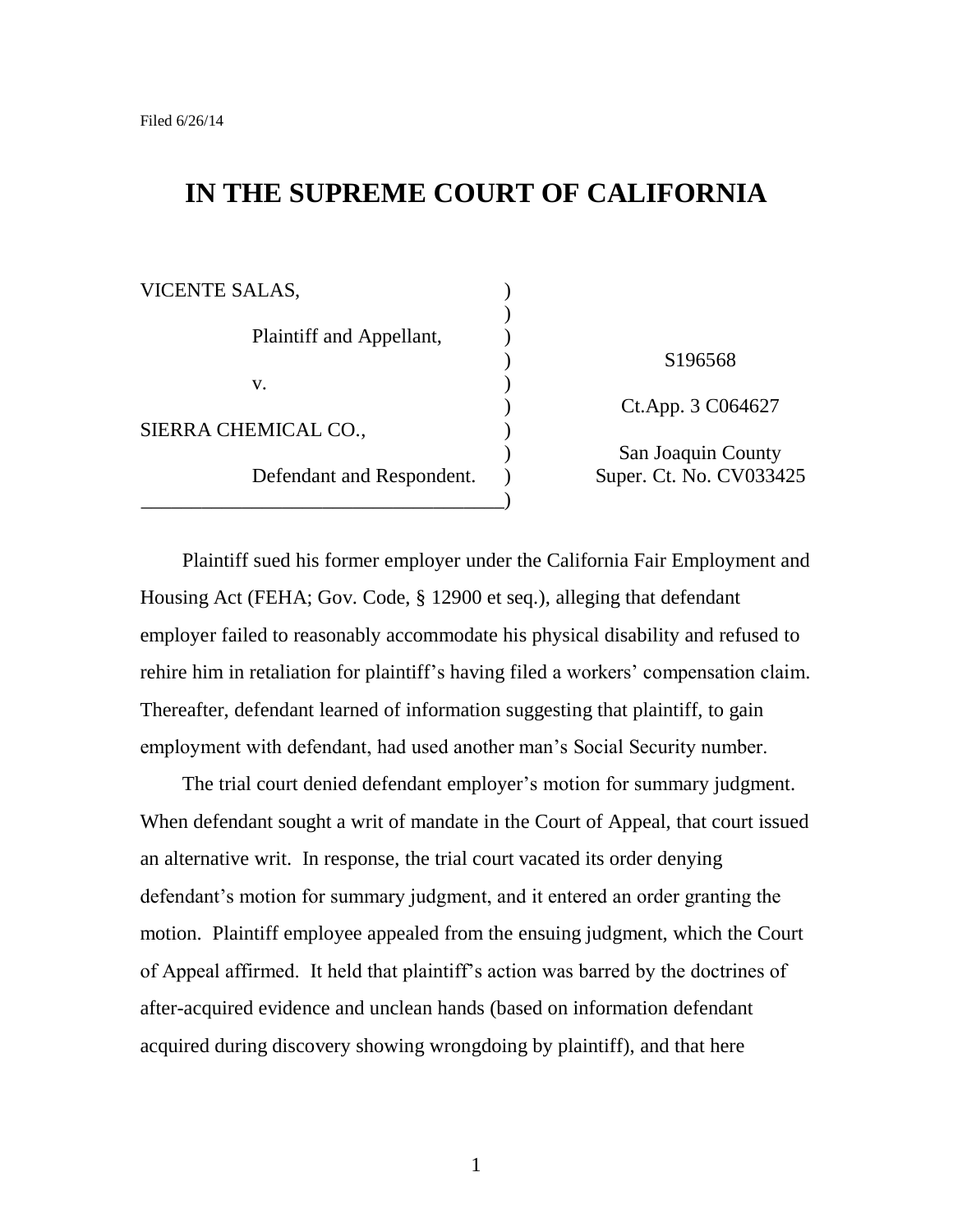application of those doctrines was not precluded by Senate Bill No. 1818 (2001- 2002 Reg. Sess.) (Senate Bill No. 1818), enacted in 2002 (Stats. 2002, ch. 1071, pp. 6913-6915). That state law declares: "All protections, rights and remedies available under state law, except any reinstatement remedy prohibited by federal law, are available to all individuals *regardless of immigration status* who have applied for employment, or who are or who have been employed, in this state." (Stats. 2002, ch. 1071, § 1, p. 6913, italics added.)

After we granted plaintiff employee's petition for review, we asked both parties for supplemental briefing on whether federal immigration law preempts California"s Senate Bill No. 1818, an issue the parties had not raised before. We conclude: (1) Senate Bill No. 1818, which extends state law employee protections and remedies to all workers "regardless of immigration status," is not preempted by federal immigration law except to the extent it authorizes an award of lost pay damages for any period after the employer's discovery of an employee's ineligibility to work in the United States; and (2) contrary to the Court of Appeal"s holdings, the doctrines of after-acquired evidence and unclean hands are not complete defenses to a worker's claims under California's FEHA, although they do affect the availability of remedies. Accordingly, we reverse and remand the matter for further proceedings.

**I**

Because this case arises from an order granting summary judgment to a defendant, we briefly set forth the governing principles. A trial court should grant a defendant's motion for summary judgment if no triable issue exists as to any material fact and the defendant is entitled to a judgment as a matter of law. On appeal, we review the matter independently, resolving in the plaintiff"s favor any doubts regarding the propriety of summary judgment. (*Elk Hills Power, LLC v. Board of Equalization* (2013) 57 Cal.4th 593, 605-606.)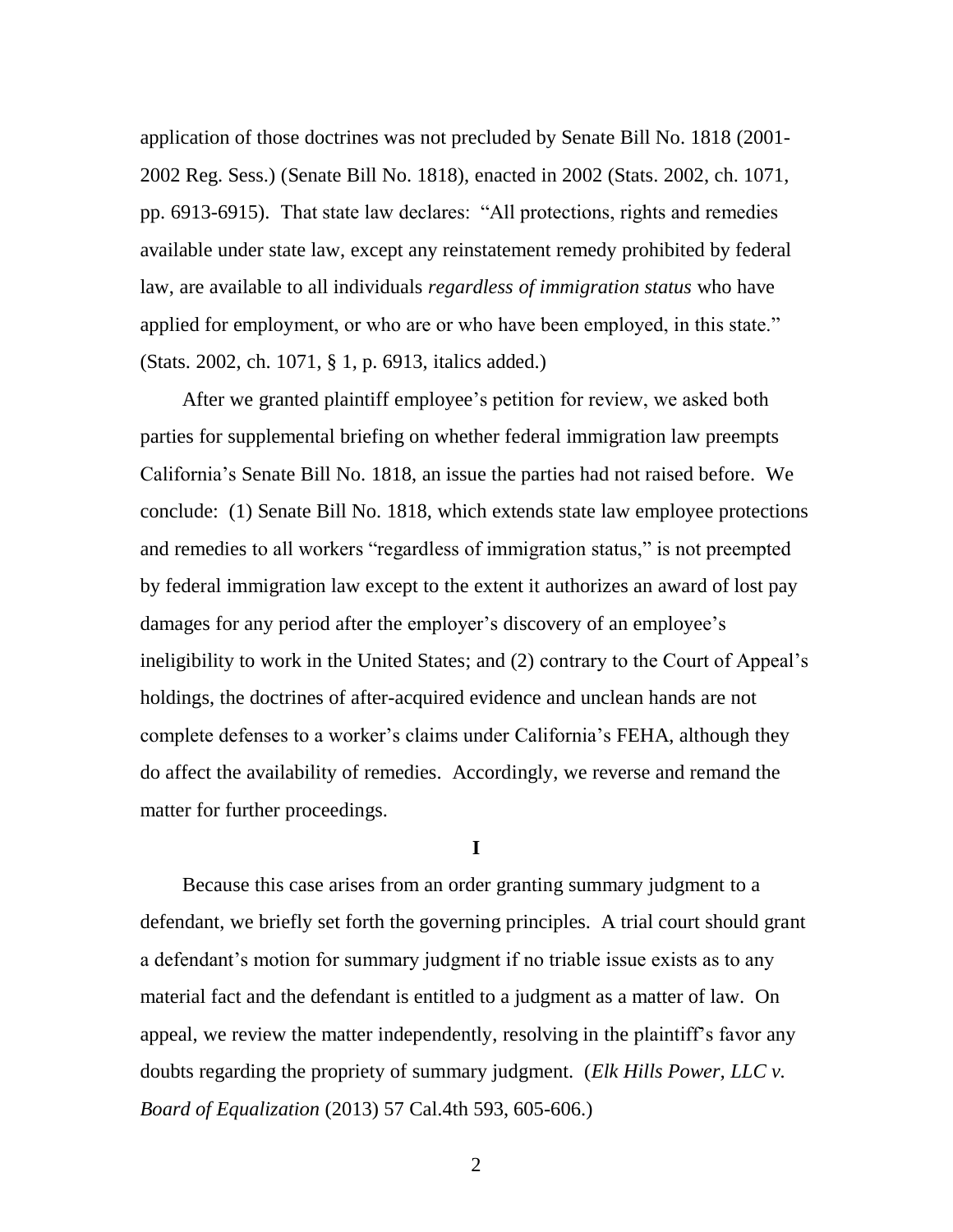Defendant Sierra Chemical Co. manufactures, packages, and distributes chemicals for treating water, including water in swimming pools. As the weather gets warmer in spring and summer, consumer demand for defendant"s products increases, while in fall and winter demand decreases, which in turn results in defendant's seasonal layoffs of many production line employees. Those laid-off workers generally are recalled to work when consumer demand rises.

In April 2003, plaintiff Vicente Salas applied for a job with defendant, providing a Social Security number and a resident alien card. He completed and signed, under penalty of perjury, federal Immigration and Naturalization form I-9, in which he listed the same Social Security number he had given to defendant, and he attached to the form a copy of a Social Security card with that number. He also signed an employee"s Internal Revenue Service withholding form W-4, which had the same Social Security number he had given defendant. In May 2003, plaintiff began working on defendant"s production line.

In October 2003, plaintiff was laid off because of defendant's seasonal reduction of production line workers. In March 2004, when plaintiff was called back to work, he used the same Social Security number as before, and the same number again appeared on federal I-9 and W-4 forms he completed. In December 2004, plaintiff was again laid off. When he was recalled to work in March 2005, the federal W-4 form he signed had the same Social Security number he had provided earlier. Plaintiff was not laid off during the fall and winter of 2005.

In late 2004 or early 2005, plaintiff received a letter from the federal Social Security Administration stating that his name and Social Security number did not match the agency's records. Some of his coworkers received similar letters. Plaintiff asserts that a few days later defendant's production manager, Leo Huizar, told the workers not to worry about discrepancies with Social Security numbers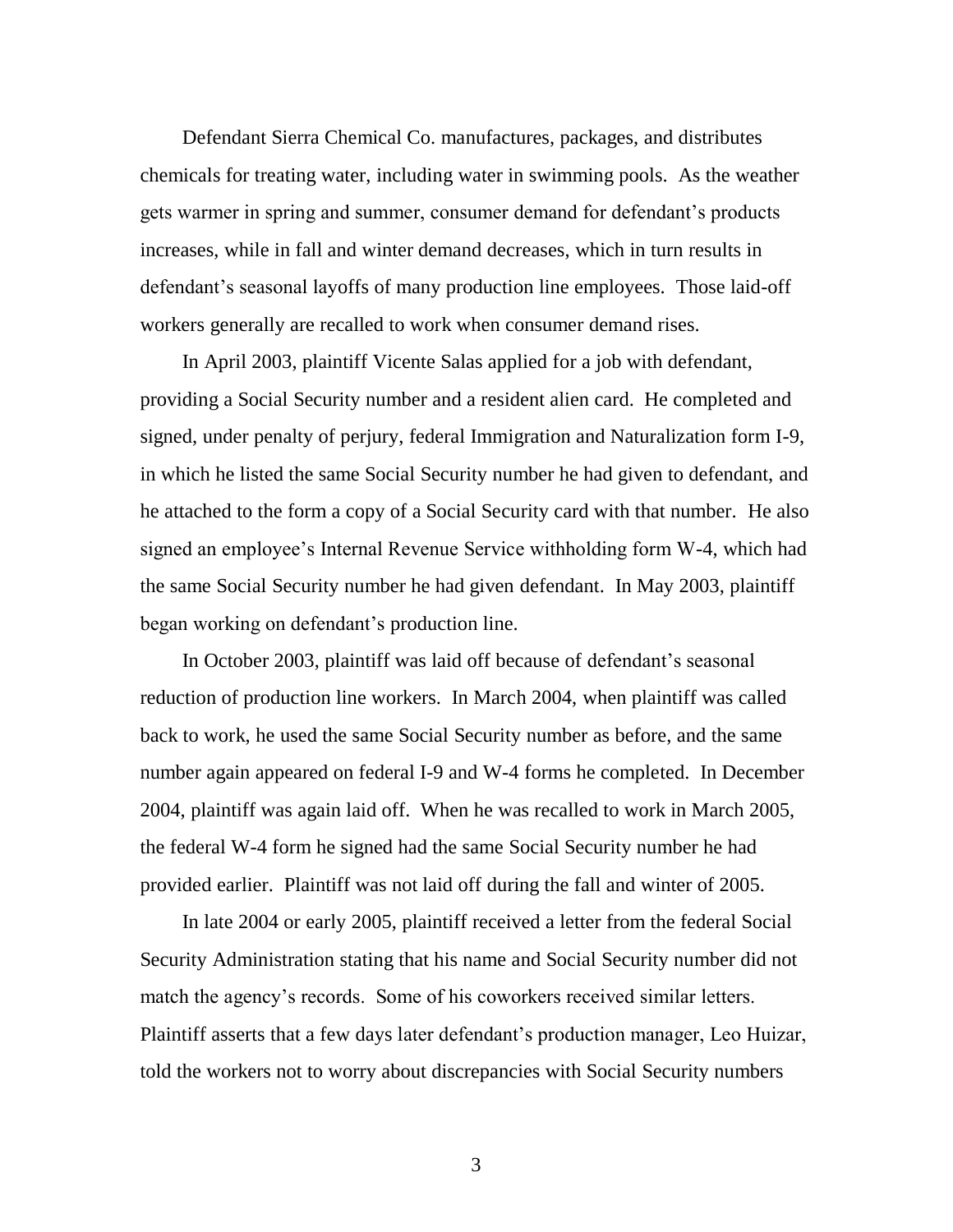because as long as the company"s president was satisfied with their work they would not be terminated.

In March 2006, plaintiff injured his back while stacking crates on defendant"s production line, and he was taken to a hospital. The next day, plaintiff returned to work under a physician's restrictions that he was not to lift anything weighing more than 10 to 15 pounds; he was not to sit, stand, or walk for prolonged periods; and he was to limit bending, twisting, and stooping at the waist. Defendant employer modified plaintiff"s work duties accordingly. On June 9, after giving defendant a doctor's release, plaintiff resumed full duties.

On August 16, 2006, plaintiff again injured his back while stacking crates and was taken to the hospital. That same day he returned to work, finishing his shift under the same work restrictions as before. Thereafter, plaintiff filed a workers' compensation claim for his workplace back injury. Plaintiff still came to work, performing modified duties, until December 15, 2006, when he was laid off during defendant's seasonal reduction of workers.

In either late January or early February of 2007, plaintiff started working for another company. According to plaintiff"s declaration filed in opposition to defendant employer's motion for summary judgment, Leo Huizar, defendant's production manager, telephoned him in March 2007. Huizar asked plaintiff if he wanted to return to work and if he had fully recovered from his back injuries. When plaintiff said he was still seeing a doctor, Huizar responded that plaintiff could "not return to work like that," adding it would violate defendant employer's policies to do so.

On May 1, defendant sent plaintiff a letter stating that it was recalling laid-off employees and informing him to call or come to defendant's office to make arrangements to return to work. The letter also told him to bring "a copy of your doctor's release stating that you have been released to return to full duty."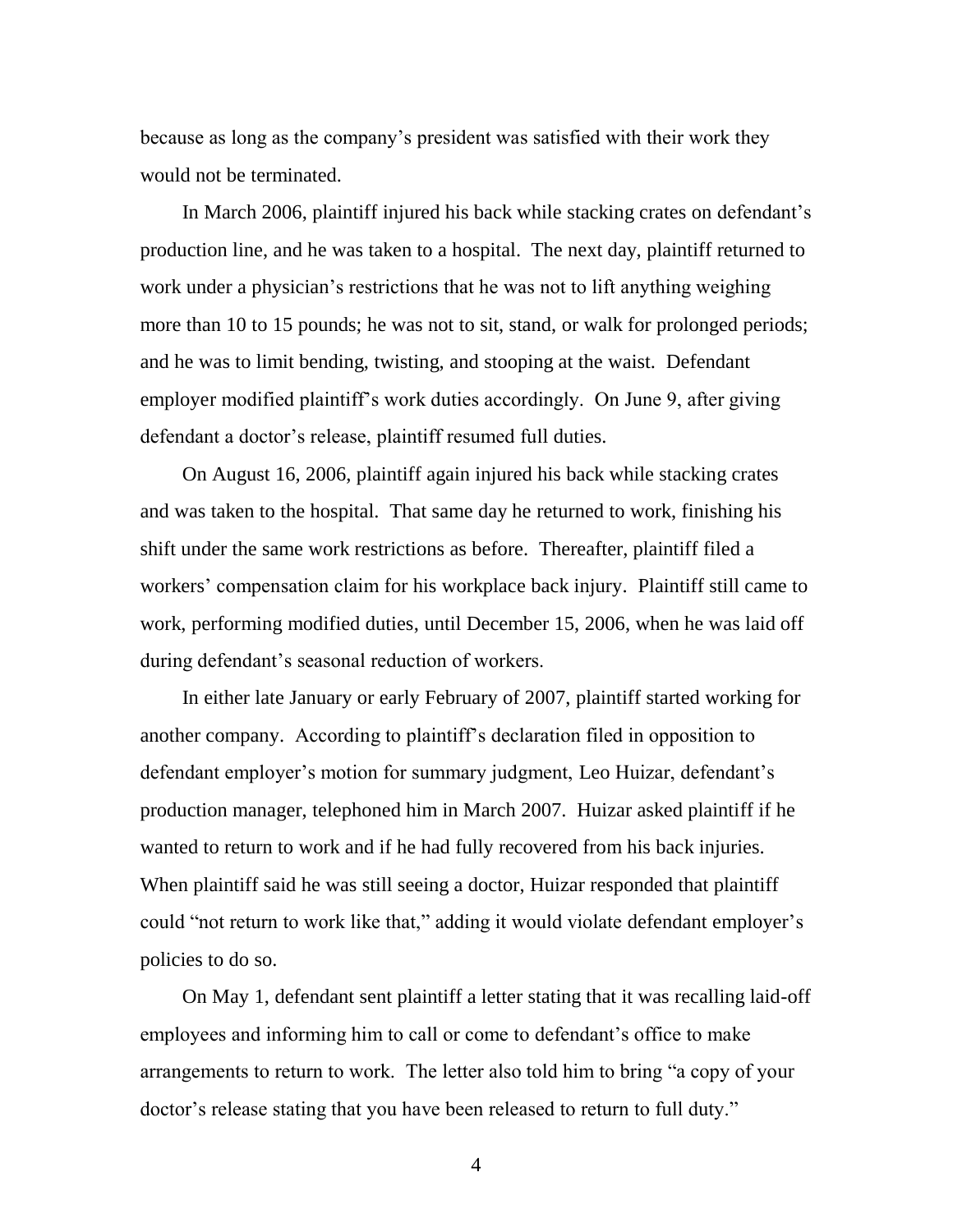According to Huizar's declaration in support of defendant's motion for summary judgment, plaintiff contacted Huizar on May 6, 2007, and said that he had not reported for work as he had not yet been released by his physician but that he had an appointment on June 12 to obtain the release. Huizar then agreed to hold the job open for plaintiff until plaintiff obtained the doctor's release, and Huizar told plaintiff to call him if plaintiff was unable to get the release. Huizar never heard from plaintiff again.

In August 2007, plaintiff sued defendant. Plaintiff alleged two causes of action. The first cause of action alleged that plaintiff was disabled and that defendant failed to provide reasonable accommodations for his disability, in violation of California"s FEHA. The second cause of action alleged that defendant wrongfully denied plaintiff employment, in violation of the public policy expressed in the FEHA, by retaliating against him for filing a workers' compensation claim against defendant and for being disabled. Both causes of action sought to recover lost wages, compensatory damages for emotional distress, punitive damages, and attorney fees.

After trial was set for April 9, 2009, both parties filed motions in limine. In one of his motions, plaintiff employee acknowledged that it is a criminal offense under federal law (18 U.S.C. § 1546(b)(2)) and a felony under state law (Pen. Code, § 114) for a person to use false identification documents to conceal the person"s true citizenship or resident alien status. Plaintiff stated that he would testify at trial and assert his privilege against self-incrimination under the Fifth Amendment to the United States Constitution if asked about his immigration status. He asked that he be allowed to assert the privilege outside the jury"s presence and that the court and counsel not comment at trial on his assertion of the privilege. This information led defendant employer to investigate the authenticity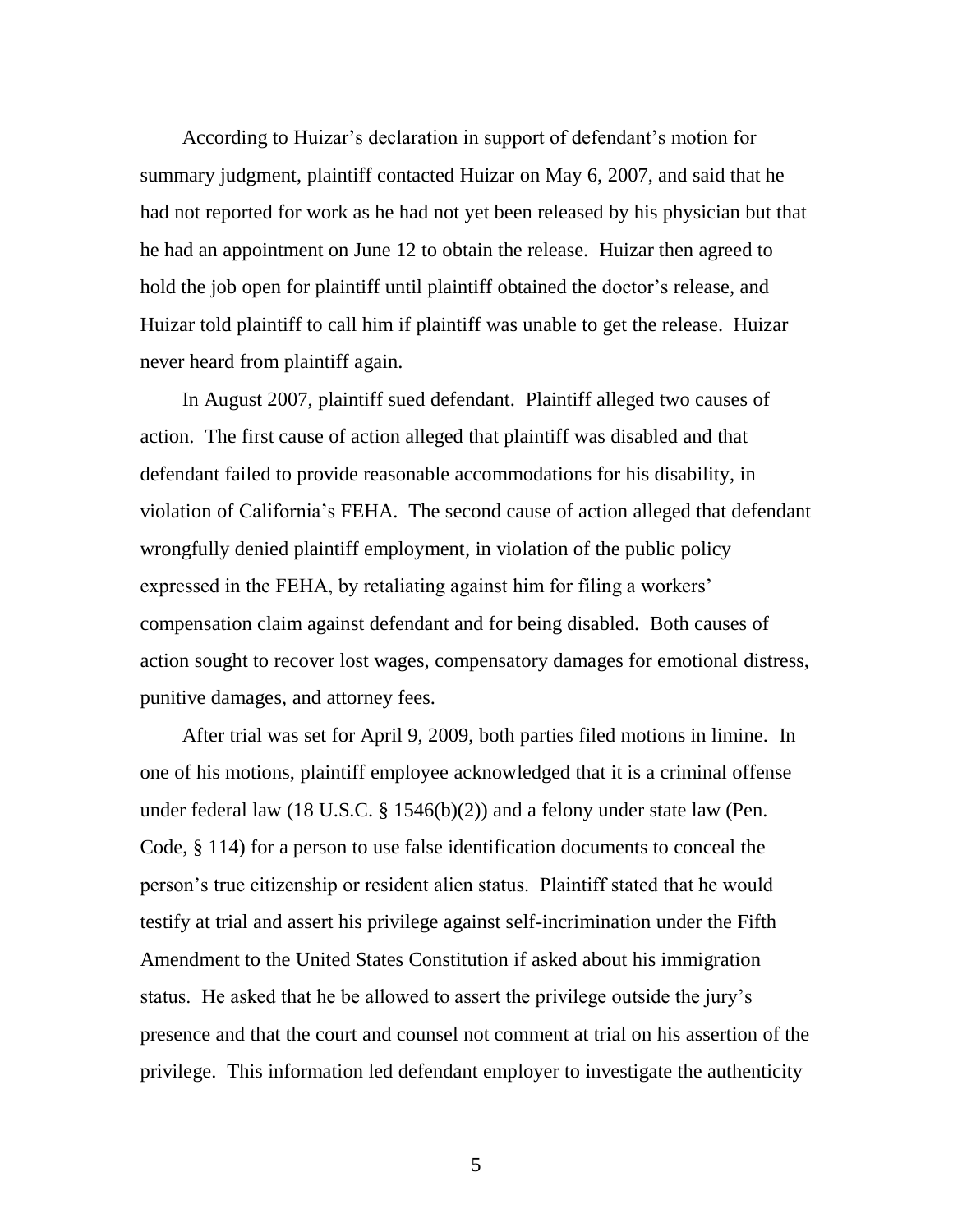of the documents plaintiff had given to defendant in connection with plaintiff"s employment by defendant.

On July 24, 2009, defendant filed a motion for summary judgment, which is at issue here. Defendant sought a determination by the trial court that defendant was entitled to a judgment as a matter of law under the legal doctrines of afteracquired evidence and unclean hands, based on plaintiff"s fraudulent use of another person"s Social Security number and card to obtain employment with defendant. In support, defendant submitted a declaration from Kelly R. Tenney saying that he is a resident of North Carolina and has a certain Social Security number, which is the one plaintiff used when he applied for a job with defendant. Tenney said in his declaration that he did not know plaintiff and had given no one permission to use his Social Security number. Defendant also provided a declaration from its president, Stanley Kinder, stating that defendant has a longstanding policy of not hiring anyone who is prohibited by federal law from working in the United States, and that defendant would immediately discharge any employee upon defendant's discovery that the employee had given defendant false information or documents to establish work eligibility in the United States.

When the trial court denied defendant employer's motion for summary judgment, defendant sought a writ of mandate from the Court of Appeal. When that court issued an alternative writ, the trial court vacated its earlier order denying defendant's motion and entered a new order granting the motion. Plaintiff appealed from the ensuing judgment, which the Court of Appeal affirmed. The Court of Appeal concluded that plaintiff"s claims were barred by both the doctrine of after-acquired evidence and the doctrine of unclean hands.

The Court of Appeal reasoned that the doctrine of after-acquired evidence barred plaintiff"s causes of action because he had misrepresented to defendant employer his eligibility under federal law to work in the United States. It also held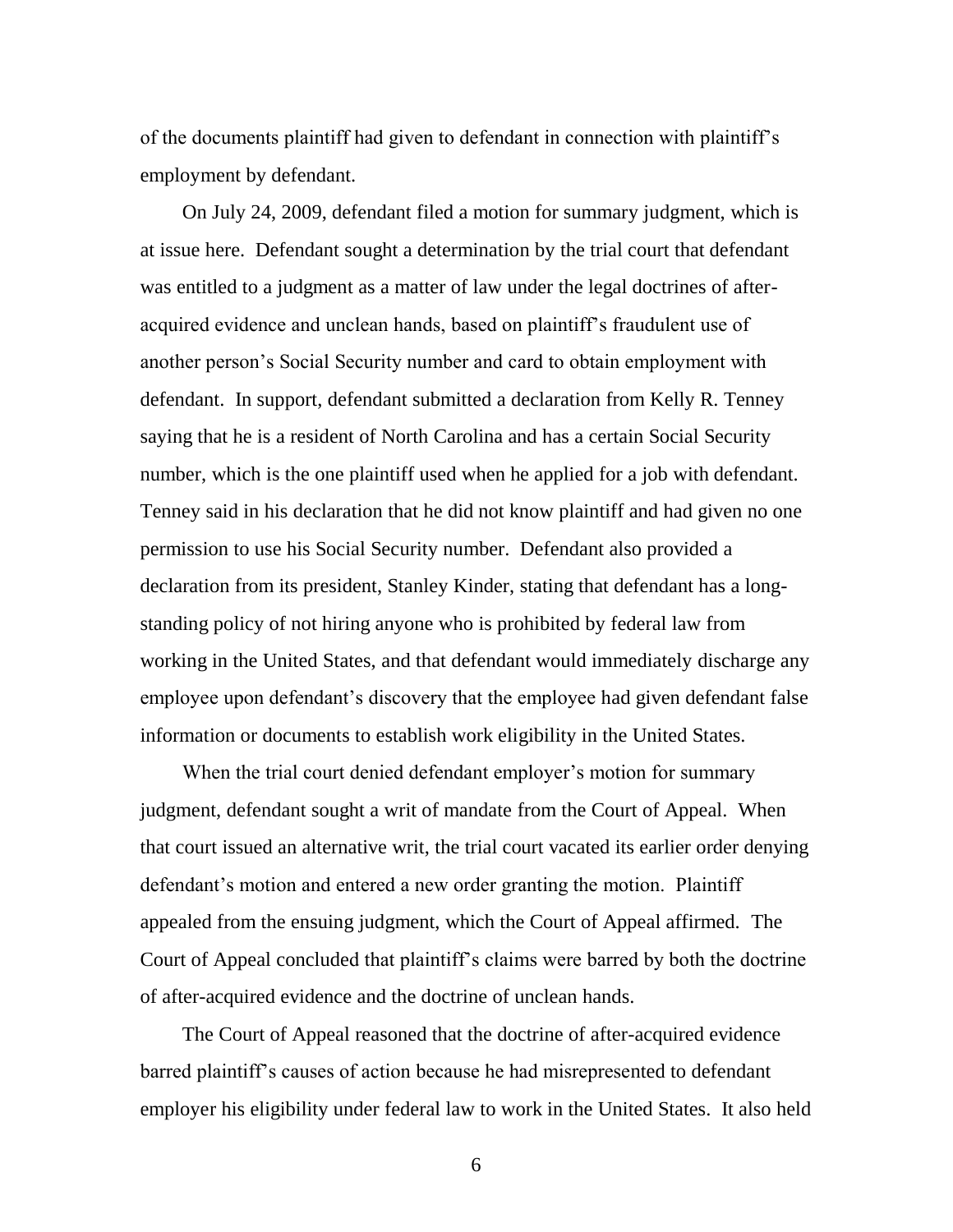that plaintiff"s claims were subject to the doctrine of unclean hands because he had falsely used another person"s Social Security number in seeking employment with defendant, he was disqualified under federal law from working in the United States, and his conduct exposed defendant to penalties under federal law.

## **II**

The threshold inquiry here is whether the federal Immigration Reform and Control Act of 1986 (8 U.S.C. § 1101 et seq.), also known as IRCA, preempts application of the antidiscrimination provisions of California"s FEHA to workers who are unauthorized aliens.<sup>1</sup> For the reasons given below, we conclude that the FEHA is generally not preempted by federal immigration law, but that federal preemption does bar an award of lost pay damages under the FEHA for any period of time *after* an employer"s discovery of the employee"s ineligibility under federal law to work in the United States.

Federal immigration law requires employers to verify the identity and work eligibility of new employees (8 U.S.C.  $\S$  1324a(a)(1)(B)(i)); upon an employer's discovery of a worker"s unauthorized immigration status, termination is required (*id*., § 1324a(a)(2)). An *employer* who violates these federal law provisions is subject to civil fines (*id.*, § 1324a(e)(4)(A)) and to criminal prosecution (*id.*, § 1324a(f)(1)). A *worker* who uses false documents to gain employment is likewise subject to civil fines and criminal prosecution. (*Id.*, § 1324c(a)(1)-(3); 18 U.S.C. § 1546(b).)

 $\overline{a}$ 

**<sup>1</sup>** Because the issue involves federal immigration law, we here use that law"s terminology. The Immigration Reform and Control Act of 1986 defines "alien" as "any person not a citizen or national of the United States"  $(8 \text{ U.S.C. } 8 \text{ 1101(a)(3)})$ and states that "the term "unauthorized alien" means, with respect to the employment of an alien at a particular time, that the alien is not at that time either [¶] (A) an alien lawfully admitted for permanent residence, or [¶] (B) authorized to be so employed by this chapter or by the Attorney General" (*id.*, § 1324a(h)(3)).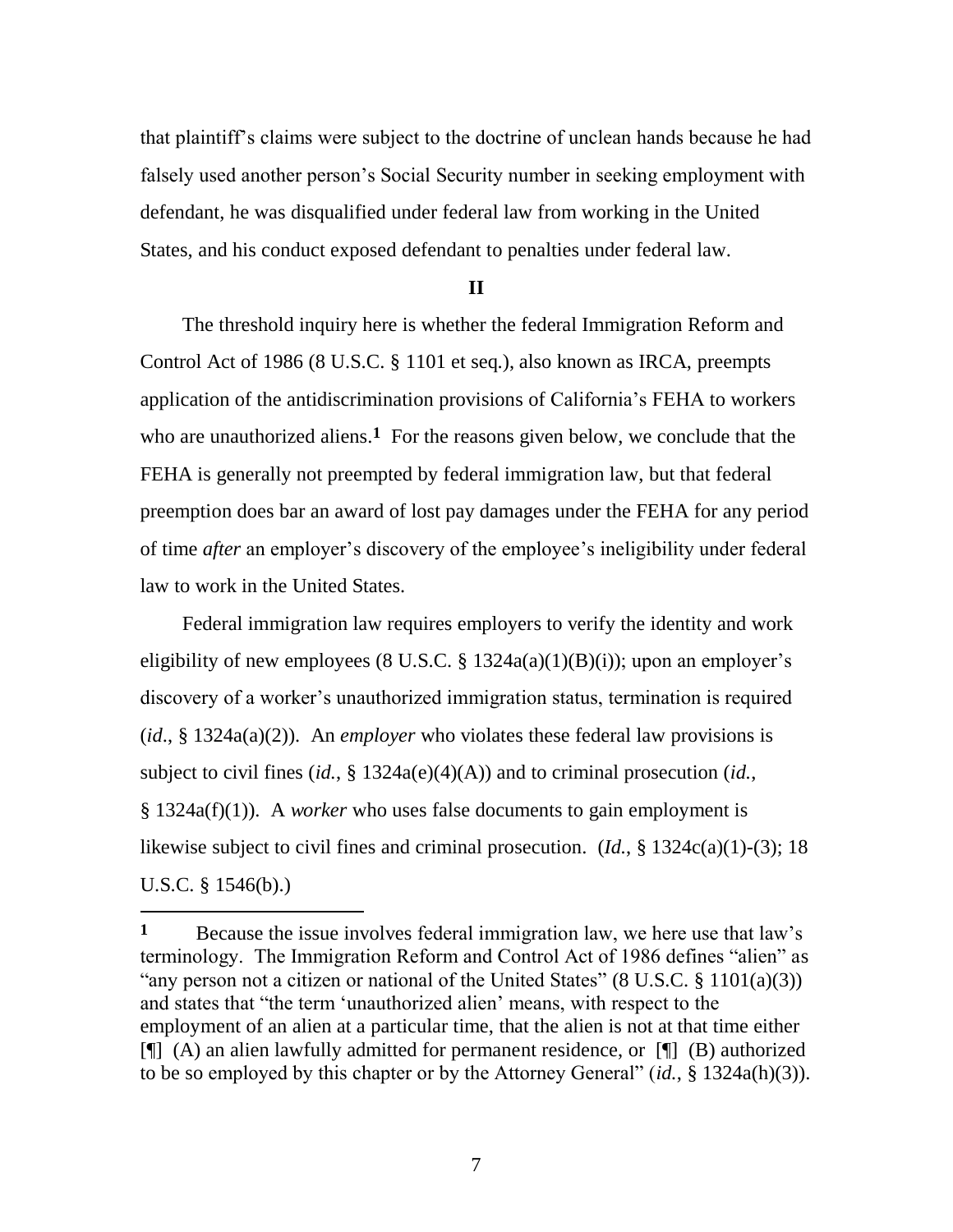The California law at issue here is not only the FEHA, but also Senate Bill No. 1818, which added to California"s statutory scheme four nearly identical provisions: Civil Code section 3339, Government Code section 7285, Health and Safety Code section 24000, and Labor Code section 1171.5. **2** Particularly pertinent here is Government Code section 7285, which states:

"The Legislature finds and declares the following:

"(a) All protections, rights, and remedies available under state law, except any reinstatement remedy prohibited by federal law, are available to all individuals *regardless of immigration status* who have applied for employment, or who are or who have been employed, in this state.

"(b) For purposes of enforcing state labor, employment, civil rights, and employee housing laws, a person's immigration status is irrelevant to the issue of liability, and in proceedings or discovery undertaken to enforce those state laws no inquiry shall be permitted into a person"s immigration status except where the person seeking to make this inquiry has shown by clear and convincing evidence that the inquiry is necessary in order to comply with federal immigration law.

"(c) The provisions of this section are declaratory of existing law.

 $\overline{a}$ 

"(d) The provisions of this section are severable. If any provision of this section or its application is held invalid, that invalidity shall not affect other provisions or applications that can be given effect without the invalid provision or application." (Italics added.)

**<sup>2</sup>** The language of Civil Code section 3339 and Government Code section 7285 is the same. The language of the other two provisions — Health and Safety Code section 24000 and Labor Code section 1171.5 — differs only in the wording of subdivision (b). While Civil Code section 3339 and Government Code section 7285 refer to "state labor, employment, civil rights, and employee housing laws," Health and Safety Code section 24000 and Labor Code section 1171.5 both refer only to "state labor and employment laws."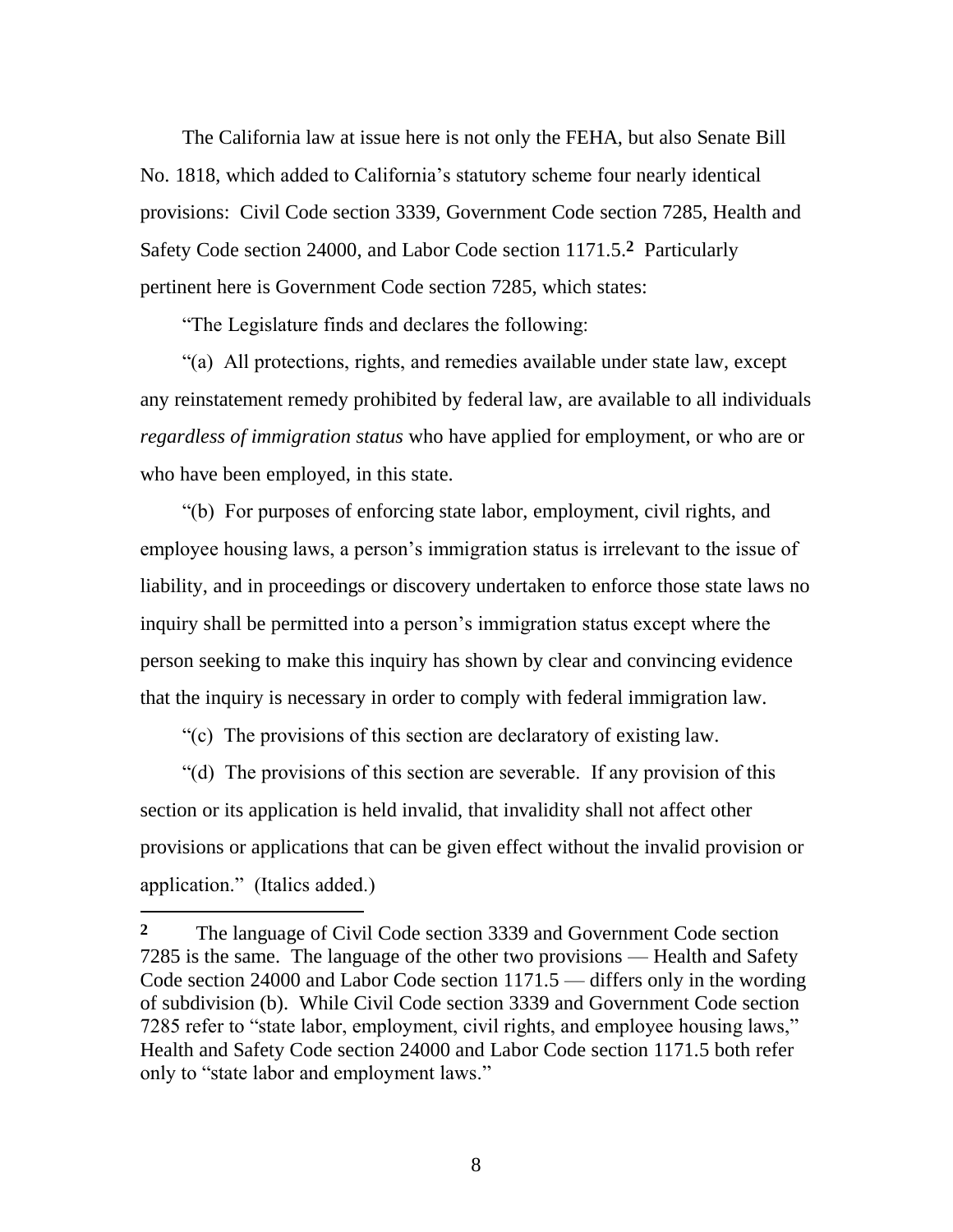The California Legislature enacted Senate Bill No. 1818 in 2002 in response to the United States Supreme Court"s decision earlier the same year in *Hoffman Plastic Compounds, Inc. v. NLRB* (2002) 535 U.S. 137 (*Hoffman*). (See *Sullivan v. Oracle Corp.* (2011) 51 Cal.4th 1191, 1197, fn. 3.) In *Hoffman*, the National Labor Relations Board (NLRB) had determined that an employer violated the National Labor Relations Act (NLRA) by selecting four employees for layoffs because they had supported a union"s organizing activities. One of those employees, Jose Castro, testified at the administrative hearing that he was illegally in the United States and had used a friend"s birth certificate to obtain a California driver"s license and a federal Social Security card, enabling Castro to obtain employment before and after the layoff. (*Hoffman*, at p. 141.) The NLRB awarded Castro backpay plus interest from the date he was laid off until the date the employer first learned of Castro"s undocumented status, a period of four and one-half years. (*Id.* at pp. 141-142.) The federal court of appeals upheld the NLRB"s award. The United States Supreme Court reversed. It said that the NLRB could not "award backpay to an illegal alien for years of work not performed, for wages that could not lawfully have been earned, and for a job obtained in the first instance by a criminal fraud." (*Id.* at p. 149.) "[A]warding backpay to illegal aliens," the high court held, "runs counter to policies underlying" the Immigration Reform and Control Act of 1986. (*Ibid.*)

Under the United States Constitution"s supremacy clause (U.S. Const., art. VI, cl. 2), federal law can preempt or supersede state law. California law, as established by Senate Bill No. 1818, makes all state-provided worker protections, rights, and remedies (except reinstatement prohibited by federal law) "available to all individuals regardless of immigration status." (Gov. Code, § 7285, subd. (a).) Are those worker protection state law provisions preempted by the federal Immigration Reform and Control Act of 1986, which the high court held in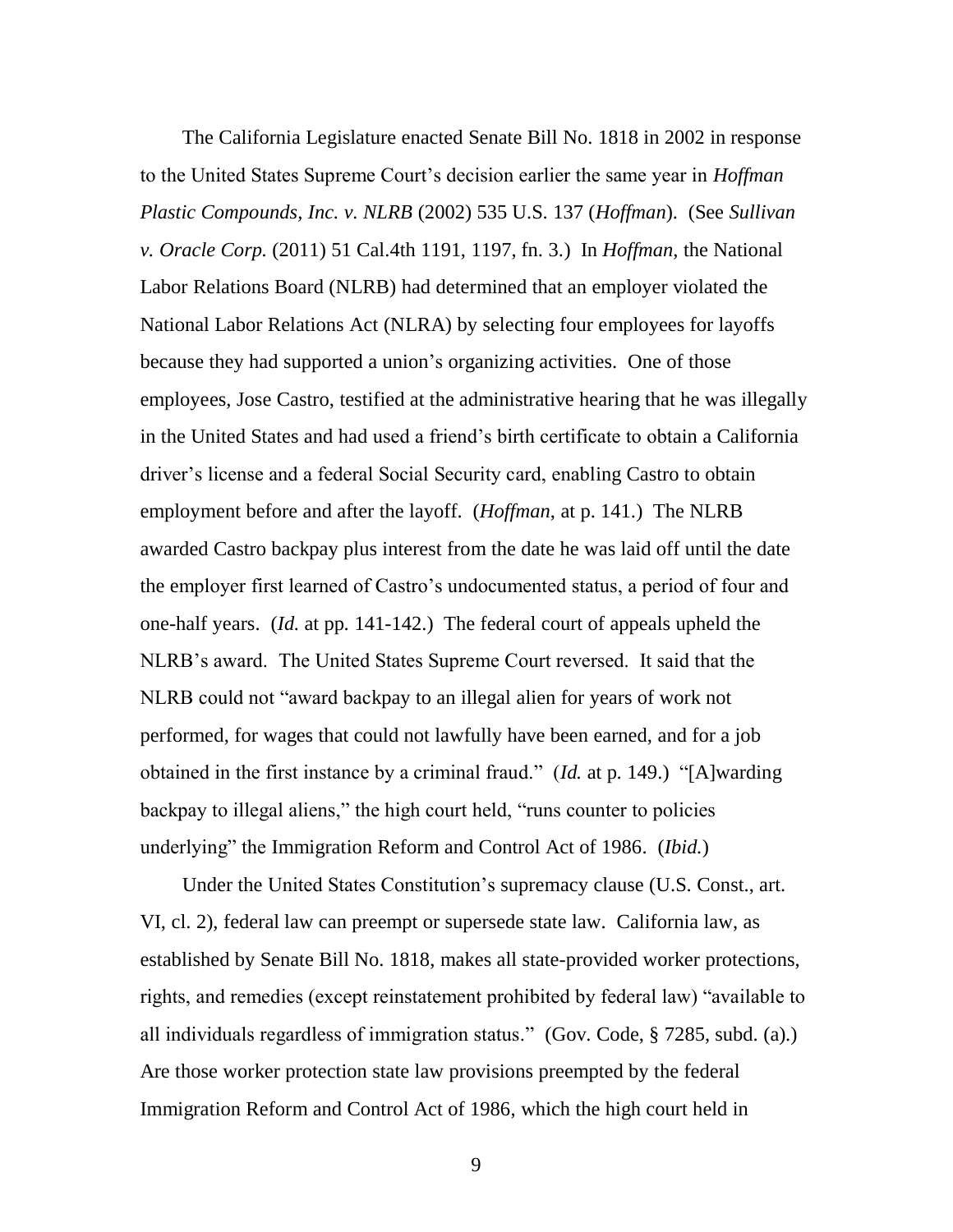*Hoffman*, *supra*, 535 U.S. 137, prohibited the NLRB from awarding backpay to an unauthorized alien who used false documents to get a job? The answer cannot be found in *Hoffman*, which did not decide any issue regarding federal preemption of state law but instead addressed federal immigration law"s impact on a *federal agency's* authority to award a remedy for a violation of *federal law*. At issue here, by contrast, is whether federal immigration law preempts a *state* antidiscrimination law enforced through a *private action* for damages.

Furthermore, California"s FEHA, at issue here, differs significantly from the NLRA, at issue in *Hoffman*. In enacting the FEHA, California"s Legislature sought to safeguard the rights of all persons to seek, obtain, and hold employment without discrimination on account of various characteristics, including race, national origin, physical disability, and medical condition. (Gov. Code, § 12920; see *Chavez v. City of Los Angeles* (2010) 47 Cal.4th 970, 984; *Stevenson v. Superior Court* (1997) 16 Cal.4th 880, 891.) To combat invidious employment discrimination, the FEHA"s remedial scheme depends heavily on private causes of action in which compensatory damages, including lost pay, may be awarded. (See *Armendariz v. Foundation Health Psychcare Services, Inc.* (2000) 24 Cal.4th 83, 112 ["[U]nder the FEHA, private civil actions by employees are the primary means of enforcing employees' rights to be free of unlawful discrimination, once the Department of Fair Employment and Housing determines it will not file a complaint against the employer."]; *Commodore Home Systems, Inc. v. Superior Court* (1982) 32 Cal.3d 211, 218, fn. 8 [noting that the Department of Fair Employment and Housing routinely issues right-to-sue letters to FEHA claimants].)

The federal NLRA, to achieve its goals, does not similarly rely on private causes of action or the remedy of lost pay damages. Rather, the NLRB can adequately enforce the NLRA"s policies by issuing remedial orders enforceable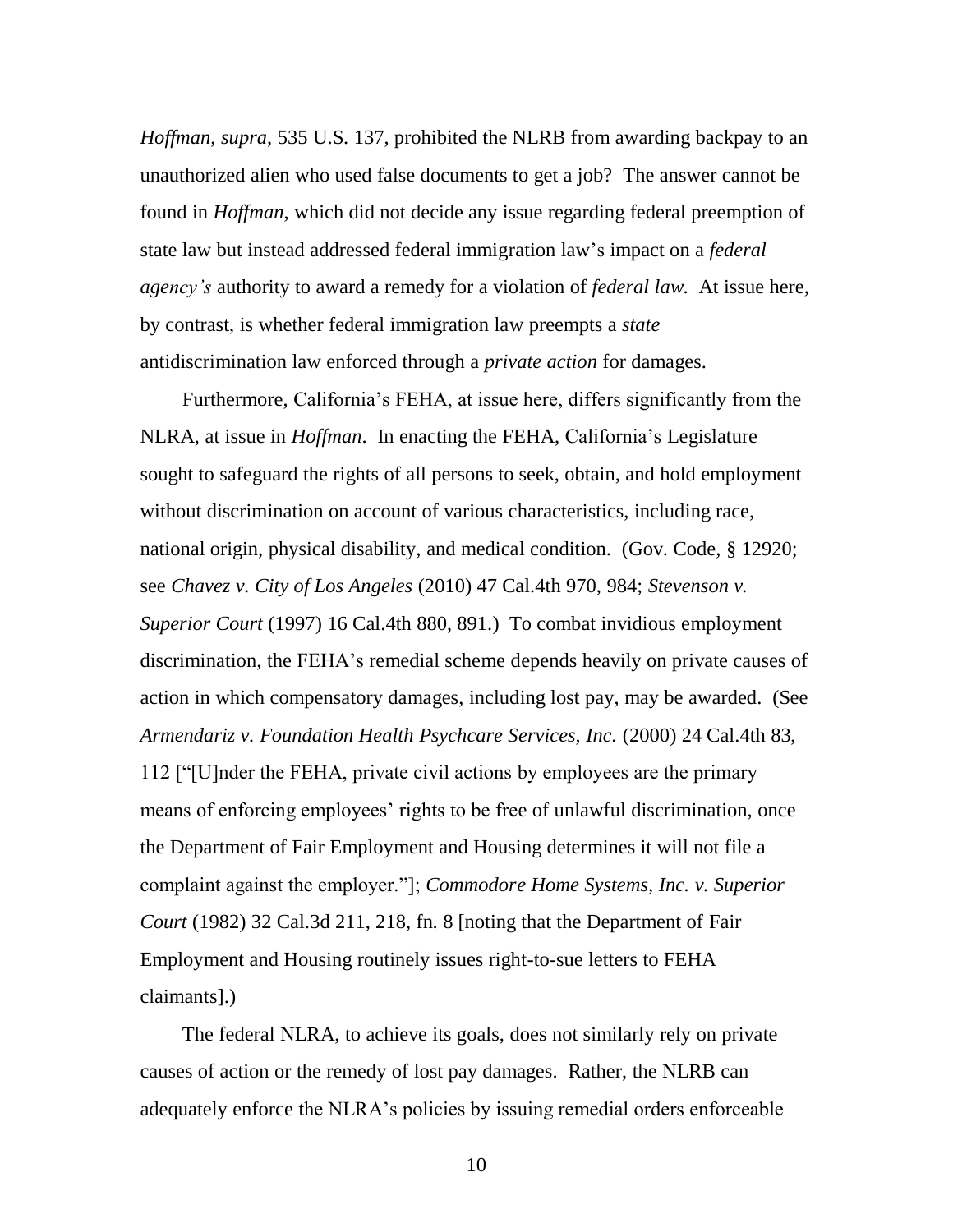through its contempt power. (See *Hoffman*, *supra*, 535 U.S. at p. 152 [stating that "such 'traditional remedies' " are "sufficient to effectuate national labor policy regardless of whether the "spur and catalyst" of backpay accompanies them"].) Because of this critical difference between California"s FEHA and the federal NLRA, relating to the role played by lost pay awards in achieving California"s remedial legislative goal, we do not consider the high court"s decision in *Hoffman*  controlling here. (See *Rivera v. Nibco, Inc.* (9th Cir. 2004) 364 F.3d 1057, 1066- 1067 [expressing doubt that *Hoffman* applies to federal title VII cases because title VII, like the FEHA, relies on private actions for enforcement]; *Majlinger v. Cassino Contracting Corp.* (2005) 802 N.Y.S.2d 56, 66 ["the holding of *Hoffman*  is not so broad as to require a ruling that a New York court's award of lost wages to an undocumented alien is preempted by [federal immigration law] or the policy underlying it"].)

In addressing the issue of federal preemption, we note, preliminarily, that the federal Immigration Reform and Control Act of 1986 does not preempt all state laws relating to unauthorized aliens. In the words of the high court: "Power to regulate immigration is unquestionably exclusively a federal power. [Citations.] But the [United States Supreme] Court has never held that every state enactment which in any way deals with aliens is a regulation of immigration and thus *per se* pre-empted by this constitutional power, whether latent or exercised." (*De Canas v. Bica* (1976) 424 U.S. 351, 354-355 (*De Canas*).) The high court reaffirmed that observation recently in *Arizona v. United States* (2012) \_\_\_ U.S. \_\_\_ [132 S.Ct. 2492, 2503-2504].

The high court in *Arizona v. United States* reiterated the three established types of federal law preemption. Federal law preempts a state law when: (1) Congress, acting within its authority, enacts an express provision requiring preemption; (2) the federal regulation"s reach is so pervasive as to leave no room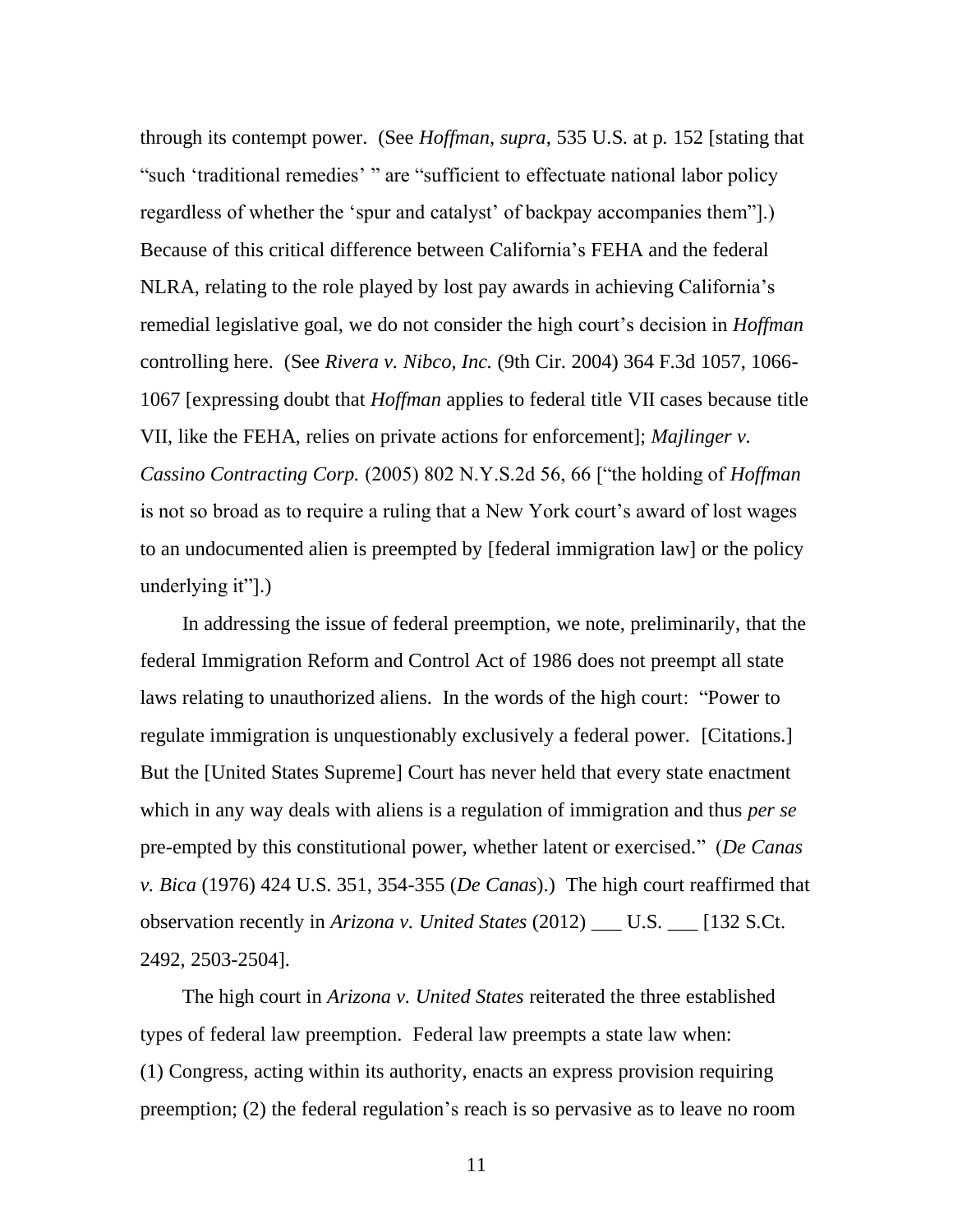for state regulation, or the federal interest is so dominant that it will be assumed that federal law displaces any state law on the same subject; or (3) the state law conflicts with federal law, either because compliance with both laws is impossible or because the state law is an obstacle to accomplishing congressional objectives. (*Arizona v. United States*, *supra*, \_\_ U.S. at p. \_\_ [132 S.Ct. at pp. 2500-2501]; *English v. General Electric Co.* (1990) 496 U.S. 72, 78-79; see *Viva! Internat. Voice for Animals v. Adidas Promotional Retail Operations, Inc.* (2007) 41 Cal.4th 929, 936.) Because "[f]ederalism, central to the constitutional design, adopts the principle that both the National and State Governments have elements of sovereignty the other is bound to respect" (*Arizona v. United States*, *supra*, at p. \_\_ [132 S.Ct. at p. 2500]), the presumption is *against* federal preemption of state law. In preemption analysis, therefore, "courts should assume that "the historic police powers of the States' are not superseded 'unless that was the clear and manifest purpose of Congress.' " (*Id.* at p.  $\angle$  [132 S.Ct. at p. 2501].)

We now apply these principles to the question here of whether federal immigration law (specifically, the federal Immigration Reform and Control Act of 1986) preempts California"s Senate Bill No. 1818, which was enacted in 2002.

Turning to the *first* type of preemption — express preemption — we note that the federal Immigration Reform and Control Act of 1986 has an express preemption provision, which states: "The provisions of this section preempt any State or local law *imposing civil or criminal sanctions* (other than through licensing and similar laws) *upon those who employ* . . . *unauthorized aliens*." (8 U.S.C. § 1324a(h)(2), italics added.) We agree with plaintiff employee that this provision is inapplicable here. Rather than asserting any claim of employer wrongdoing in hiring unauthorized aliens, plaintiff seeks in this lawsuit to impose civil sanctions upon defendant employer for alleged violations of California"s FEHA, which prohibits invidious employment discrimination. Accordingly, the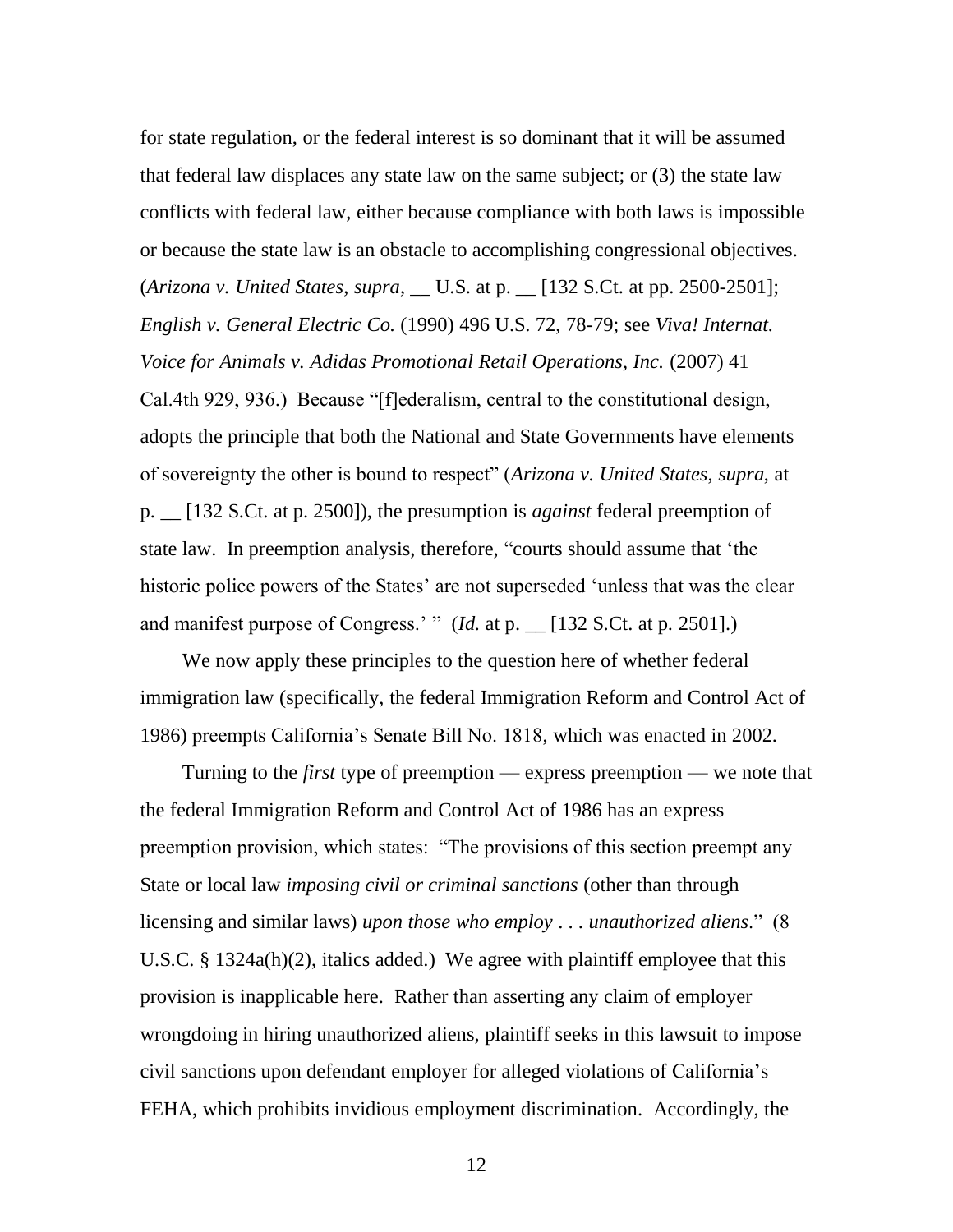relevant federal immigration law does not *expressly* preempt California"s provisions, enacted by Senate Bill No. 1818, granting state employment law protections to all workers "regardless of immigration status."

We now consider the *second* type of preemption — field preemption which occurs *either* when the *federal regulation is so pervasive* as to leave no room for state regulation, or when the *federal interest is* " "*so dominant* that the federal system will be assumed to preclude enforcement of state laws on the same subject" " (*Arizona v. United States*, *supra*, \_\_ U.S. at p. \_\_ [132 S.Ct. at p. 2501], italics added). Some years before its *Arizona* decision, the United States Supreme Court addressed the dominant federal interest aspect of field preemption in *De Canas*, *supra*, 424 U.S. 351. At issue there was the constitutionality of a former California law (Lab. Code, former § 2805, enacted by Stats. 1971, ch. 1442, § 1, p. 2847, repealed by Stats. 1988, ch. 946, § 1, p. 3025) that prohibited employers from knowingly employing nonresident aliens if their employment adversely affected lawful resident workers. *De Canas* held that the federal interest in regulating employment of unauthorized aliens was not so dominant as to preclude state laws on the same subject (*De Canas*, at pp. 359-361), although the high court ultimately did not resolve the preemption issue, concluding that issues regarding the proper construction of the challenged state law needed to be resolved first by state courts (*id*. at pp. 364-365). Plaintiff employee here relies on this statement by the high court in *De Canas*: "States possess broad authority under their police powers to regulate the employment relationship to protect workers within the State. Child labor laws, minimum and other wage laws, laws affecting occupational health and safety, and workmen"s compensation laws are only a few examples." (*Id.* at p. 356.) Because *De Canas* dealt only with the dominant federal interest aspect of field preemption, it did not address the federal regulation pervasiveness aspect, which is at issue here and which we explore below.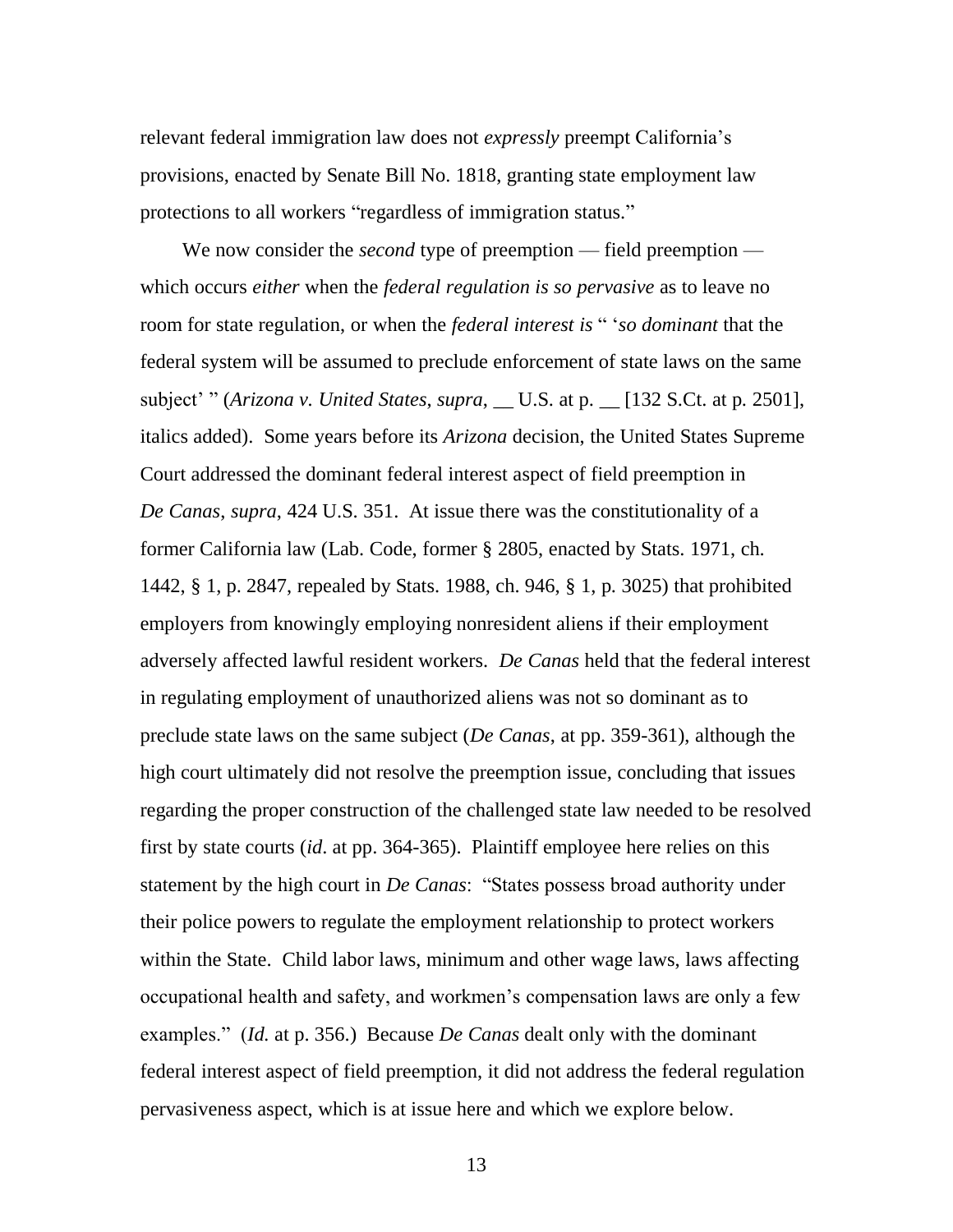At the time of *De Canas*, federal immigration law expressed at best "a peripheral concern with employment of illegal entrants." (*De Canas*, *supra*, 424 U.S. at p. 360, fn. omitted.) That changed 10 years after the high court's 1976 *De Canas* decision, when Congress enacted the Immigration Reform and Control Act of 1986. That law, with its focus on employment of unauthorized aliens, " "forcefully" made combating the employment of illegal aliens central to "[t]he policy of immigration law." " (*Hoffman*, *supra*, 535 U.S. at p. 147, quoting *INS v. National Center for Immigrants' Rights, Inc.* (1991) 502 U.S. 183, 194 & fn. 8.) The question before us: Has federal immigration regulation now become so pervasive as to leave no room for state employment laws that extend antidiscrimination protections with lost pay remedies to employees who are unauthorized aliens?

The high court has recently pointed out, as noted earlier, that the states' historic police powers are *not* preempted "unless that was the "clear and manifest purpose of Congress" " (*Arizona v. United States*, *supra*, \_\_ U.S. at p. \_\_ [132 S.Ct. at p. 2501]), and it has acknowledged that regulation of the employment relationship is within the states" police powers (*De Canas*, *supra*, 424 U.S. at p. 356)*.* The parties here have not cited, nor has our research disclosed, evidence of a clear and manifest purpose by Congress to occupy the field of immigration regulation so completely as to preclude the states from applying to unauthorized aliens the states" own worker protection labor and employment laws. A conclusion that Congress has occupied the field would dramatically affect state laws such as those regulating workers' compensation, minimum wages, working hour limits, and worker safety. We therefore conclude that the federal regulation imposed by the Immigration Reform and Control Act of 1986 is not so pervasive as to leave no room for any state law on the same subject.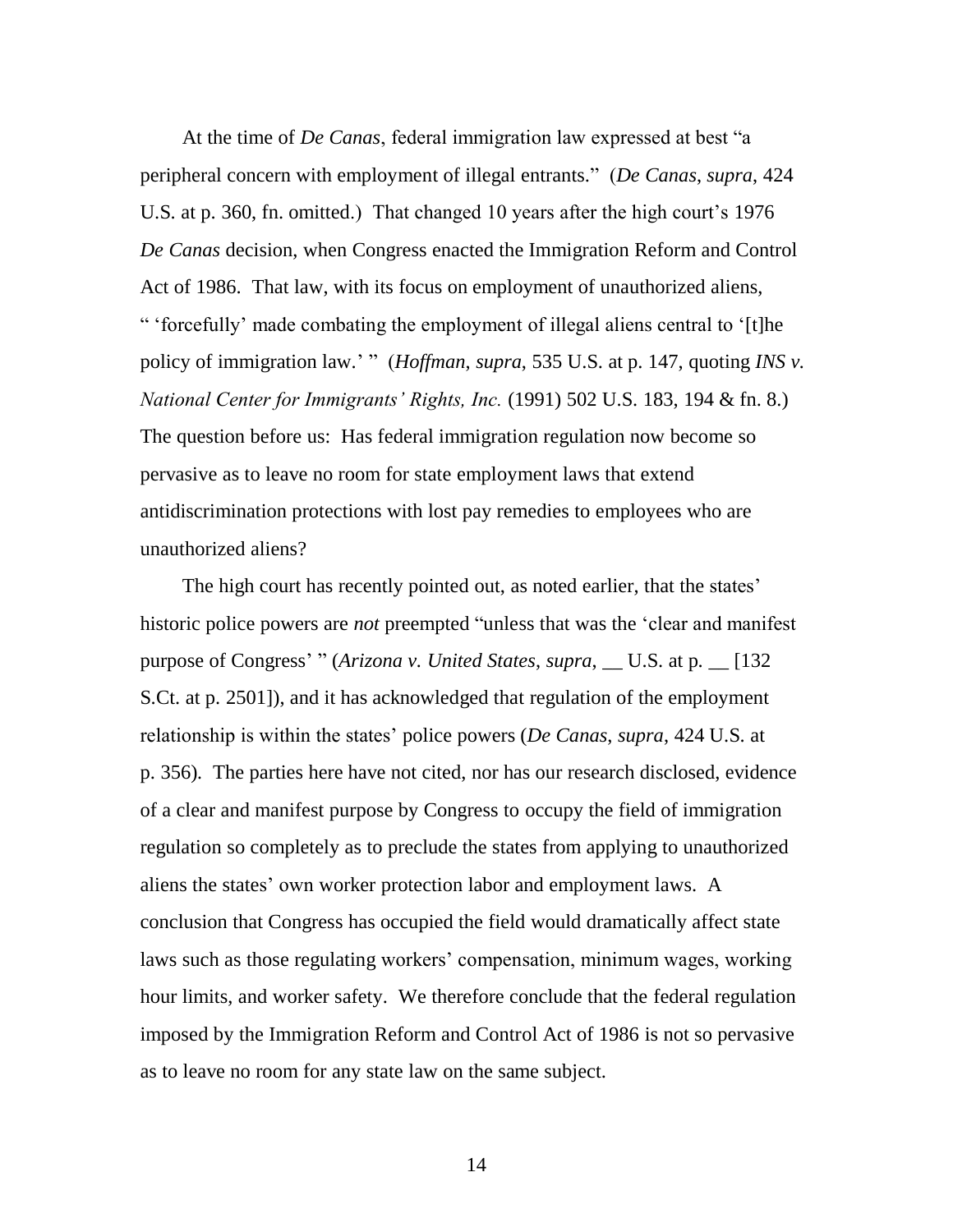We now address the *third* type of federal preemption — conflict preemption — which occurs when state law conflicts with federal law either because compliance with both laws is impossible or because state law is an obstacle to achieving the federal law"s objectives. (*Arizona v. United States*, *supra*, \_\_ U.S. at p.  $\lfloor$  [132 S.Ct. at p. 2501].) We first consider whether compliance with both federal and state laws is impossible. This inquiry requires us to distinguish here between (1) the period dating from the occurrence of the employer's alleged wrongful act until the employer's discovery of the employee's ineligibility under federal immigration law to work in the United States (the prediscovery period) and (2) the period *after* the employer"s discovery of that ineligibility (the postdiscovery period). This distinction is called for because the federal Immigration Reform and Control Act of 1986 prohibits an employer from continuing to employ an unauthorized alien upon discovery of the worker"s unauthorized status. (8 U.S.C. § 1324a(a)(2); *Hoffman*, *supra*, 535 U.S. at p. 148.)

We first consider the post-discovery period. Because under federal immigration law an employer may not continue to employ a worker known to be ineligible (8 U.S.C.  $\S$  1324a(a)(2)), any state law award that compensates an unauthorized alien worker for loss of employment during the post-discovery period directly conflicts with the federal immigration law prohibition against continuing to employ workers whom the employer knows are unauthorized aliens. Such an award would impose liability on the employer for not performing an act (continuing to employ a worker known to be an unauthorized alien) expressly prohibited by federal law.**3** Thus, federal law preempts state Senate Bill No. 1818

**<sup>3</sup>** Our preemption analysis for the post-discovery period is limited to employers who discover the plaintiff employee"s unauthorized status *after* the employee has been discharged or not rehired. Not addressed here is a situation in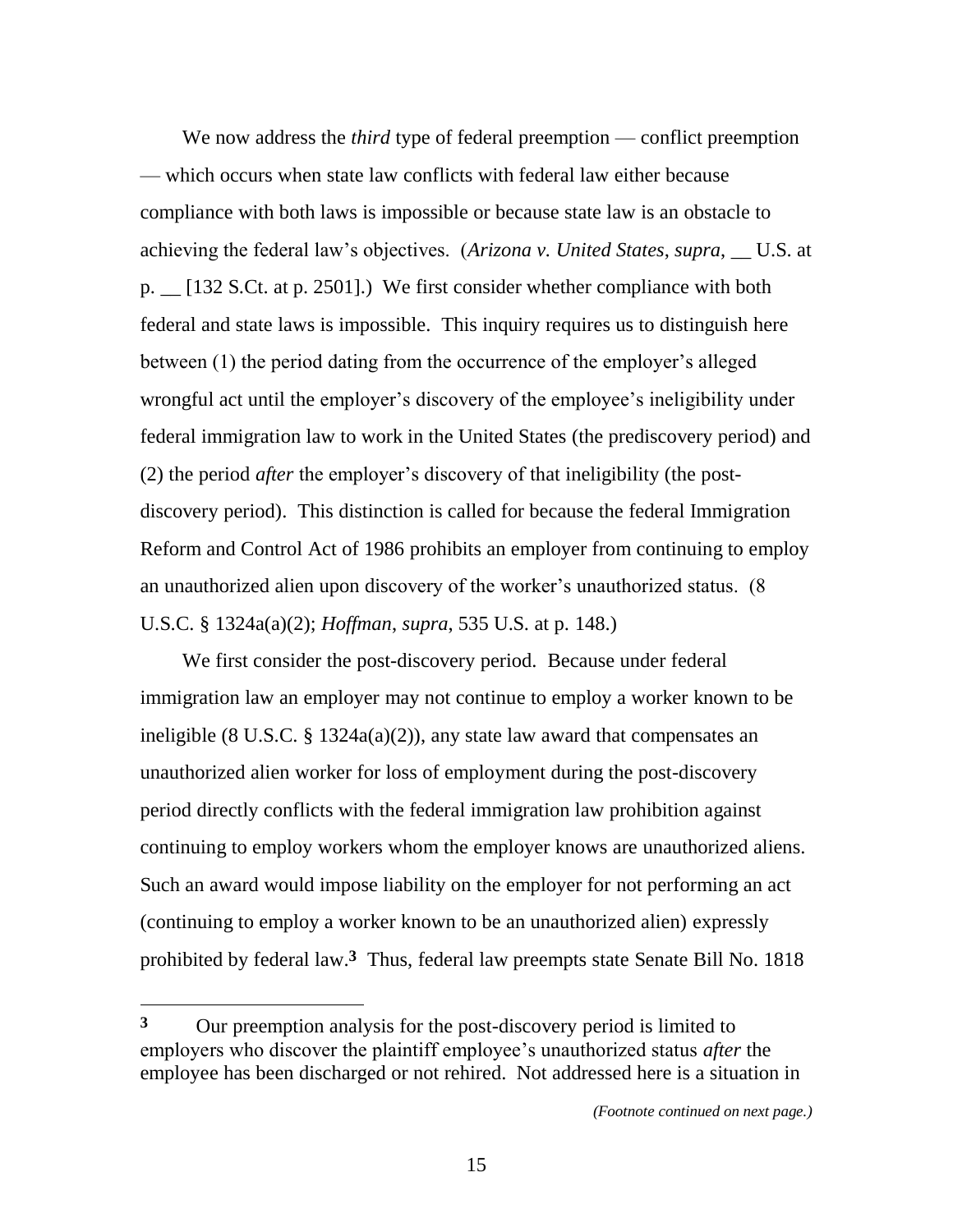to the extent that it makes a California FEHA lost pay award available to an unauthorized alien worker for the post-discovery period. **4**

We now turn to the prediscovery period. In allowing lost wages for that period, our state labor laws do not directly conflict with the federal Immigration Reform and Control Act of 1986, because compliance with both federal and state laws is not impossible, as we now explain. Although federal immigration law prohibits an unauthorized alien"s use of any false document to get a job (8 U.S.C.  $\S$  1324c(a)(1)-(3)), that law does not prohibit an employer from paying, or an employee from receiving, wages earned during employment wrongfully obtained by false documents, so long as the employer remains unaware of the employee"s unauthorized status. Thus, allowing recovery of lost wages for the prediscovery period does not produce an "inevitable collision between the two schemes of regulation." (*Florida Avocado Growers. v. Paul* (1963) 373 U.S. 132, 143.)

### *(Footnote continued from previous page.)*

 $\overline{a}$ 

which an employer has *knowingly* hired or continued to employ an unauthorized alien in violation of federal immigration law (see 8 U.S.C. § 1324a(a)(1)-(2)). Because imposing full liability for lost wages would provide a disincentive for such immigration law violations, thereby furthering the goals of federal immigration law, in these situations arguably federal law would not preempt lost wages remedies for violations of state laws like California"s FEHA.

**4** California"s Senate Bill No. 1818 makes available "[a]ll protections, rights, and remedies available under state law" relating to employment (except for any reinstatement remedy prohibited by federal law) "regardless of immigration status." Such state law remedies cover a wide range. For example, in an action alleging violation of California"s FEHA a worker may recover any "damages "generally available in noncontractual actions" " (*State Dept. of Health Services v. Superior Court* (2003) 31 Cal.4th 1026, 1042), including wages a wrongfully terminated worker would have earned absent the termination (see *Mize-Kurzman v. Marin Community College Dist.* (2012) 202 Cal.App.4th 832, 873, fn. 17).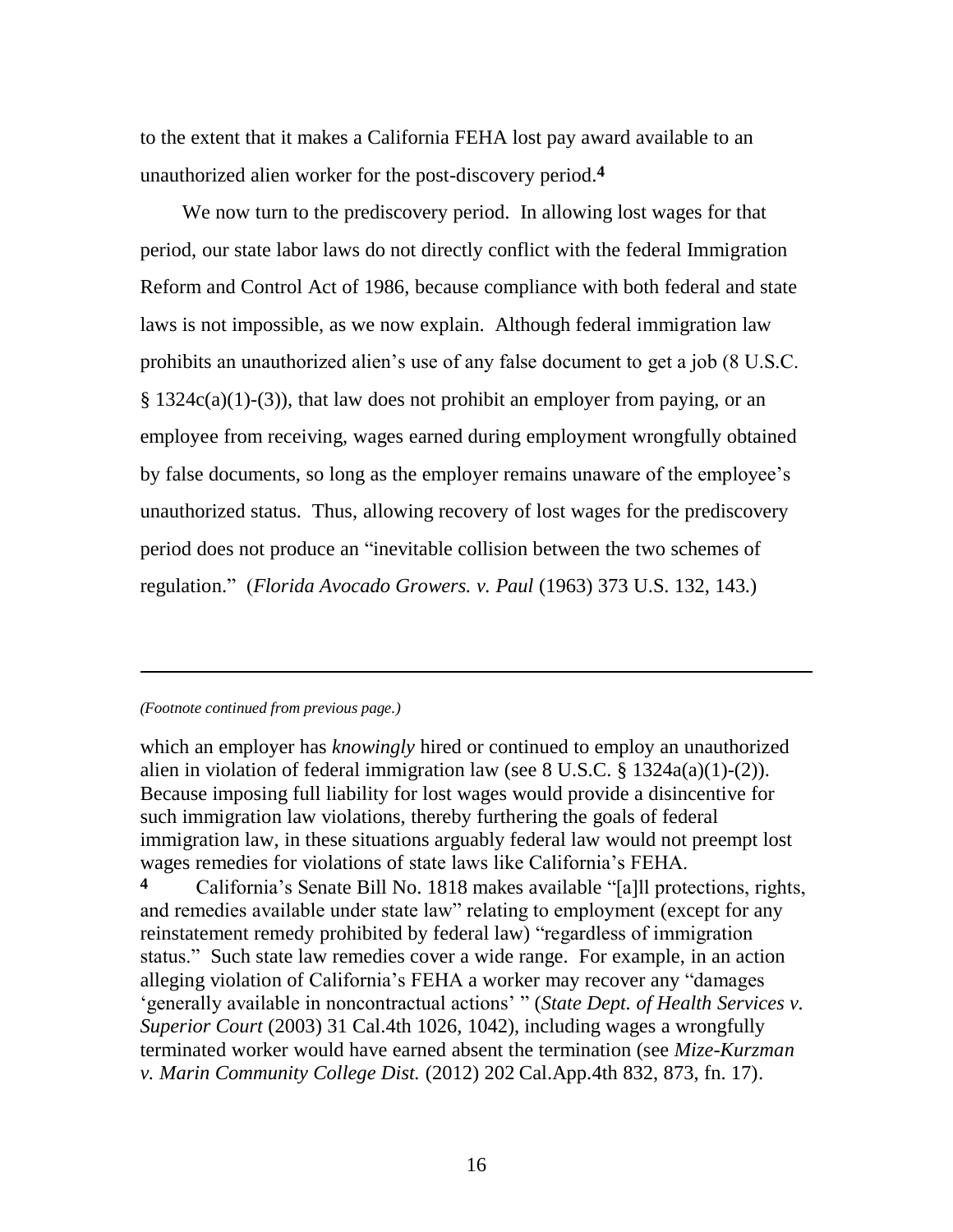We now consider conflict preemption's remaining aspect— also known as obstacle preemption — which exists when the state regulation would frustrate the federal law"s purpose. Whether there is obstacle preemption is determined by "examining the federal statute as a whole and identifying its purpose and intended effects." (*Crosby v. National Foreign Trade Council* (2000) 530 U.S. 363, 373.) If the federal law's purpose cannot otherwise be achieved, " 'the state law must yield to the regulation of Congress within the sphere of its delegated power.'" (*Ibid.*)

The Immigration Reform and Control Act of 1986, at issue here, is "a comprehensive scheme prohibiting the employment of [unauthorized] aliens in the United States." (*Hoffman*, *supra*, 535 U.S. at p. 147.) To achieve the goal of eliminating employment of unauthorized aliens, federal law requires employers to verify that prospective employees are eligible to work in the United States (8 U.S.C. § 1324a(b)), prohibits employers from hiring those unable to provide documents establishing employment eligibility (*id.*, § 1324a(a)(1)), and compels employers to immediately discharge any unauthorized alien worker upon discovery of the worker"s unauthorized status (*id.*, § 1324a(a)(2)). Employers violating these federal law provisions are subject to an escalating series of civil penalties (*id.*, § 1324a(e)(4)(A)), as well as potential criminal prosecution (*id.*,  $§ 1324a(f)(1)).$ 

Far less stringent, however, is federal immigration law"s approach to unauthorized alien workers. Although Congress made it a crime for an unauthorized alien to use false documents to obtain employment (18 U.S.C. § 1546(b)), Congress did not impose criminal sanctions on unauthorized aliens merely for seeking or engaging in unauthorized work. As the high court recently pointed out, "Congress made a deliberate choice not to impose criminal penalties on aliens who seek, or engage in, unauthorized employment," as this "would be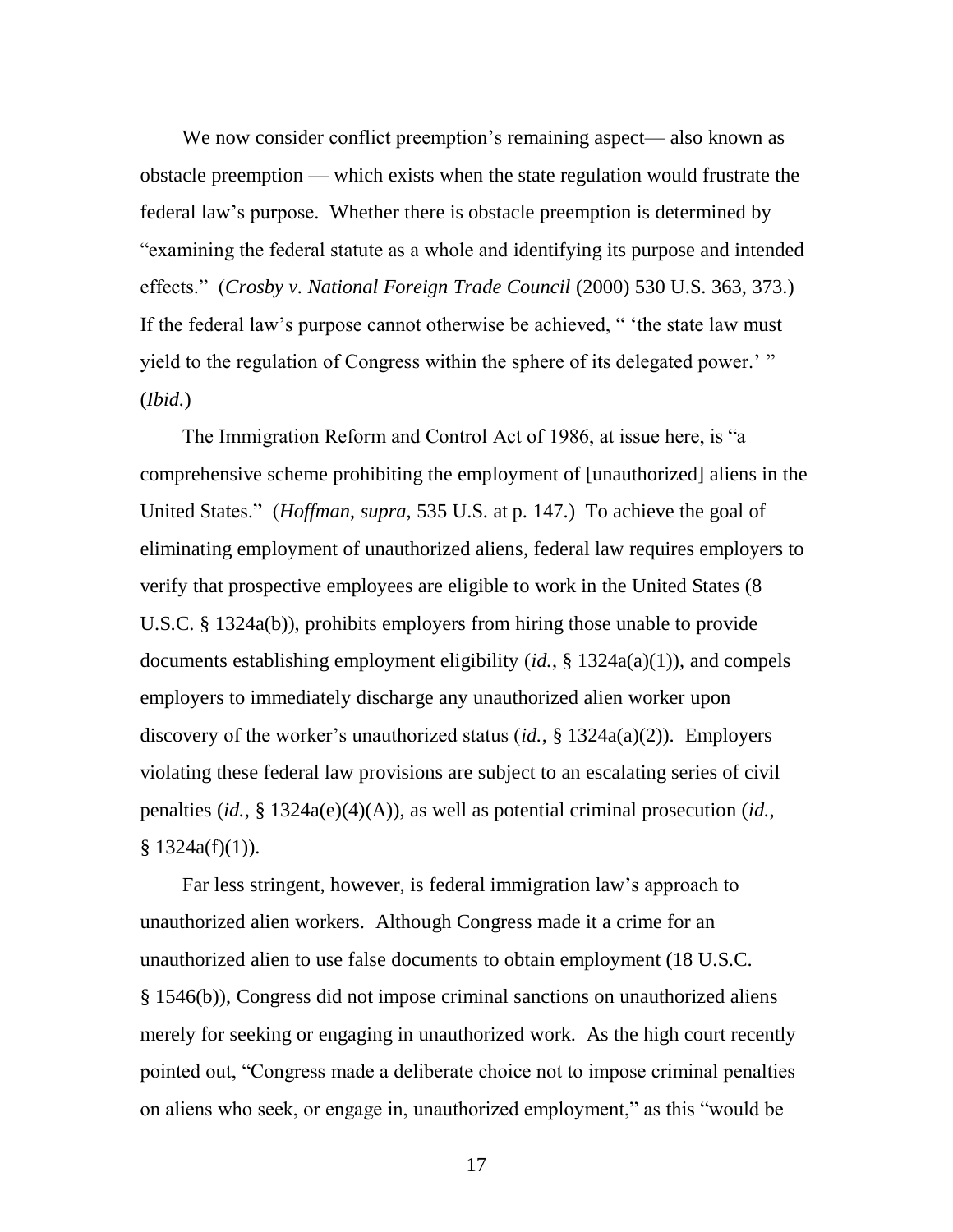inconsistent with federal policy and objectives." (*Arizona v. United States*, *supra*,  $\underline{\hspace{1cm}}$  U.S. at p.  $\underline{\hspace{1cm}}$  [132 S.Ct. at p. 2504].)

California"s Senate Bill No. 1818 expressly makes the worker protection provisions of state employment and labor laws available to all workers "regardless of immigration status." The protections thus extend even to those unauthorized aliens who, in violation of federal immigration law, have used false documents to secure employment. Even if permitting those workers to obtain state remedies for violations of the state labor and employment laws provides an incentive for such federal law violations, the practical effect of such incentive is minimal because the typical unauthorized alien wage earner is not familiar with the state law remedies available for unlawful termination and because job seekers rarely contemplate being terminated in violation of the law. Thus, it is highly unlikely that an unauthorized alien"s decision to seek employment in this country would be based in any significant part on the availability of lost wages as a remedy for unlawful discharge. Any unauthorized aliens who did consider this remedy would also realize that by pursuing state law remedies after termination they would risk discovery of their unauthorized status, thereby exposing them to criminal prosecution under both federal law (18 U.S.C. § 1546(b)) and state law (Pen. Code, § 114) and to deportation. (See *Grocers Supply, Inc. v. Cabello* (Tex. Ct.App. 2012) 390 S.W.3d 707, 719 [stating that "potential damage awards are not meaningful incentives to draw illegal immigrants into this country"].)

Furthermore, *not* allowing unauthorized workers to obtain state remedies for unlawful discharge, including prediscovery period lost wages, would effectively immunize *employers* that, in violation of fundamental state policy, discriminate against their workers on grounds such as disability or race, retaliate against workers who seek compensation for disabling workplace injuries, or fail to pay the wages that state law requires. The resulting lower employment costs would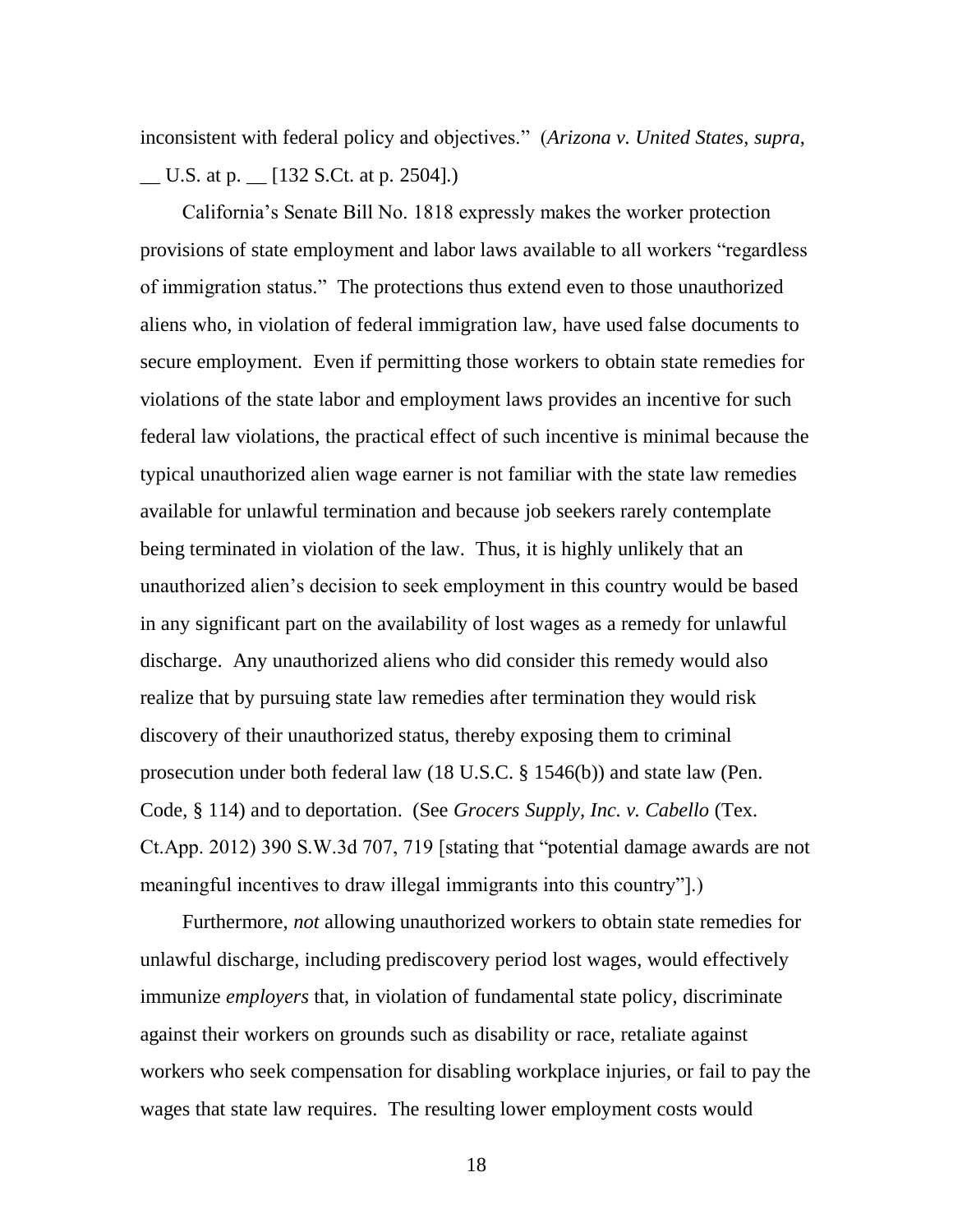encourage employers to hire workers known or suspected to be unauthorized aliens, contrary to the federal law's purpose of eliminating employers' economic incentives to hire such workers by subjecting employers to civil as well as criminal penalties. (See *Sure-Tan, Inc. v. NLRB* (1984) 467 U.S. 883, 893-894 [recognizing that enforcing labor laws on behalf of undocumented aliens reduces an employer"s incentive to unlawfully hire them]; *Reyes v. Van Elk, Ltd.* (2007) 148 Cal.App.4th 604, 617 ["Allowing employers to hire undocumented workers and pay them less than the wage mandated by statute is a strong incentive for the employers to do so, which in turn encourages illegal immigration."]; *Farmer Brothers Coffee v. Workers' Comp. Appeals Bd*. (2005) 133 Cal.App.4th 533, 540 [if unauthorized aliens were to be denied state labor law protections,

"unscrupulous employers would be encouraged to hire aliens unauthorized to work in the United States, by taking the chance that the federal authorities would accept their claims of good faith reliance upon immigration and work authorization documents that appear to be genuine"].) It would frustrate rather than advance the policies underlying federal immigration law to leave unauthorized alien workers so bereft of state labor law protections that employers have a strong incentive to "look the other way" and exploit a black market for illegal labor. Accordingly, after comparing the likely effects of applying and not applying state labor and employment law protection to unauthorized alien workers, we conclude that Senate Bill No. 1818, insofar as it makes available to such workers the remedy of *prediscovery period* lost wages for unlawful termination in violation of the FEHA, does not frustrate the purpose of the federal Immigration Reform and Control Act of 1986, and thus is not preempted.

## **III**

Plaintiff employee challenges the Court of Appeal"s holdings that the doctrines of after-acquired evidence and unclean hands are complete defenses to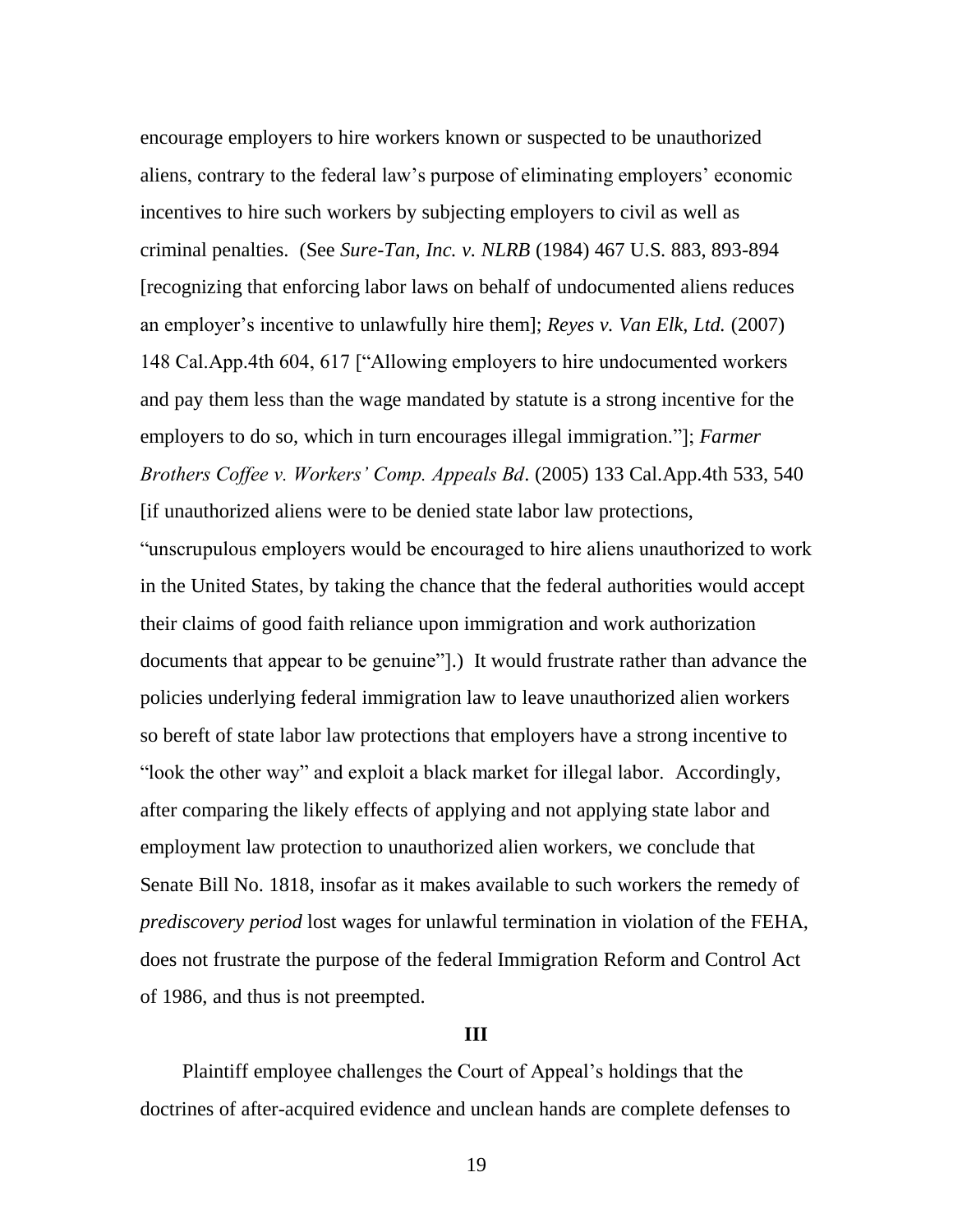plaintiff"s action against defendant employer. Before addressing plaintiff"s challenges, we consider whether the Legislature, when it enacted Senate Bill No. 1818, adopted the reasoning of two Court of Appeal decisions addressing the application of those doctrines in employment termination cases.

## **A. Senate Bill No. 1818 and Then Existing Law**

The California Legislature enacted Senate Bill No. 1818 in 2002. As we have noted (see *ante*, at p. 9), that law was a direct response to the high court's 2002 decision in *Hoffman*, *supra*, 535 U.S. 137, to ensure that in California unauthorized alien workers would continue to have the same protections and remedies (apart from reinstatement when prohibited by federal law) afforded other workers under California"s employment and labor laws. The 2002 legislation, the Legislature said at the time of enactment, is "declaratory of existing law." (Civ. Code, § 3339, subd. (c); Gov. Code, § 7285, subd. (c); Health & Saf. Code, § 24000, subd. (c); Lab. Code, § 1171.5, subd. (c).) Focusing on this just quoted language, the Court of Appeal here relied on two Court of Appeal decisions in existence at the time of the 2002 legislation"s enactment: the 1995 decision in *Camp v. Jeffer, Mangels, Butler & Marmaro* (1995) 35 Cal.App.4th 620 (*Camp*), and the 1998 decision in *Murillo v. Rite Stuff Foods, Inc.* (1998) 65 Cal.App.4th 833 (*Murillo*). The Court of Appeal here read *Camp* and *Murillo* broadly as creating a complete defense based on after-acquired evidence, a view that, according to the Court of Appeal, the Legislature had adopted in enacting Senate Bill No. 1818.

We are not persuaded by the Court of Appeal's reasoning on this point. Why would the Legislature have focused only on those two Court of Appeal decisions (which provided support for the Court of Appeal"s holding here on the issue of after-acquired evidence) while ignoring another Court of Appeal decision, *Cooper*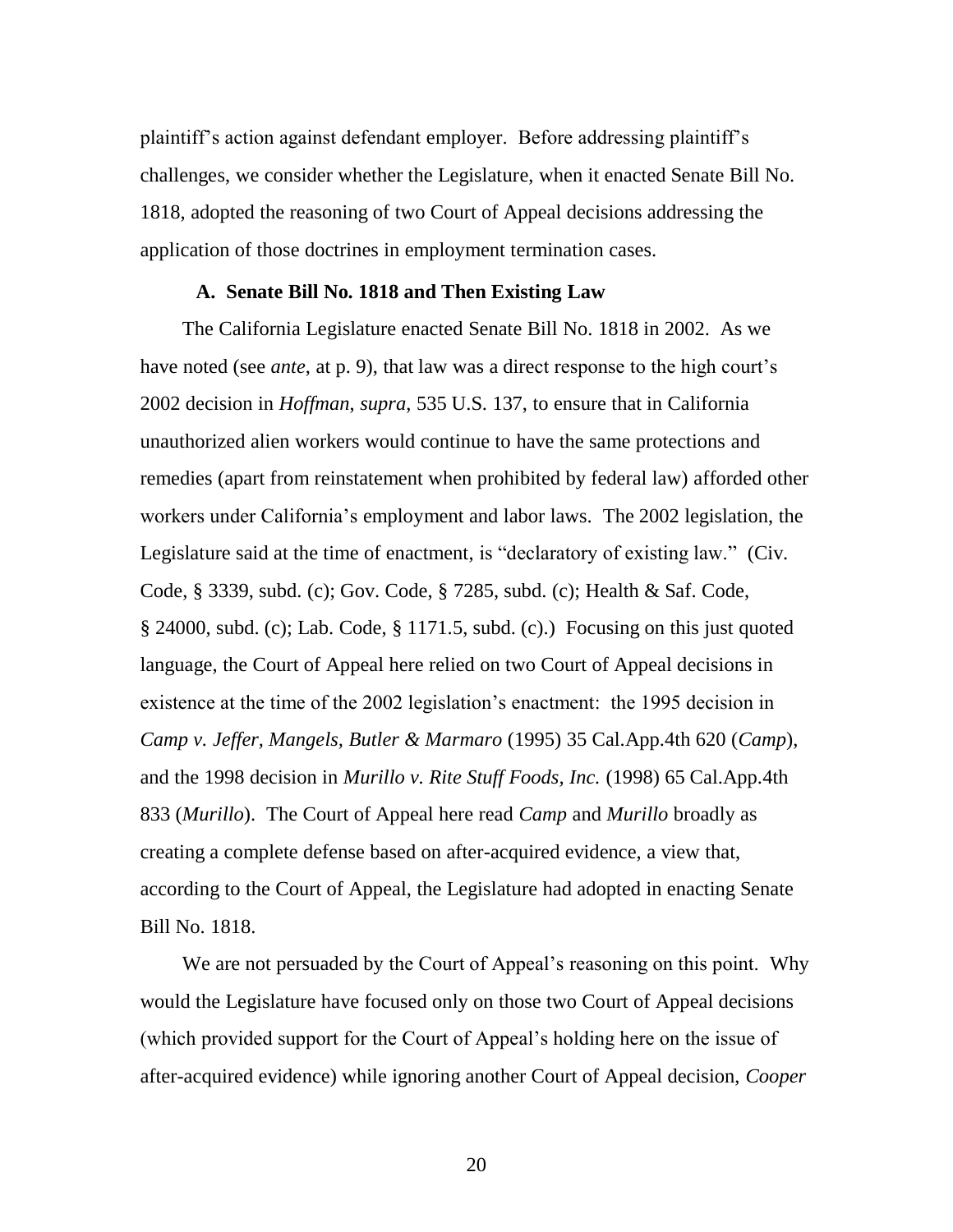*v. Rykoff-Sexton, Inc.* (1994) 24 Cal.App.4th 614, which held that after-acquired evidence was *not* a defense to a wrongful termination action alleging age discrimination?

Lacking is any indication that when the California Legislature enacted Senate Bill No. 1818 in 2002, it intended to endorse or codify the decisions in *Camp*, *supra*, 35 Cal.App.4th 620, and *Murillo*, *supra*, 65 Cal.App.4th 833, which specifically dealt with the doctrine of after-acquired evidence. No mention of that doctrine appeared in Senate Bill No. 1818.

There is another, more persuasive explanation for the Legislature's statement that Senate Bill No. 1818 is "declaratory of existing law": "[W]here a statute provides that it clarifies or declares existing law, "[i]t is obvious that such a provision is indicative of a legislative intent that the amendment apply to all existing causes of action from the date of its enactment" " (*Western Security Bank v. Superior Court* (1997) 15 Cal.4th 232, 244), although such a statement of intent is " "not binding" " on the courts (*ibid*). Thus, we infer here that the Legislature intended to extend to cases predating Senate Bill No. 1818"s enactment that statute's central directive that state law protections should extend to all employees "regardless of immigration status." Nothing in the statute states or implies that its central directive would not apply to any unauthorized alien who used false documentation to obtain employment.

We now consider the applicability here of the doctrine of after-acquired evidence.

## **B. After-acquired Evidence**

The doctrine of after-acquired evidence refers to an employer's discovery, *after* an allegedly wrongful termination of employment or refusal to hire, of information that would have justified a lawful termination or refusal to hire. (See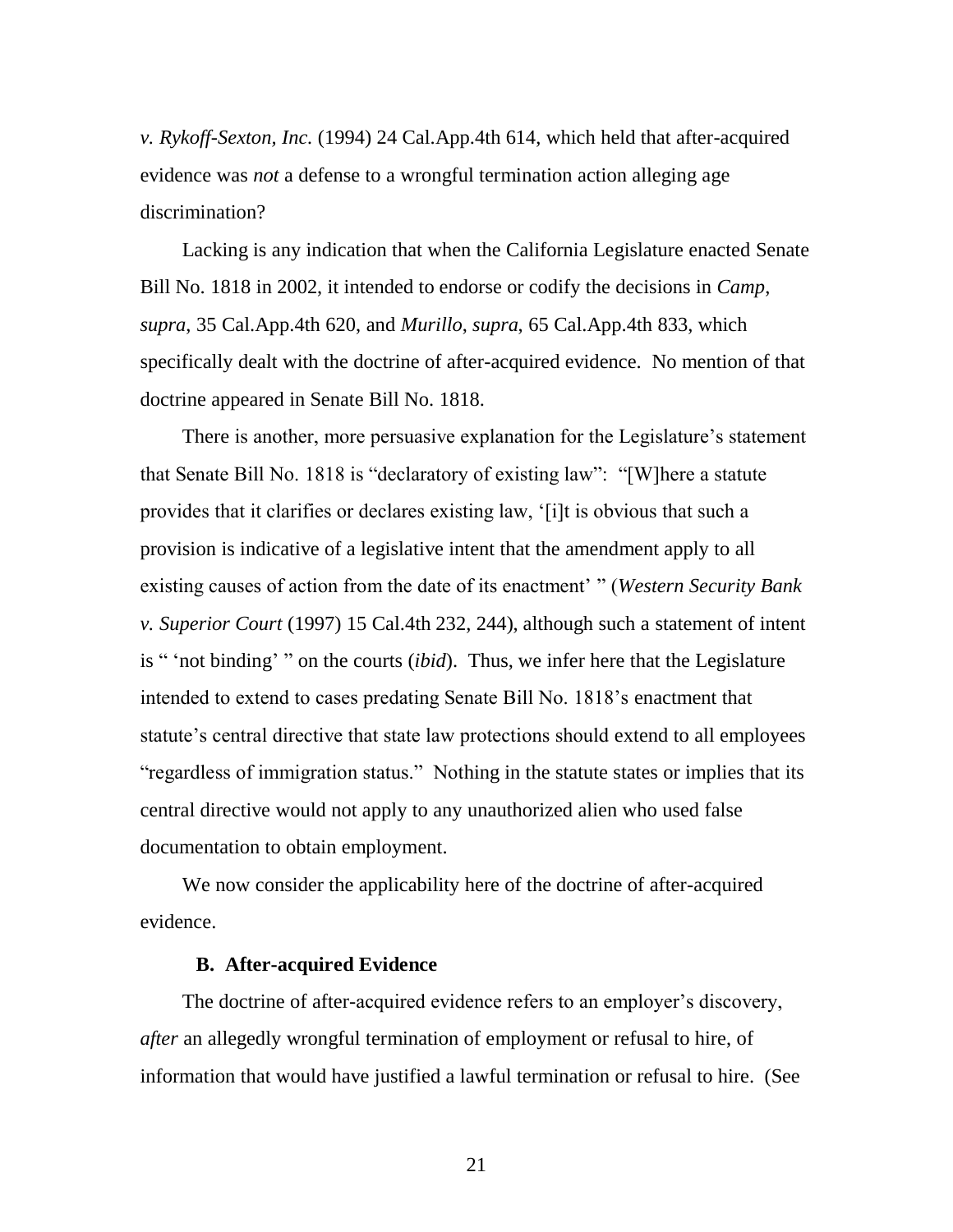White & Brussack, *The Proper Role of After-Acquired Evidence in Employment Discrimination Litigation* (1993) Boston College L.Rev. 49; Rubinstein, *The Use of Predischarge Misconduct Discovered After an Employee's Termination as a Defense in Employment Litigation* (1990) 24 Suffolk U. L.Rev. 1.)

Here, plaintiff sued his employer for allegedly violating California"s FEHA. During the litigation, defendant employer obtained information suggesting that plaintiff had used another person"s Social Security number to obtain employment with defendant. The Court of Appeal agreed with defendant that the afteracquired evidence completely barred plaintiff"s claims. Plaintiff challenges that holding, arguing that it fails to give effect to the strong public policies contained in the FEHA.

Pertinent here is the high court's decision in *McKennon v. Nashville Banner Publishing Co.* (1995) 513 U.S. 352 (*McKennon*), which was cited by both parties and the Court of Appeal. At issue in *McKennon* was whether after-acquired evidence provided a complete defense to an employee"s claim that she was terminated in violation of the federal Age Discrimination in Employment Act of 1967 (ADEA; 29 U.S.C. § 621 et seq.). Resolving a conflict among the federal courts of appeals (compare *Summers v. State Farm Mut. Auto. Ins. Co.* (10th Cir. 1988) 864 F.2d 700 with *Kristufek v. Hussmann Foodservice Co.* (7th Cir. 1993) 985 F.2d 364), the high court held that after-acquired evidence does not bar all relief under the federal ADEA, although such evidence can limit the remedies granted to the employee. (*McKennon*, at pp. 361-362.)

*McKennon* observed that the federal ADEA sought to eliminate discrimination in the workplace and that a private litigant seeking redress vindicates the ADEA"s important public policy against discriminatory employment practices. *McKennon* reasoned that allowing after-acquired evidence to completely bar relief in such cases would be inconsistent with the federal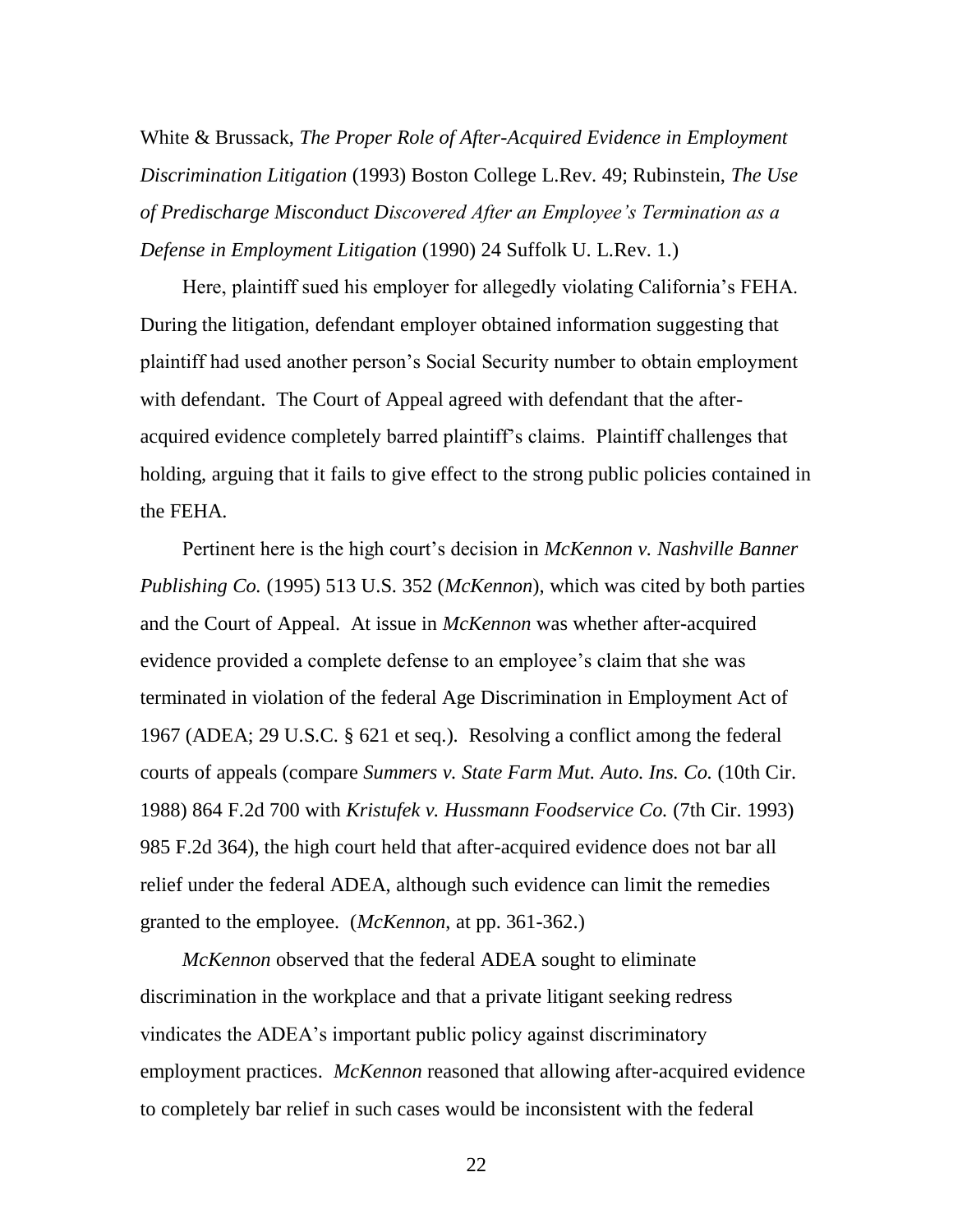statutory scheme and would impair the efficacy of the ADEA"s enforcement mechanism. (*McKennon*, *supra*, 513 U.S. at pp. 358-359.)

The high court in *McKennon* nevertheless determined that some legitimate concerns of the employer justified taking the employee"s wrongdoing into account in fashioning remedies. (*McKennon*, *supra*, 513 U.S. at pp. 360-361.) "In determining appropriate remedial action, the employee's wrongdoing becomes relevant not to punish the employee, or out of concern "for the relative moral worth of the parties' [citation], but to take due account of the lawful prerogatives of the employer in the usual course of its business and the corresponding equities that it has arising from the employee"s wrongdoing." (*Id.* at p. 361.)

*McKennon* held that, because "the factual permutations and the equitable considerations they raise will vary from case to case," the proper remedial relief would need to be "addressed by the judicial system in the ordinary course of further decisions." (*McKennon*, *supra*, 513 U.S. at p. 361.) The scope of the remedy, noted the high court, generally does not include reinstatement. (*Id.* at pp. 361-362.) With regard to the remedy of backpay, the high court remarked: "Once an employer learns about employee wrongdoing that would lead to a legitimate discharge, we cannot require the employer to ignore the information, even if it is acquired during the course of discovery in a suit against the employer and even if the information might have gone undiscovered absent the suit. *The beginning point in the trial court's formulation of a remedy should be calculation of backpay from the date of the unlawful discharge to the date the new information was discovered.*" (*Id.* at p. 362, italics added.) Thus, the high court rejected an "absolute rule barring any recovery of backpay," because such a rule "would undermine the ADEA"s objective of forcing employers to consider and examine their motivations, and of penalizing them for employment decisions that spring from age discrimination." (*Ibid.*)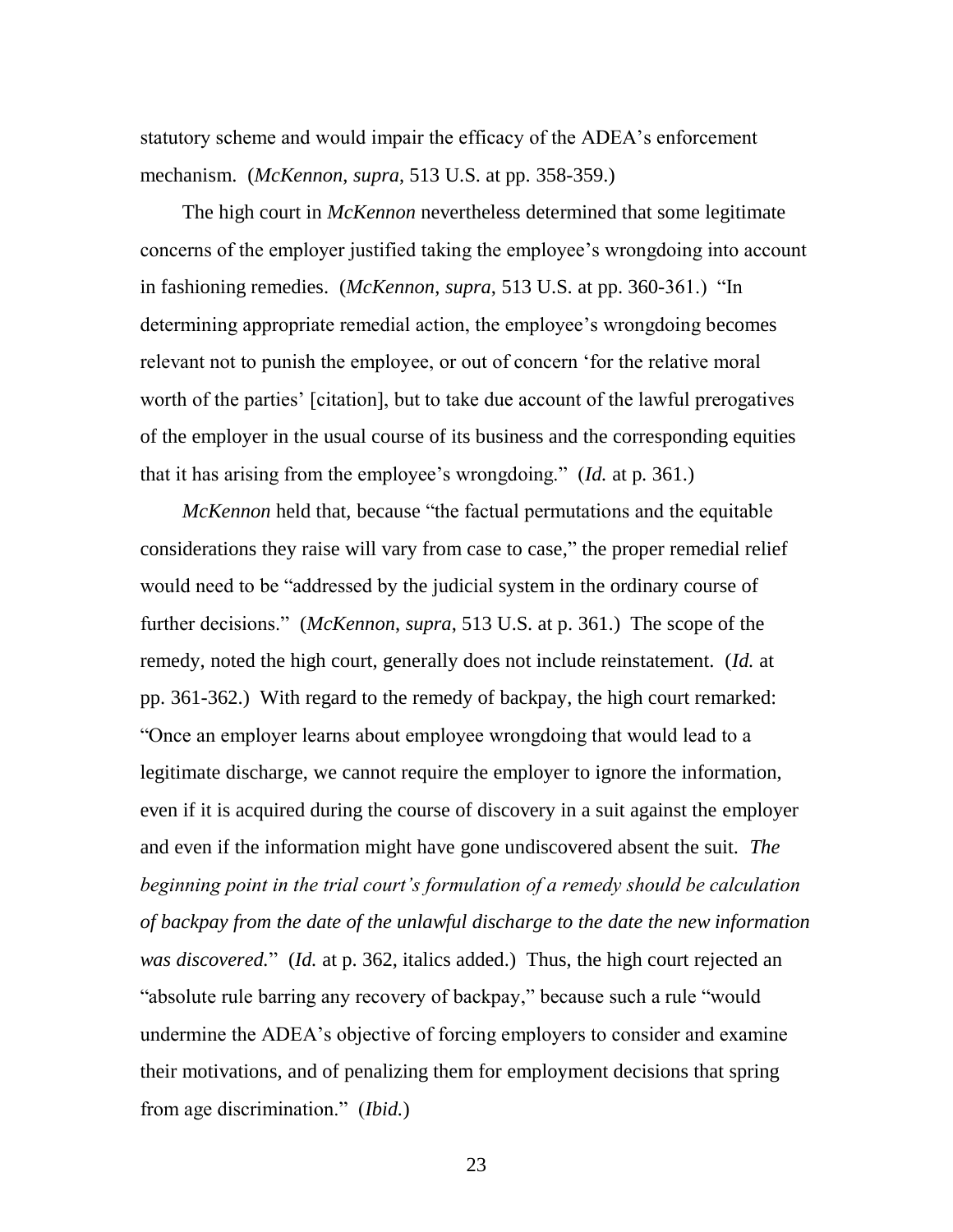The high court's reasoning in *McKennon* applies with equal force to plaintiff employee's claim here that the employer violated plaintiff's rights under California"s FEHA. That state law seeks "to protect and safeguard the right and opportunity of all persons to seek, obtain, and hold employment without discrimination or abridgment on account of race, religious creed, color, national origin, ancestry, physical disability, mental disability, medical condition, genetic information, marital status, sex, gender, gender identity, gender expression, age, sexual orientation, or military and veteran status." (Gov. Code, § 12920; see *id.*, § 12940, subd. (a) [unlawful employment practice for employer to refuse to hire or to discharge a person on any of these bases].) Achievement of that antidiscrimination goal would be substantially impaired if the doctrine of afteracquired evidence were a complete defense to claims of retaliation and disability discrimination brought under the FEHA. By definition, after-acquired evidence is not known to the employer at the time of the allegedly unlawful termination or refusal to hire. (*McKennon*, *supra*, 513 U.S. at pp. 359-360 [distinguishing afteracquired evidence cases from mixed motive cases in which the employer at the time of the employment action has two or more motives, at least one of which is unlawful].) In after-acquired evidence cases, the employer's alleged wrongful act in violation of the FEHA's strong public policy precedes the employer's discovery of information that would have justified the employer"s decision. To allow such after-acquired evidence to be a complete defense would eviscerate the public policies embodied in the FEHA by allowing an employer to engage in invidious employment discrimination with total impunity.

It does not follow, however, that the doctrine of after-acquired evidence has no bearing on employment discrimination and retaliation claims brought under California"s FEHA. As the high court observed in *McKennon*, "the lawful prerogatives of the employer in the usual course of its business and the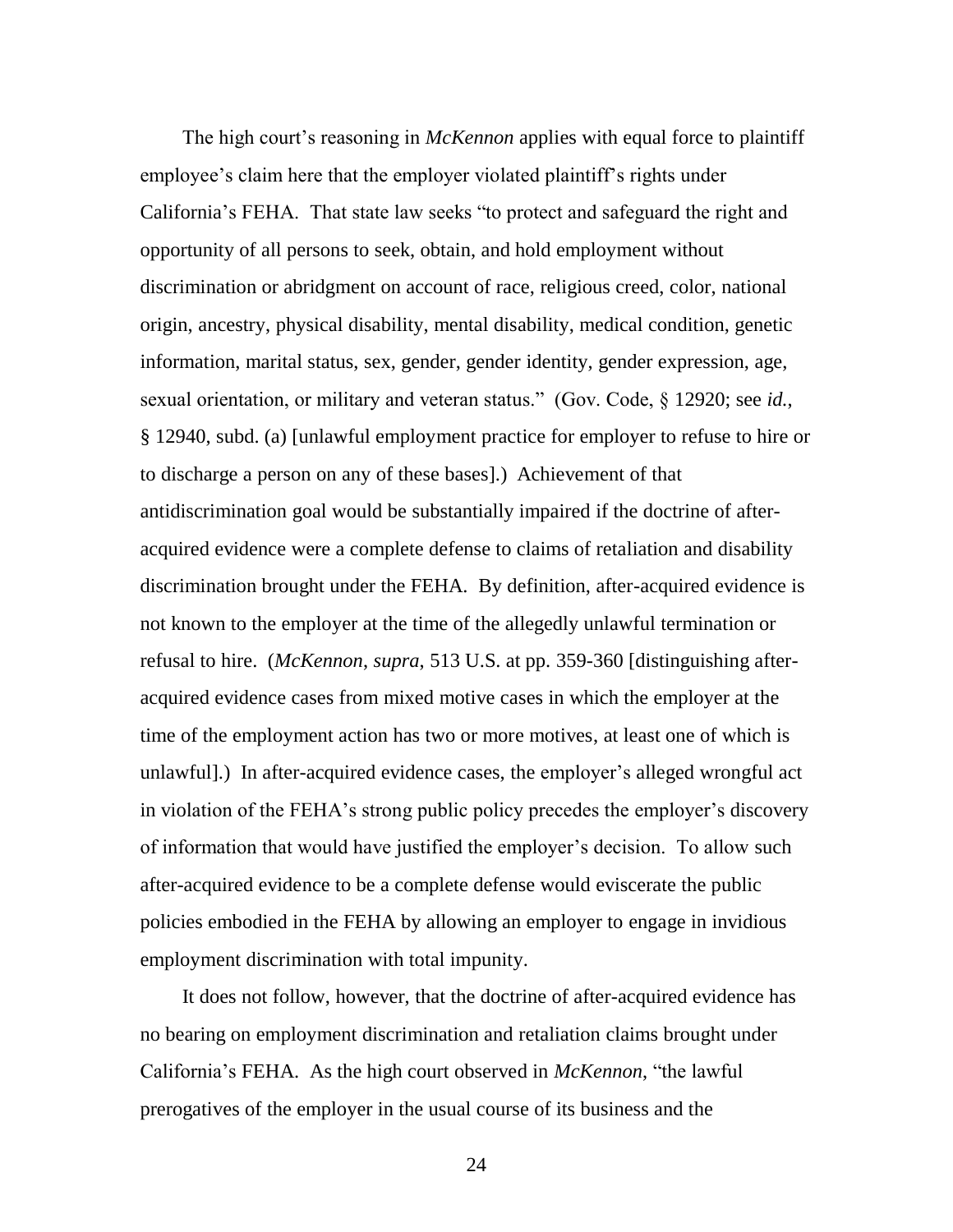corresponding equities that it has arising from the employee"s wrongdoing" are entitled to recognition. (*McKennon*, *supra*, 513 U.S. at p. 361.) In after-acquired evidence cases, therefore, both the employee's rights and the employer's prerogatives deserve recognition. The relative equities will vary from case to case, depending on the nature and consequences of any wrongdoing on either side, a circumstance that counsels against rigidity in fashioning appropriate remedies in those actions where an employer relies on after-acquired evidence to defeat an employee's FEHA claims.

Generally, the employee"s remedies should not afford compensation for loss of employment during the period after the employer"s discovery of the evidence relating to the employee"s wrongdoing. When the employer shows that information acquired *after* the employee's claim has been made would have led to a lawful discharge or other employment action, remedies such as reinstatement, promotion, and pay for periods after the employer learned of such information would be "inequitable and pointless," as they grant remedial relief for a period during which the plaintiff employee was no longer in the defendant's employment and had no right to such employment. (*McKennon*, *supra*, 513 U.S. at p. 362.)

The remedial relief generally should compensate the employee for loss of employment from the date of wrongful discharge or refusal to hire to the date on which the employer acquired information of the employee's wrongdoing or ineligibility for employment.**5** Fashioning remedies based on the relative equities

 $\overline{a}$ 

**<sup>5</sup>** Defendant employer relies on language by the Court of Appeal in *Farmer Brothers Coffee v. Workers' Comp. Appeals Bd.*, *supra*, 133 Cal.App.4th at page 541, that "backpay is not recoverable by an employee who would not be rehired regardless of any employer misconduct." In support, *Farmer Brothers* cited this court"s decision in *Rivcom Corp. v. Agricultural Labor Relations Bd.* (1983) 34 Cal.3d 743 (*Rivcom*). *Rivcom* construed an order of the Agricultural Labor Relations Board directing compensation for losses incurred by employees "as a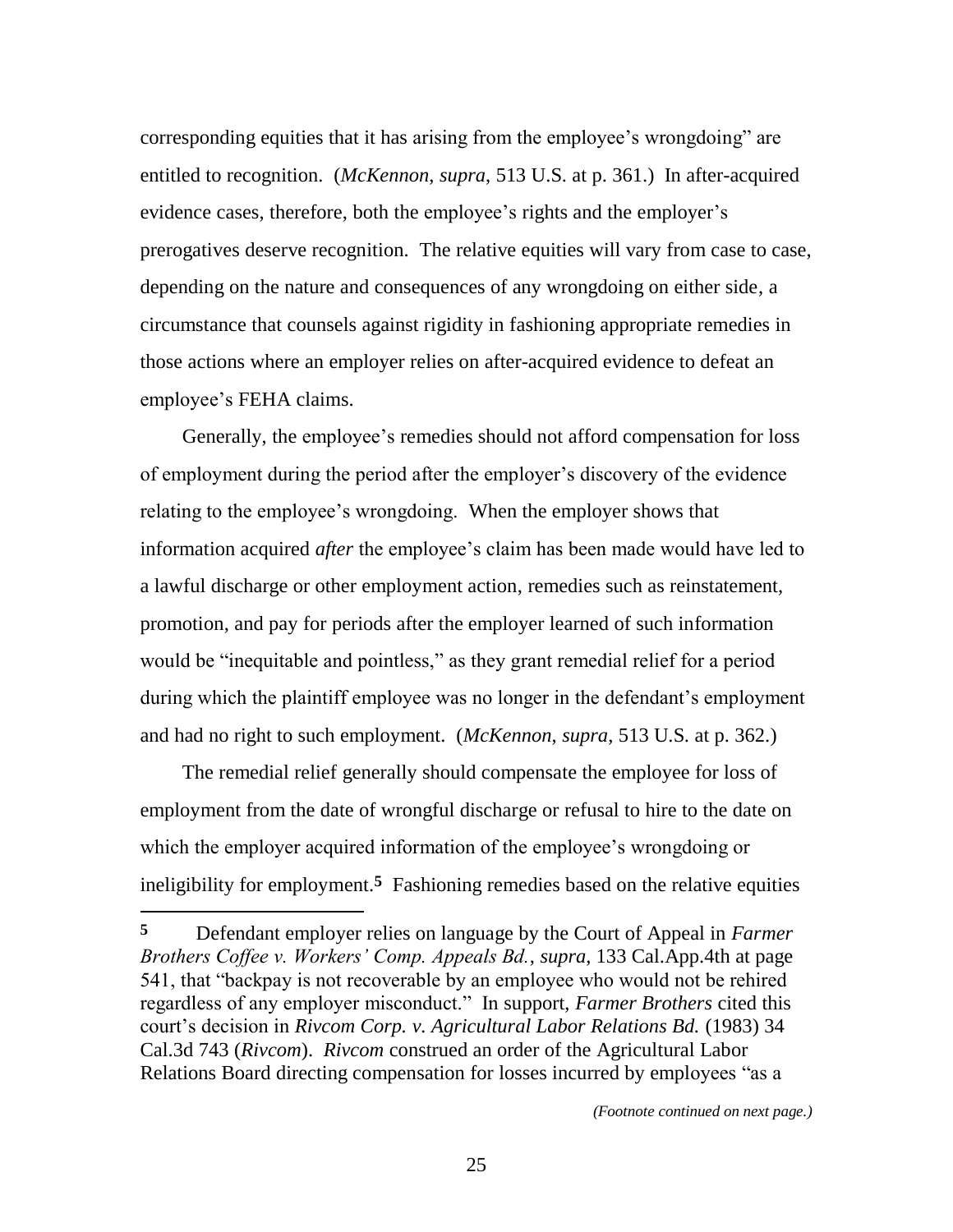of the parties prevents the employer from violating California"s FEHA with impunity while also preventing an employee or job applicant from obtaining lost wages compensation for a period during which the employee or applicant would not in any event have been employed by the employer. In an appropriate case, it would also prevent an employee from recovering any lost wages when the employee's wrongdoing is particularly egregious.

Here, the trial court initially denied defendant employer's motion for summary judgment because of a triable issue of material fact as to whether defendant employer continued to employ plaintiff worker after being put on notice that his name did not match the Social Security number he had provided. The Court of Appeal concluded there was no triable issue of fact because a mere mismatch could have an innocent explanation and was not necessarily inconsistent with the evidence that defendant employer had a settled policy of refusing to hire applicants who submitted false Social Security numbers.

We agree with the trial court. According to plaintiff's declaration, defendant"s production manager, Leo Huizar, after learning that several employees had supplied incorrect Social Security numbers, assured them they would not be terminated as long as the company"s president was satisfied with their work. This evidence, if true, would support a finding that defendant employer deliberately chose to look the other way when put on notice of employees" unauthorized status.

*(Footnote continued from previous page.)*

result" of unlawful employer conduct as excluding employees who would not have been rehired under a legitimate hiring policy. (*Id.* at pp. 773-774*.*) But contrary to the broad language used in *Farmer Brothers*, this court in *Rivcom* did not announce a rule that an award of backpay is categorically excluded whenever reinstatement is not allowed as a remedy.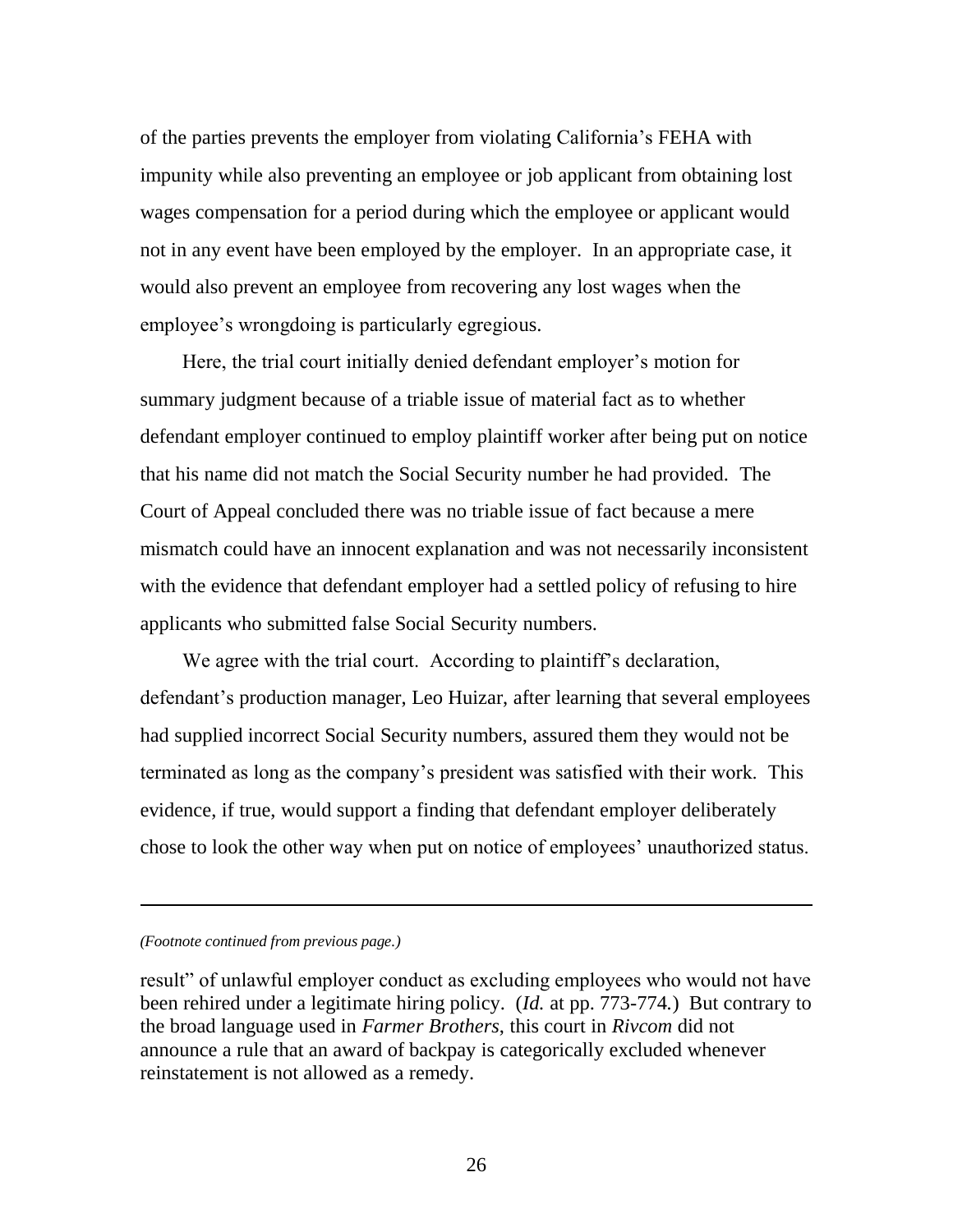Such a finding could affect application of the after-acquired evidence doctrine and thus the remedies available to plaintiff employee.

We now consider the applicability of the doctrine of unclean hands to such claims.

## **C. Unclean Hands**

Generally, the equitable doctrine of unclean hands applies when a plaintiff has acted unconscionably, in bad faith, or inequitably in the matter in which the plaintiff seeks relief. (*Precision Co. v. Automotive Co.* (1945) 324 U.S. 806, 814- 815; *General Elec. Co. v. Superior Court* (1955) 45 Cal.2d 897, 899-900; 13 Witkin, Summary of Cal. Law (10th ed. 2005) Equity, § 9, p. 289.) " "The misconduct which brings the clean hands doctrine into operation must relate directly to the transaction concerning which the complaint is made, i.e., it must pertain to the very subject matter involved and affect the equitable relations between the litigants." " (*Camp*, *supra*, 35 Cal.App.4th at pp. 638-639.) If the required showing is made, unclean hands may be a complete defense to legal as well as equitable causes of action. (*Mendoza v. Ruesga* (2008) 169 Cal.App.4th 270, 279.)

Equitable defenses such as unclean hands may not, however, be used to wholly defeat a claim based on a public policy expressed by the Legislature in a statute. (See *Cortez v. Purolator Air Filtration Products Co.* (2000) 23 Cal.4th 163, 179; *Mendoza v. Ruesga*, *supra*, 169 Cal.App.4th at pp. 279-280; 13 Witkin, Summary of Cal. Law, *supra*, Equity, § 3, p. 285, § 15, p. 301.) Nevertheless, equitable considerations may guide the court in fashioning relief in cases involving a legislatively expressed public policy. This court recognized that when it stated in *Angelucci v. Century Supper Club* (2007) 41 Cal.4th 160, 179: "Although equitable principles may not be applied in opposition to statutory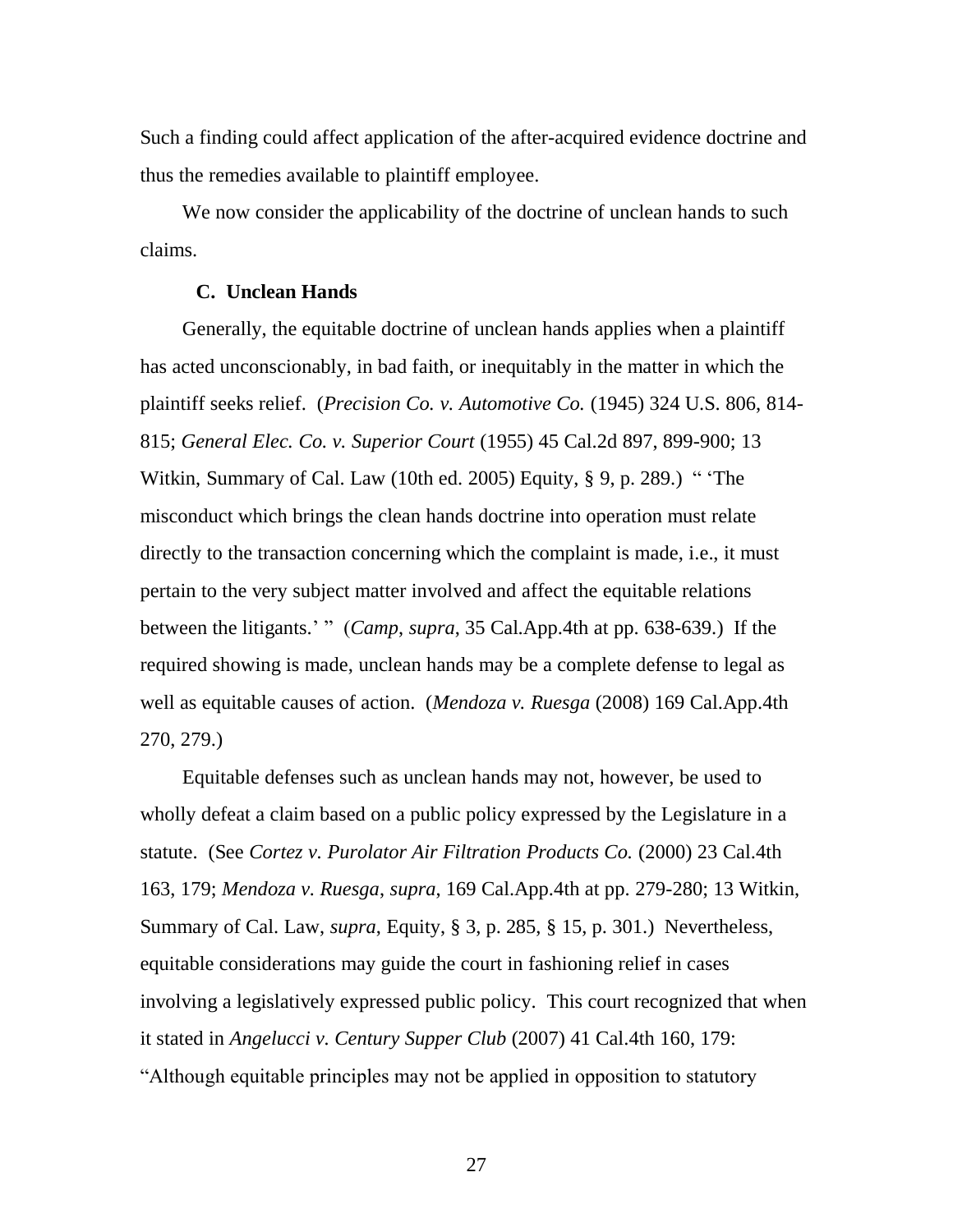enactments or to defeat public policy established by the Legislature [citations], such principles have been applied to reduce ordinary tort damages imposed for violation of antidiscrimination laws. [Citations.]"

Accordingly, the Court of Appeal here erred in treating the doctrine of unclean hands as a complete defense to plaintiff"s lawsuit, an action founded upon public policies established by the Legislature in the FEHA.

## **DISPOSITION**

The judgment of the Court of Appeal is reversed, with directions to remand the matter to the trial court for further proceedings consistent with this opinion.

## KENNARD, J.**\***

WE CONCUR:

 $\overline{a}$ 

CANTIL-SAKAUYE, C. J. WERDEGAR, J. CORRIGAN, J. LIU, J.

**<sup>\*</sup>** Retired Associate Justice of the Supreme Court, assigned by the Chief Justice pursuant to article VI, section 6 of the California Constitution.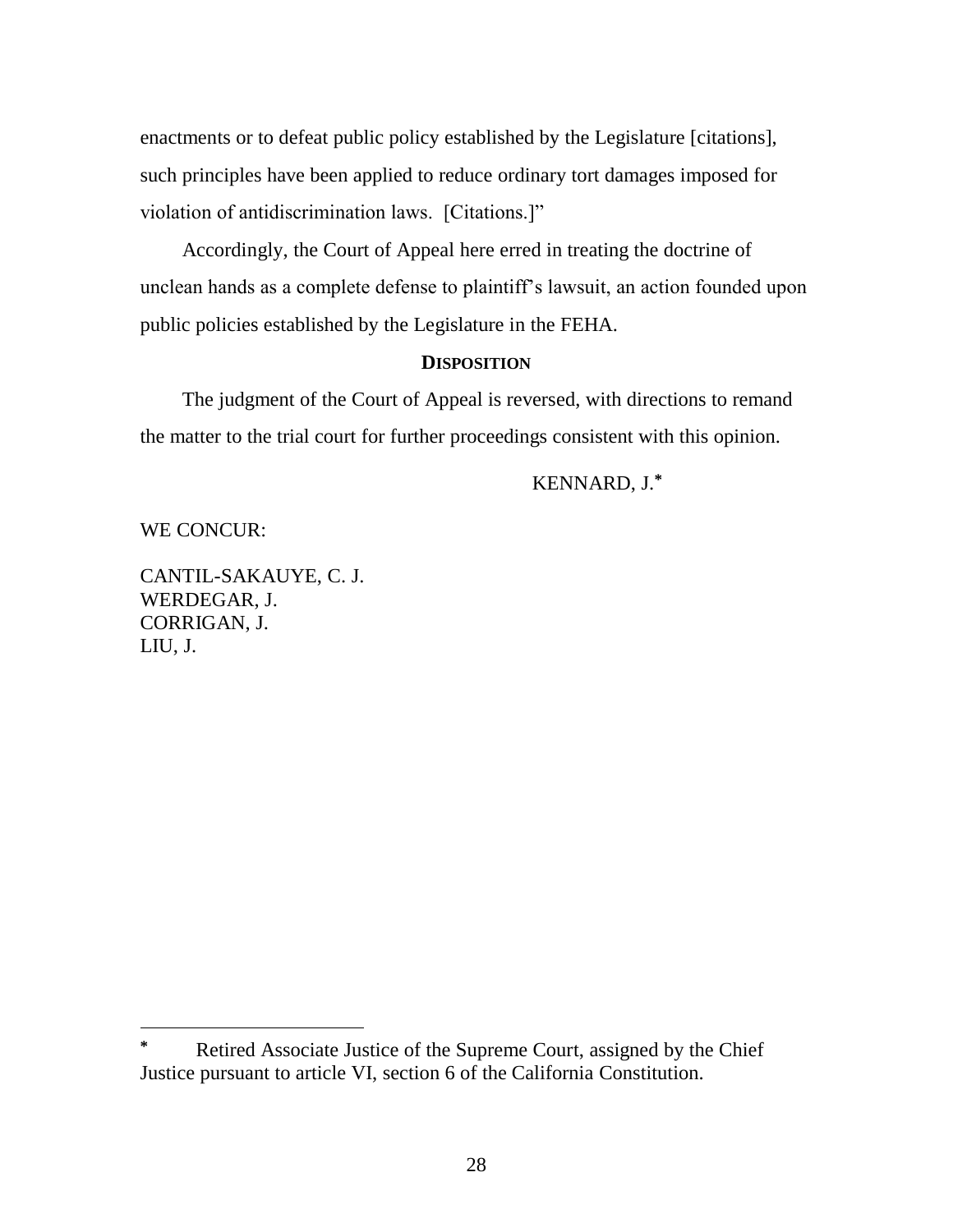## **CONCURRING AND DISSENTING OPINION BY BAXTER, J.**

Though with some reservation, I am willing to assume, without deciding, that the majority correctly analyzes how the state law doctrine of after-acquired evidence should apply,**1** in light of Senate Bill No. 1818 (2001-2002 Reg. Sess.) (Senate Bill No. 1818), when a person claims he or she was denied employment for reasons forbidden by California's Fair Employment and Housing Act (FEHA; Gov. Code, § 12900 et seq.), but the employer later discovers that, in violation of both California and federal law, the person submitted a false Social Security card and number as evidence of eligibility to work in the United States.

However, I disagree with the majority's holding on the separate issue of federal preemption. The majority concludes that federal immigration law preempts an award to an alien employee of "lost wage damages"**2** for wrongful termination under FEHA *only* with respect to a period *after* the previously unaware employer later learns that, by virtue of the worker"s federal immigration status, he or she was and is legally ineligible for United States employment. In my

 $\overline{a}$ 

**<sup>1</sup>** However, I have some reservations about the majority"s discussion of the unclean hands doctrine. (See *post*, at p. 7, fn. 4.)

**<sup>2</sup>** Like the majority, when I use the terms "lost wages" or "lost wage damages," sometimes also confusingly referred to as "backpay" or "frontpay," I mean wages attributable to a period *after* the employer has discharged or declined to hire or rehire the individual, during which time the person *did not actually* perform work for the employer, and awarded on the premise that he or she would have been working but for the employer's wrongful act.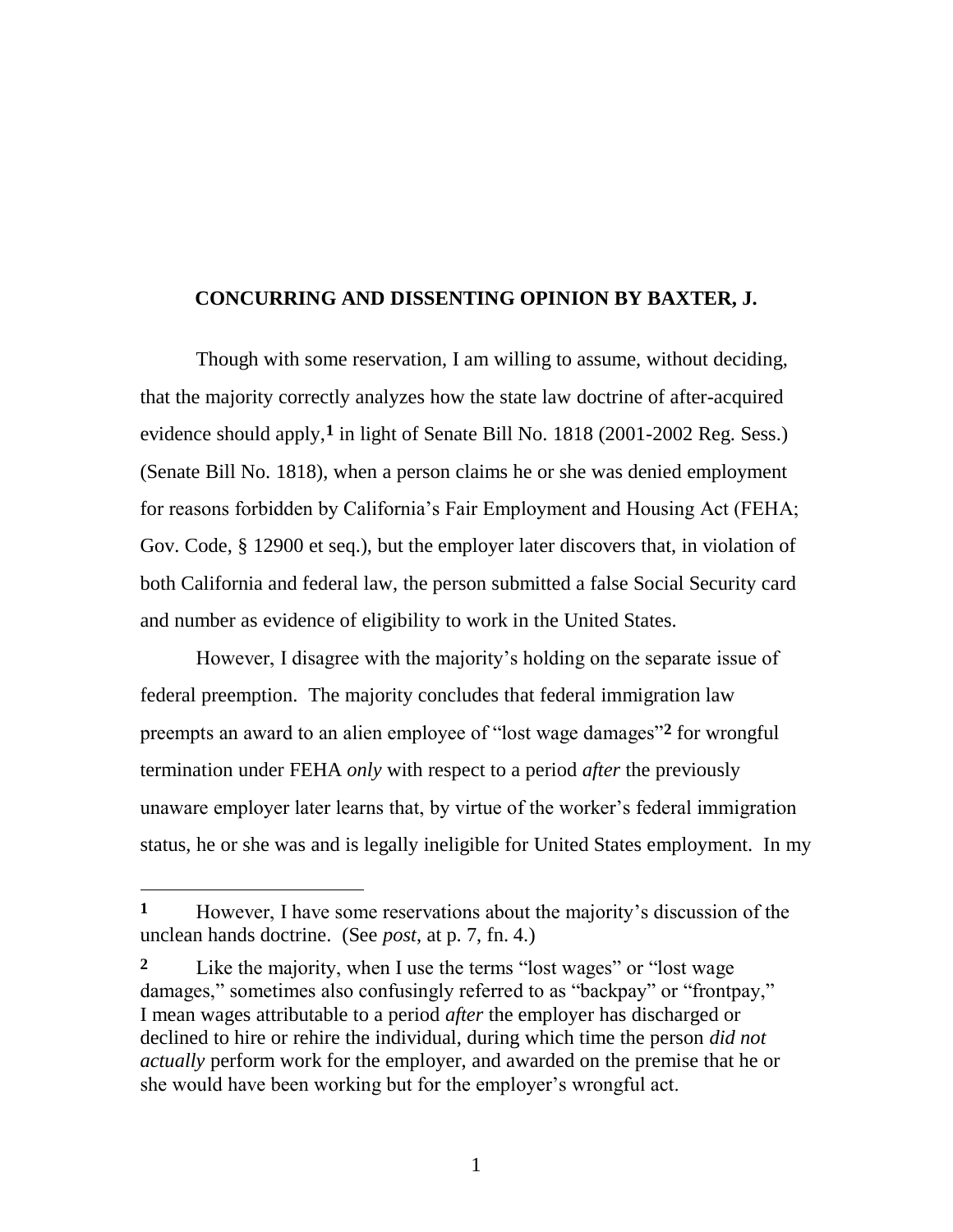view, a state law rule that allows *any* recovery of post-termination lost wages by an employment-ineligible alien who sought or procured the job by submitting fraudulent eligibility documents, in direct violation of federal law, is foreclosed by the United States Supreme Court"s definitive interpretation of federal immigration policy as set forth in the Immigration Reform and Control Act of 1986 (also known as IRCA).

However, the limited record before us does not allow a final application of my legal conclusions to the facts that may or may not exist in this case. Most significantly, while it seems clear plaintiff knowingly submitted a false Social Security card and number when applying for work with defendant, the summary judgment motion failed to establish whether plaintiff is, in fact, an alien ineligible under federal immigration law to be employed in the United States. Accordingly, further litigation of these matters is necessary. Moreover, even if plaintiff is an unauthorized alien who committed immigration fraud to obtain his job, he may still not be preempted from pursuing nonwage remedies for the defendant's wrongful conduct, if any, under FEHA. I therefore agree with the majority that defendant's motion for summary judgment should not have been granted. I explain my conclusions below.

As the majority indicates, in April 2003, plaintiff obtained seasonal employment with defendant by submitting, as evidence of his eligibility to work in the United States, an alien registration card and a Social Security card, both bearing his name. Under penalty of perjury, plaintiff signed Immigration and Naturalization form I-9, on which he entered the number shown on the Social Security card. He also signed Internal Revenue Service form W-4, which included the same Social Security number. Each time he was recalled to work, he used this Social Security number on new I-9 and W-4 forms he signed. No later than early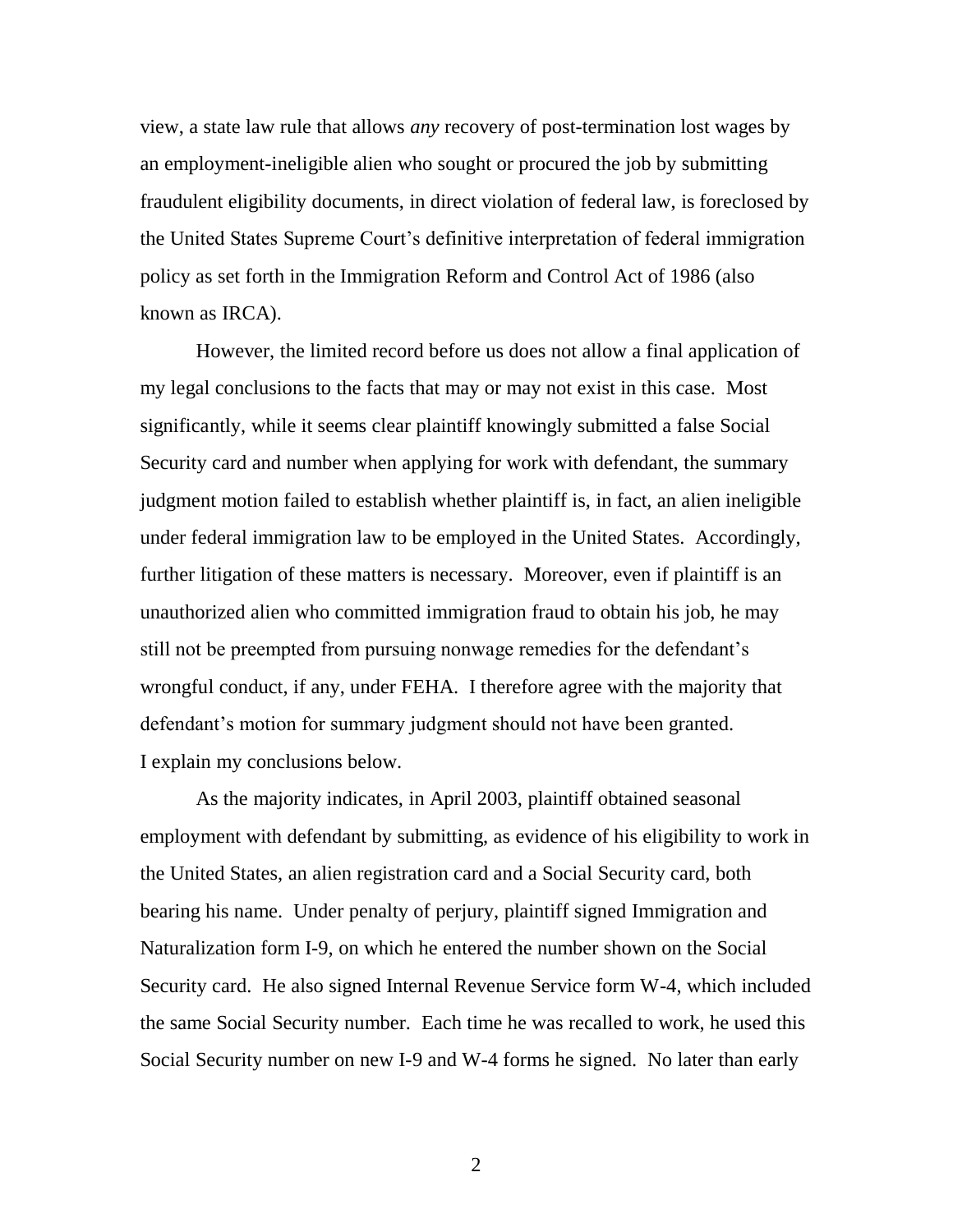2005, a letter from the Social Security Administration advised him that his name and Social Security number did not match the agency"s records.

In 2006, plaintiff hurt his back while on the job for defendant. Thereafter, defendant failed to recall him for the 2007 season. He sued defendant, alleging that, in violation of FEHA, defendant had refused to rehire him in retaliation for his filing of a worker's compensation claim, and to avoid accommodating his physical disability. Plaintiff sought various forms of monetary recovery, including lost wages.

In the course of pretrial motions, plaintiff acknowledged that it is a state and federal felony, when applying for employment, to use false identification documents to conceal one"s true citizenship or resident alien status (18 U.S.C. § 1546(b)(2); Pen. Code, § 114). He stated he intended to testify at trial, and would assert his privilege against compelled self-incrimination if asked about his immigration status. This led defendant to investigate the authenticity of the documents plaintiff had submitted to obtain the job.

Defendant subsequently moved for summary judgment, invoking the doctrines of after-acquired evidence and unclean hands. Defendant asserted that its discovery of plaintiff"s fraudulent use of another person"s Social Security number entitled it to dismissal of plaintiff"s suit as a matter of law.

In support of the motion, defendant submitted evidence that the Social Security number provided by plaintiff belonged to Kelly R. Tenney, a North Carolina resident, who stated that he did not know plaintiff and had given no one permission to use the number. Defendant also submitted the declaration of its president, stating that the company had a long-standing policy of refusing to hire persons who are not legally authorized to work in the United States, and would immediately discharge any employee upon discovering the worker had provided false documents or information to establish such eligibility.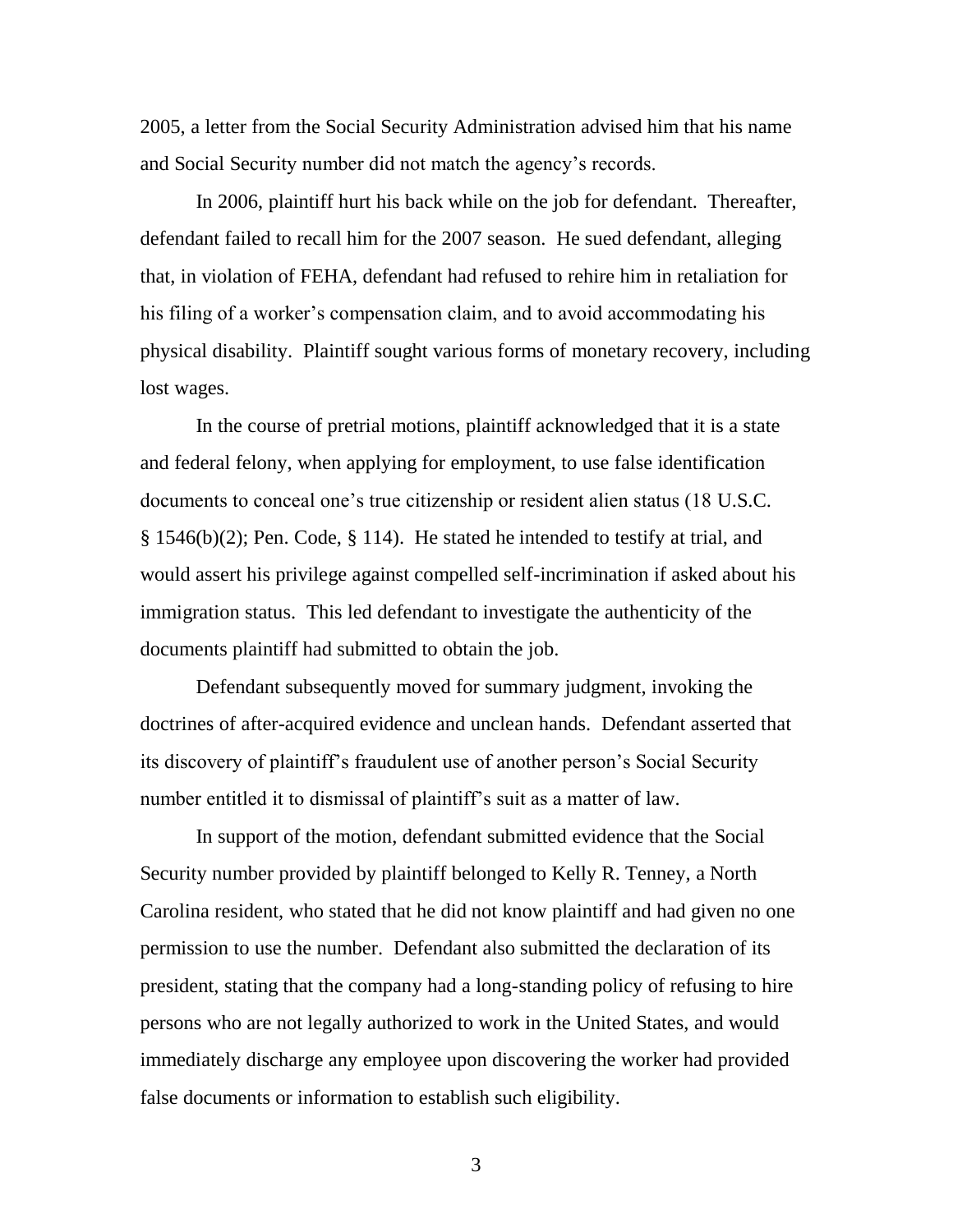In response, plaintiff posited, but proffered no evidence, that the Social Security number he had provided might mistakenly have been assigned to both him and Tenney. Plaintiff did not state that the Social Security card and number were his, or that he believed they were. He made no claims about the authenticity of the alien registration card he had also submitted, and he neither admitted nor denied he was an alien ineligible for United States employment. However, he declared, among other things, that several of his coworkers had received the same Social Security Administration notice he received, and that defendant"s production manager, Leo Huizar, assured the group they need not worry about discrepancies in Social Security numbers so long as defendant was satisfied with their work. Plaintiff also stated that, during his years in defendant"s employ, he "personally knew several immigrants" also working there, "some of whom admitted to being undocumented workers." According to plaintiff, he "never heard of [defendant] discharging any person due to a discrepancy with a Social Security number, or for any other immigration-related issue."

The trial court initially denied the motion, finding there were triable issues whether (1) plaintiff had fraudulently submitted the Social Security number, or instead whether the same number had mistakenly been issued to two different people; (2) plaintiff was eligible for United States employment based upon his submission of a valid alien registration card; and (3) plaintiff had apprised defendant of the discrepancy notice he received from the Social Security Administration, and if so, whether defendant had acted on this information, or instead had ignored it.

Defendant sought mandamus, and the Court of Appeal issued an alternative writ. In response, the trial court withdrew its order denying the motion for summary judgment, granted the motion, and dismissed the action.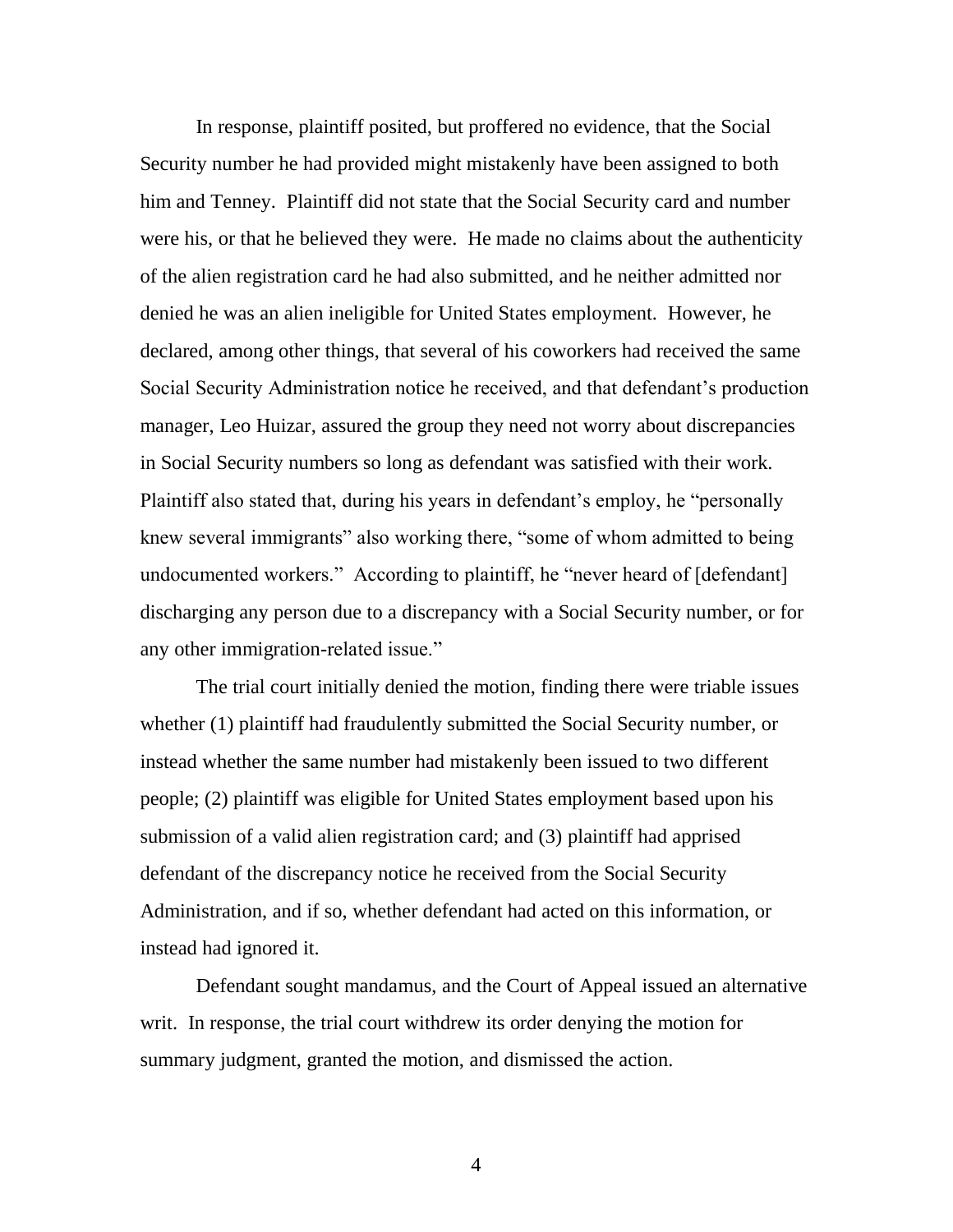The Court of Appeal affirmed. It reasoned that the after-acquired evidence and unclean hands doctrines provided a complete defense to the employer"s liability for an allegedly wrongful discharge under FEHA.

The Court of Appeal conceded there was no evidence plaintiff had failed to provide a valid *alien registration* card (a photo identification document which, if valid, suffices to establish both identity and employment eligibility for immigration law purposes).**3** However, the appellate court deemed it undisputed that plaintiff had furnished a false Social Security card and number — an act, the Court of Appeal noted, that (1) was a criminal violation of the federal immigration law, (2) misrepresented a job qualification imposed by the federal government the possession of a valid personal Social Security number, and (3) exposed defendant to civil and criminal penalties for violation of its obligations under the immigration and tax laws to report its employees' correct Social Security numbers. Because plaintiff"s wrongdoing independently justified a refusal to employ him, and would have caused defendant to take this step had it known the true facts, the Court of Appeal concluded he should have no recourse for a failure to rehire that stemmed from other, allegedly forbidden, motives.

The Court of Appeal also dismissed plaintiff"s claim he had demonstrated the triability of defendant"s policies toward employees and applicants who submitted false documents. The court reasoned that the declaration of defendant's president, to the effect that the company would refuse to hire applicants who were undocumented, or who provided false numbers, was not directly contradicted by Huizar"s alleged statement that defendant would overlook *discrepancies* in Social Security numbers, or by plaintiff"s declaration that other employees of defendant

 $\overline{a}$ 

**<sup>3</sup>** See 8 United States Code section 1324a(b)(1)(B)(ii).)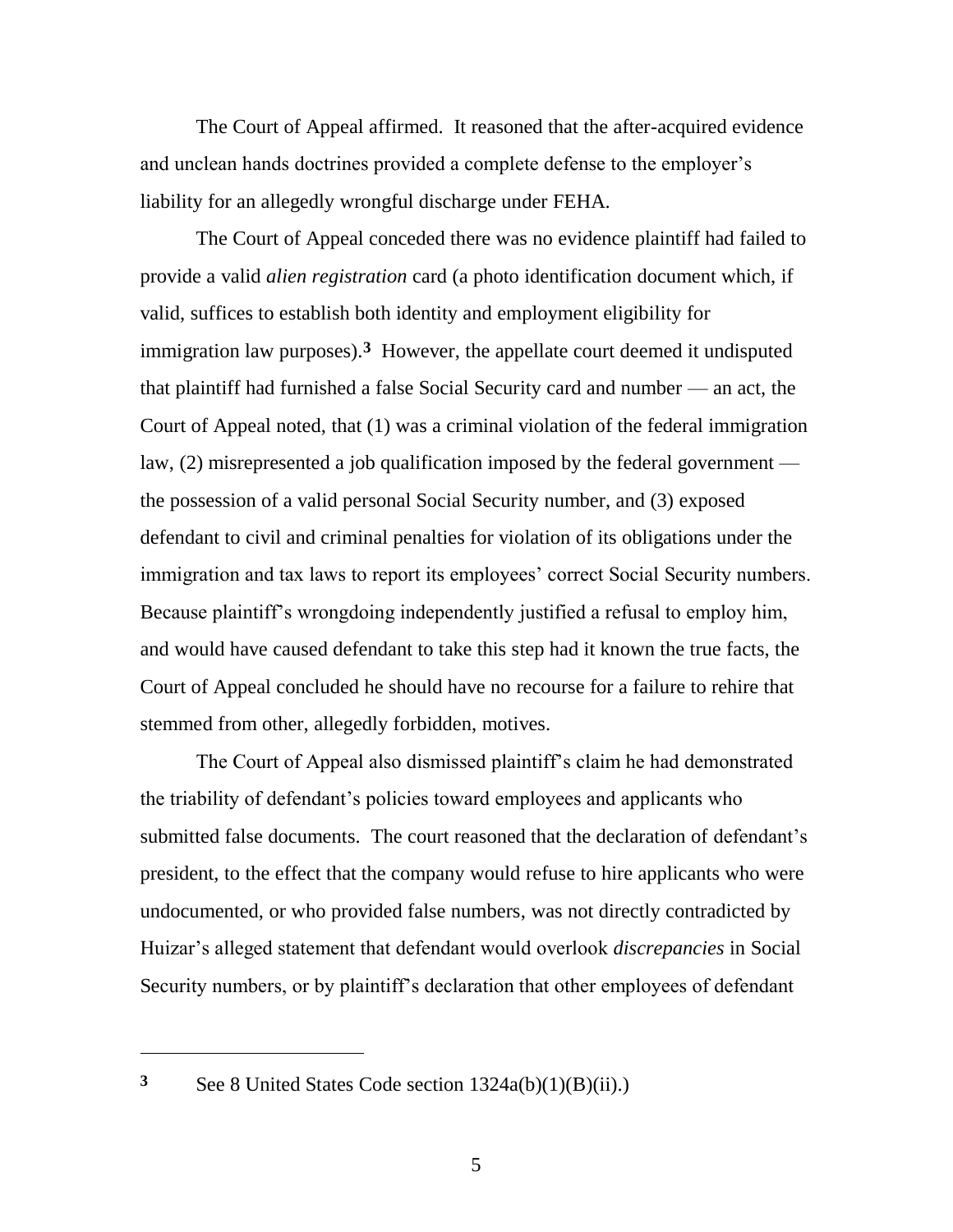admitted they were undocumented aliens, and that plaintiff had never heard of any worker being terminated over Social Security or immigration issues.

Finally, the Court of Appeal ruled that application of the after-acquired evidence and unclean hands doctrines to bar plaintiff"s recovery was not precluded by Senate Bill No. 1818. This bill inserted, at several places in the codified statutes, a declaration that all worker and employee protections, rights, and remedies provided by California law, "except any reinstatement remedy prohibited by federal law," are available to individuals "regardless of immigration status." (Stats. 2002, ch. 1071, §§ 1-4, pp. 6914-6915.) The Court of Appeal noted that Senate Bill No. 1818 stated it was "declaratory of existing law," and cannot have been intended to immunize undocumented aliens from employer defenses that would apply against all other workers. At the time Senate Bill No. 1818 was enacted, the Court of Appeal asserted, existing case law barred an employee from recovering lost wages for wrongful termination if, as here, he was not legally qualified for the job, was not eligible for reinstatement, or would not have been reinstated in the exercise of legitimate employer prerogatives.

The majority finds this analysis unpersuasive, and would reverse the Court of Appeal. In the majority"s view, triable issues remain about whether plaintiff"s submission of the false Social Security card and number, if known by defendant, would have caused defendant to terminate plaintiff"s employment.

Further, the majority posits, even if defendant would have declined, on this legitimate ground, to hire or retain plaintiff, the after-acquired evidence and unclean hands doctrines generally cannot serve as complete bars to a wrongdoing worker's recovery, under FEHA, when the employer's actual motive was forbidden by the statute. Except in the most egregious cases of employee wrongdoing, the majority concludes, state law makes an employer who terminated a worker for reasons prohibited by FEHA liable to the worker for lost wages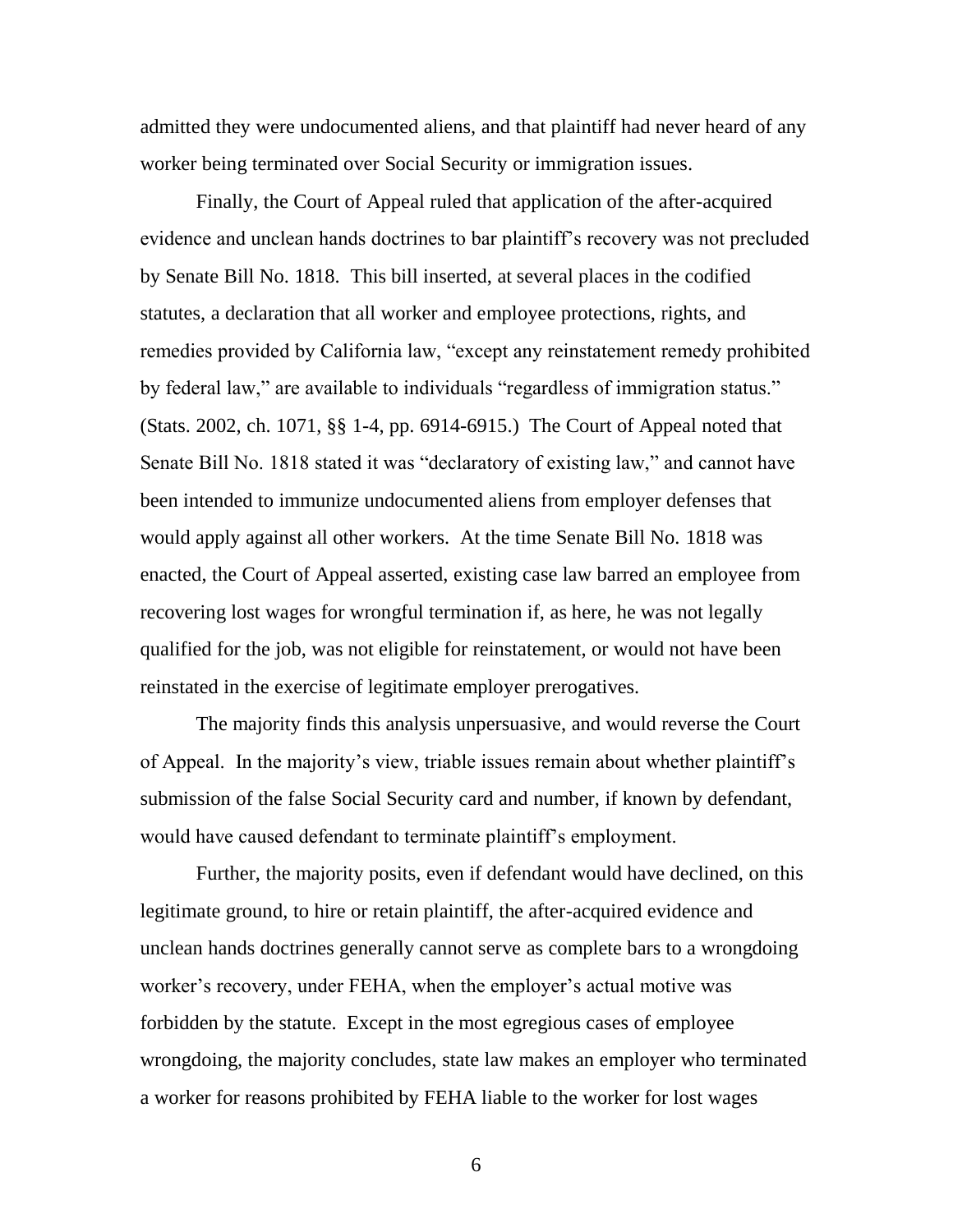attributable to any post-termination period before the employer later discovered legitimate grounds for its action. (See, e.g., *McKennon v. Nashville Banner Publishing Co.* (1995) 513 U.S. 352, 360-363 [in suit alleging wrongful termination in violation of federal Age Discrimination in Employment Act, employer"s post-termination discovery that, while still working, employee had violated company policy by copying and removing confidential documents did not preclude employee"s right to recover lost wages for period before employer learned of this independent ground for termination].)**4**

 $\overline{a}$ 

Thus, if equitable considerations "such as unclean hands" (maj. opn., *ante*, p. 27) cannot completely bar a claim based on statute or important public policy (see *McKennon v. Nashville Banner Publishing Co.*, *supra*, 513 U.S. at p. 360; *Angelucci v. Century Supper Club* (2007) 41 Cal.4th 160, 179), the unclean hands doctrine is inapplicable in such circumstances. Our suggestion in *Angelucci* that unclean hands may sometimes reduce the damages awarded to an employee wrongfully discharged under an antidiscrimination statute (*Angelucci*, *supra*, at p. 179) appears to have been an imprecise reading of *McKennon*; *McKennon* actually rejected the defense of unclean hands under the statute at issue there (*McKennon*, *supra*, at p. 360). However, as *McKennon* also made clear, afteracquired evidence of an employer"s legitimate grounds for discharging an employee may nonetheless be considered when fashioning a remedy for unlawful termination in order to "take due account of the lawful prerogatives of the employer in the usual course of its business and the corresponding equities that it has arising from the employee's wrongdoing." (*Id.* at p. 361; see Employment Litigation, *supra*, ¶¶ 16:616, 16:617, p. 16-94.6 [though unclean hands can only be

**<sup>4</sup>** However, to the extent the majority implies that the *unclean hands* doctrine might serve to reduce, but not eliminate, the damages due a worker wrongfully discharged under FEHA whose own later-discovered wrongdoing would have provided legitimate grounds for termination, the majority errs. It is axiomatic that, where applicable, the unclean hands doctrine serves as a *complete* defense to employment-based claims. (Chin, et al., Cal. Practice Guide: Employment Litigation (The Rutter Group 2013) ¶ 16:616, p. 16-94.6 (rev. #1, 2013) (Employment Litigation); see, e.g., *Fladeboe v. American Isuzu Motors, Inc.* (2007) 150 Cal.App.4th 42, 56 ["Unclean hands applies when it would be inequitable to provide the plaintiff any relief, and provides a complete defense to both legal and equitable causes of action."].)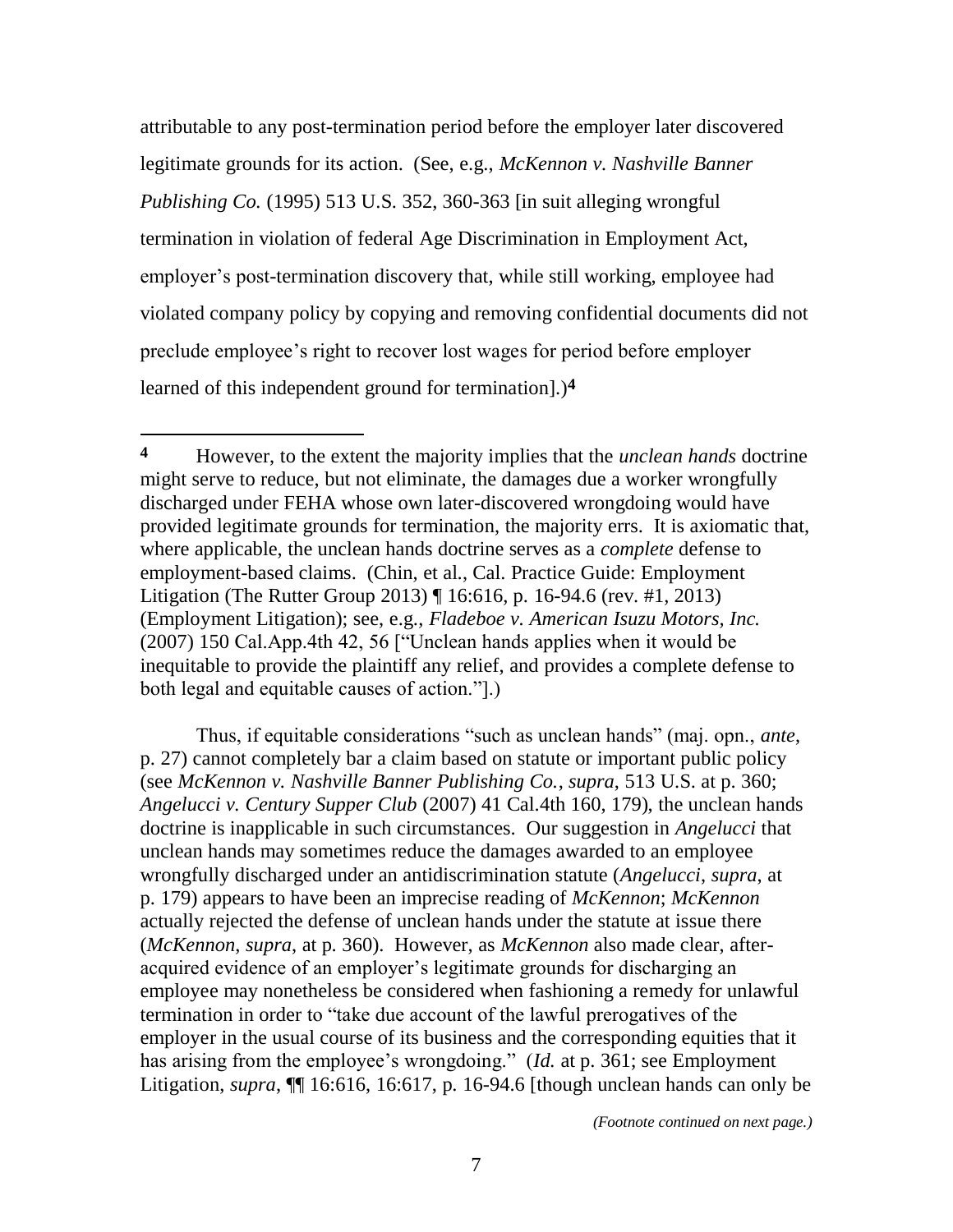The majority further concludes that Senate Bill No. 1818"s reference to "existing law" was not intended to endorse, in the immigration context, a broad reading of certain prior cases suggesting that under the after-acquired evidence and unclean hands doctrines, an employee"s wrongdoing which would have caused his or her legitimate termination bars a claim of wrongful termination. Observing that the legislative history of Senate Bill No. 1818 does not mention these prior decisions, the majority suggests that the more likely purpose of the "existing law" language was to extend to then-pending cases the bill"s "central directive" that full state law employment protections should apply to all employees "regardless of immigration status." (Maj. opn., *ante*, at p. 21.)

But before discussing these state law issues, the majority addresses a "threshold issue" not litigated below — whether a federal immigration statute, IRCA, either completely or partially preempts Senate Bill No. 1818"s mandate that all California labor and employment rights and remedies, including those afforded by FEHA, are fully applicable to workers "who are unauthorized aliens." (Maj. opn., at p. 7, fn. omitted.) The majority concludes that IRCA does preclude an unauthorized alien who was wrongfully terminated in violation of FEHA from recovering lost wages for any period *after* the employer subsequently discovered the alien was ineligible for employment under federal immigration law, but does not bar such a recovery for the period *before* the employer learned of the alien"s ineligibility.

 $\overline{a}$ 

*<sup>(</sup>Footnote continued from previous page.)*

complete defense to wrongful termination, employee misconduct short of unclean hands may still be a complete or partial defense under after-acquired evidence doctrine].)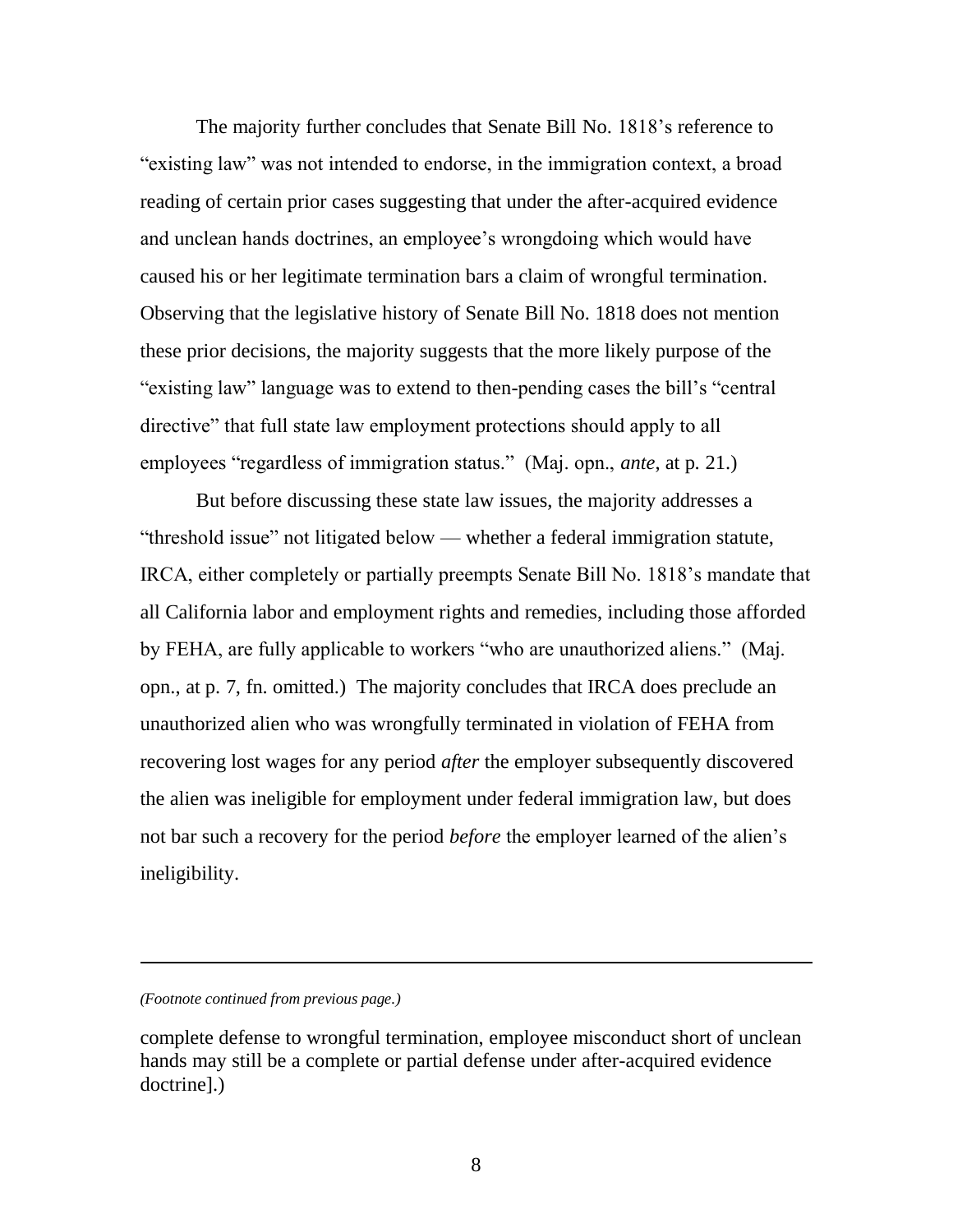I have doubts about the majority's analysis of state law  $-$  in particular, I question the majority"s construction of the "existing law" proviso in Senate Bill No. 1818. However, I decline to draw a final conclusion on that issue at the current stage of this procedurally tangled case, because I am persuaded that the supremacy of federal immigration law may ultimately obviate the recovery the majority would allow. If further litigation proves plaintiff actually is an unauthorized alien who submitted false documentation to prove otherwise, I believe, contrary to the majority, that federal immigration policy will foreclose any recovery by plaintiff of post-termination lost wages under California law. This result, I conclude, is dictated by definitive United States Supreme Court authority.

As the majority acknowledges, under the supremacy clause (U.S. Const., art. VI, cl. 2), federal law preempts and supersedes state law if, among other things, the state law stands as "an obstacle to accomplishing congressional objectives. [Citations.]" (Maj. opn., *ante*, at p. 12.) The United States Supreme Court has told us, in no uncertain terms, that the award of post-termination lost wage damages to an unauthorized alien worker who procured the job by committing criminal immigration fraud presents just such an unacceptable obstacle.

In *Hoffman Plastic Compounds, Inc. v. NLRB* (2002) 535 U.S. 137 (*Hoffman*), the National Labor Relations Board (NLRB or Board) found that, in 1992, Hoffman Plastic Compounds, Inc. (Hoffman), a custom formulator of industrial and pharmaceutical chemical products, had committed an unfair labor practice under the National Labor Relations Act (NLRA) by terminating Jose Castro and several other workers in retaliation for their union organizing activities. As remedies, the Board ordered Hoffman, among other things, to offer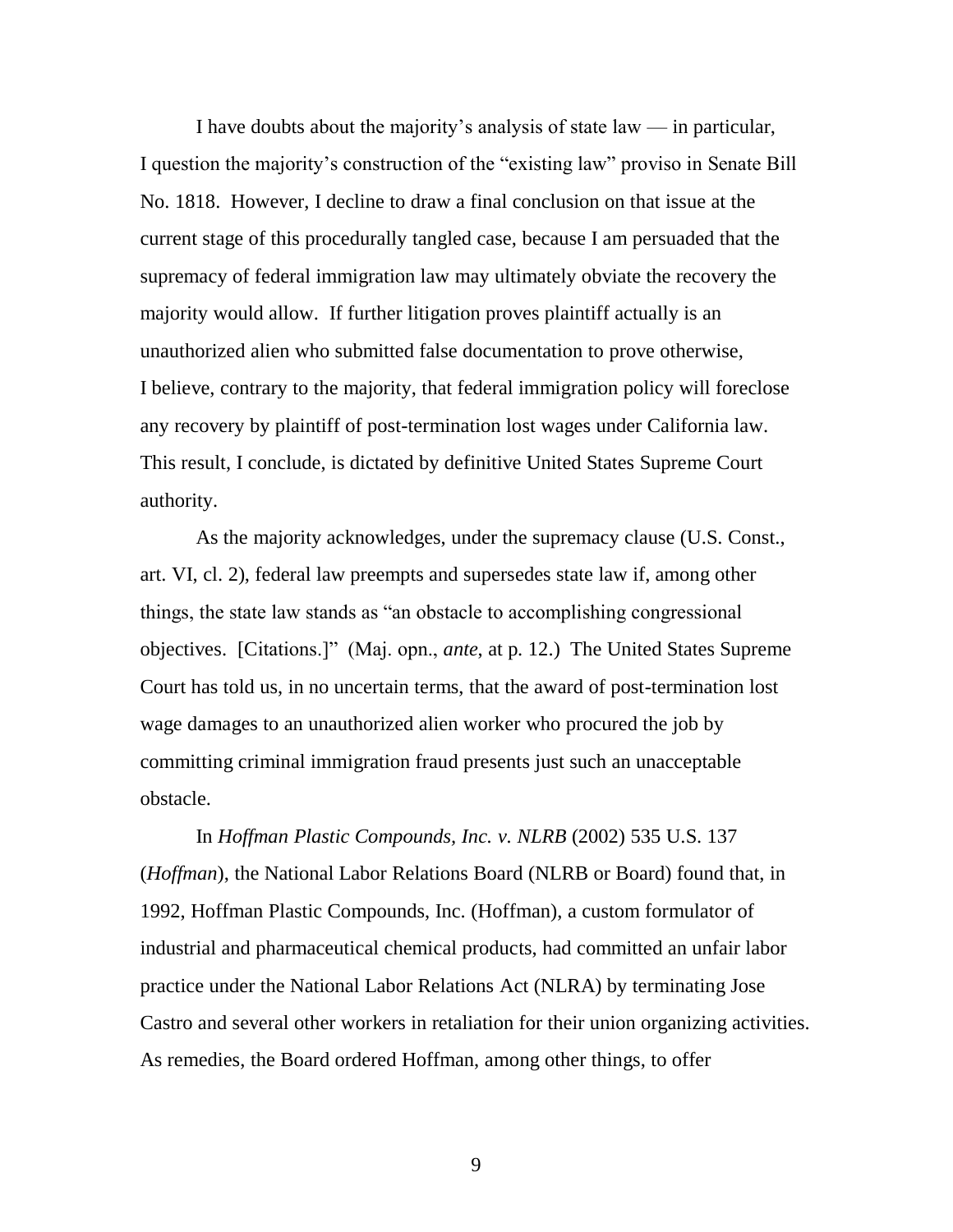reinstatement and backpay (i.e., post-termination lost wages) to the affected employees.

At a subsequent compliance hearing, Castro disclosed that he was an alien who had never been authorized to work in the United States. Castro further indicated that he had gained employment with Hoffman by proffering a birth certificate belonging to a Texas-born friend, and that he had also used this certificate to fraudulently obtain a Social Security card. Based on this evidence, the administrative law judge (ALJ) found that the Board was precluded from awarding reinstatement or backpay to Castro.

Several years later, the Board reversed the ALJ on the issue of Castro's backpay. The Board concluded that " "the most effective way to accommodate and further the immigration policies embodied in [IRCA] is to provide the protections and remedies of the [NLRA] to undocumented workers in the same manner as to other employees.' [Citation.]" (*Hoffman*, *supra*, 535 U.S. at p. 141.) Accordingly, the Board ruled that Castro was entitled to some \$67,000 in backpay, plus interest on that principal amount. The court of appeals enforced the Board"s order.

The United States Supreme Court reversed. At the outset, the majority noted that the NLRB"s authority to remedy unfair labor practices, though broad, is not unlimited where "the Board"s remedial preferences . . . potentially trench upon federal statutes and policies unrelated to the NLRA." (*Hoffman*, *supra*, 535 U.S. at p. 144.)

The *Hoffman* majority explained that, in *Sure-Tan, Inc. v. NLRB* (1984) 467 U.S. 883— at a time when federal immigration law did not expressly prohibit unauthorized aliens from working or being hired while present in this country, and was only " " "peripheral[ly]" " " concerned with their employment here — the court had nonetheless precluded the NLRB from unconditionally ordering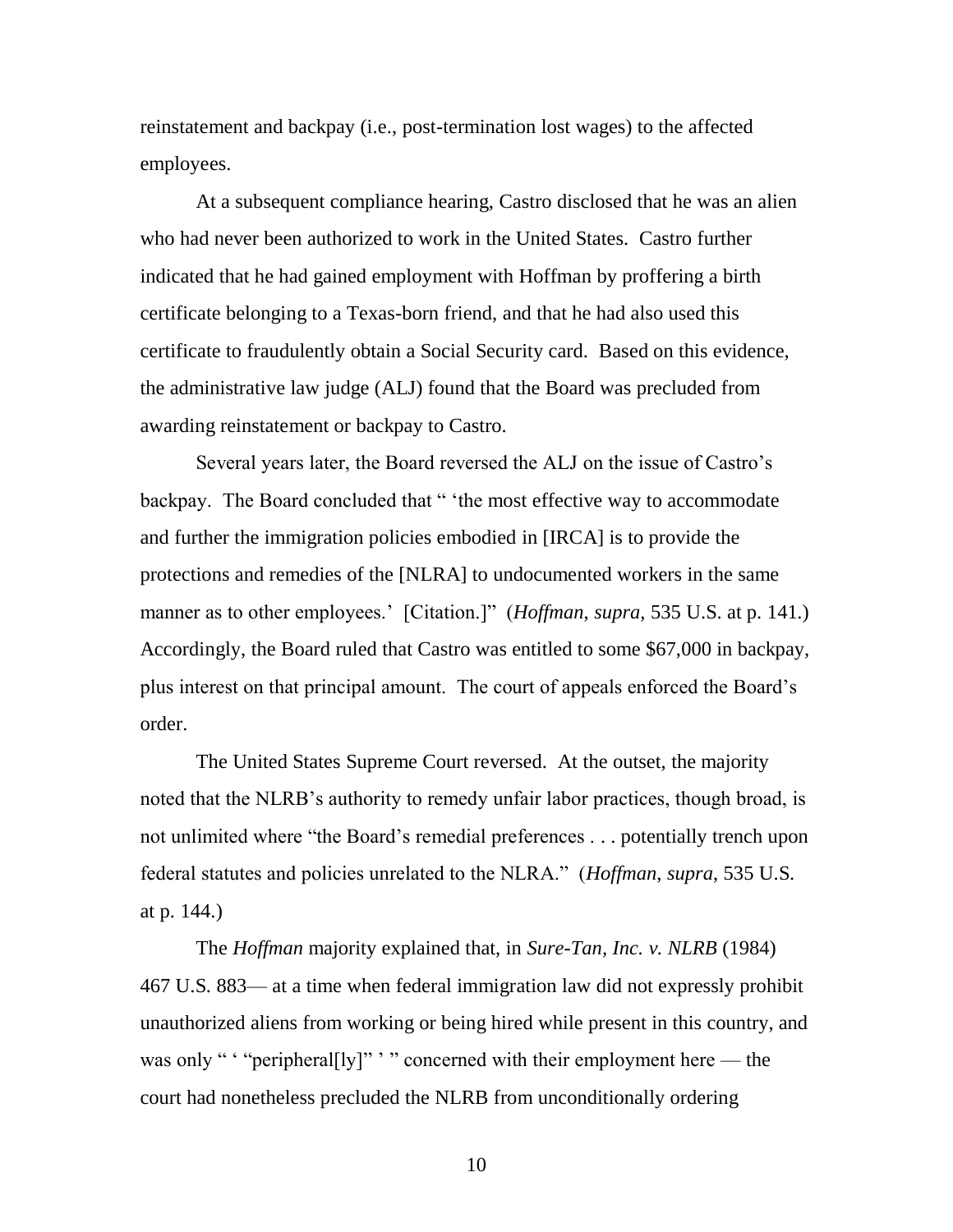reinstatement of undocumented alien employees who had since voluntarily left the country. (*Hoffman*, *supra*, 535 U.S. at p. 144.) So as to not "effectively [reward] a violation of the immigration laws by reinstating workers not authorized to reenter the United States" (*id.*), *Sure-Tan* had required that an award of reinstatement in such cases be conditioned on proof of the workers' legal reentry. Moreover, the court had reasoned in *Sure-Tan*, these employees " "must be deemed "unavailable" '" for work, and backpay could thus not be awarded, with respect to any period in which such persons " "were not lawfully entitled to be present and employed in the United States." " (*Hoffman*, *supra*, at p. 145*.*)

In *Hoffman*, the Board argued that the *Sure-Tan* limitations applied only to undocumented aliens who had left the United States and thus could not claim reinstatement or backpay without legal reentry. But whatever isolated passages in *Sure-Tan* might support that conclusion, the *Hoffman* majority observed, "the question presented here [is] better analyzed through a wider lens, focused as it must be on a legal landscape now significantly changed." (*Hoffman*, *supra*, 535 U.S. at p. 147.) Whether or not, at the time of *Sure-Tan*, the Board might be required to yield "where . . . [its] chosen remedy trenches on a federal statute or policy outside [that agency"s] competence to administer," said the *Hoffman* majority, "[such] is precisely the situation today." (*Hoffman*, *supra*, at p. 147*.*)

As the *Hoffman* majority recounted, "two years after *Sure-Tan*, Congress [had] enacted IRCA, a comprehensive immigration reform scheme [that] prohibit[s] the employment of illegal aliens" and " "forcefully" [makes] combating [such] employment . . . central to '[t]he policy of immigration law.' [Citation.]" (*Hoffman*, *supra*, 535 U.S. at p. 147.) "[C]ritical" to enforcement of the prohibition, the court noted, is an "extensive . . . verification system . . . designed to deny employment to aliens" not legally present or "authorized to work" in this country. (*Ibid.*) Under this system, an employer must verify the identity and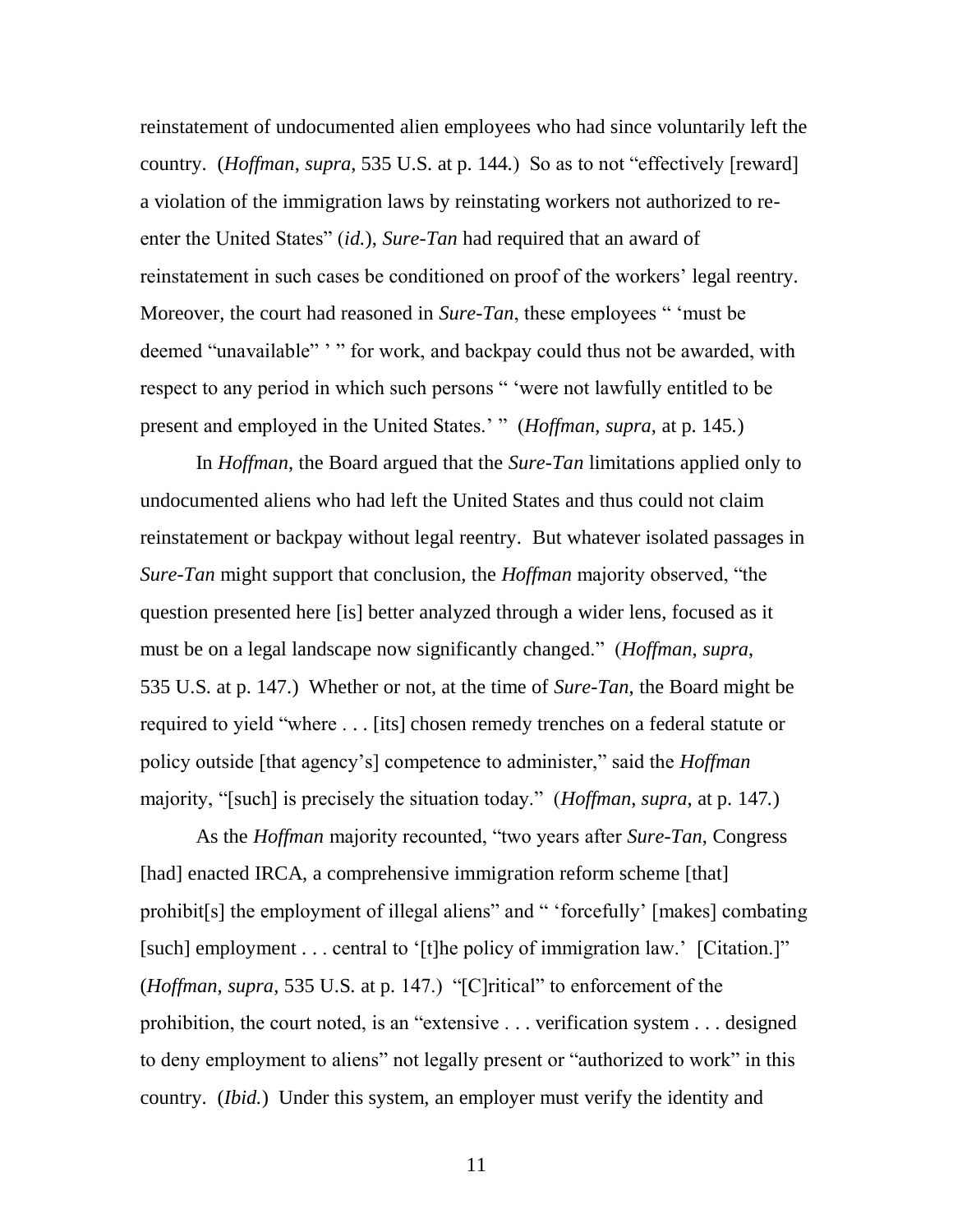eligibility of all potential new hires by examining specified documentation. An employer that hires an alien applicant who is unable to present such documentation, or otherwise knowingly employs an ineligible alien, is subject to civil and criminal penalties.

To ensure the effective confirmation of an applicant's authorization to work in this country, the *Hoffman* majority pointed out, IRCA "makes it a crime for an unauthorized alien to subvert [this] verification system by tendering fraudulent documents. [Citation.]" (*Hoffman*, *supra*, 535 U.S. at p. 148.) "[The statute] thus prohibits aliens from using or attempting to use "any forged, counterfeit, altered, or falsely made document" or "any document lawfully issued to or with respect to a person other than the possessor' for purposes of obtaining employment in the United States. [Citation.] Aliens who use or attempt to use such documents are subject to fines and criminal prosecution. [Citation.]" (*Ibid.*)

"Under the IRCA regime," the *Hoffman* majority explained, "it is impossible for an undocumented alien to obtain employment in the United States without some party directly contravening explicit congressional policies. Either the undocumented alien tenders fraudulent identification, which subverts the cornerstone of IRCA"s enforcement mechanism, or the employer knowingly hires the undocumented alien in direct contradiction of its IRCA obligations. The Board asks that we overlook this fact and allow it to award backpay to an illegal alien *for years of work not performed, for wages that could not lawfully have been earned, and for a job obtained in the first instance by a criminal fraud*. We find, however, that *awarding backpay to illegal aliens runs counter to policies underlying IRCA*, policies the Board has no authority to enforce or administer. Therefore, as we have consistently held in like circumstances, the award lies beyond the bounds of the Board"s remedial discretion." (*Hoffman*, *supra*, 535 U.S. at pp. 148-149, italics added.)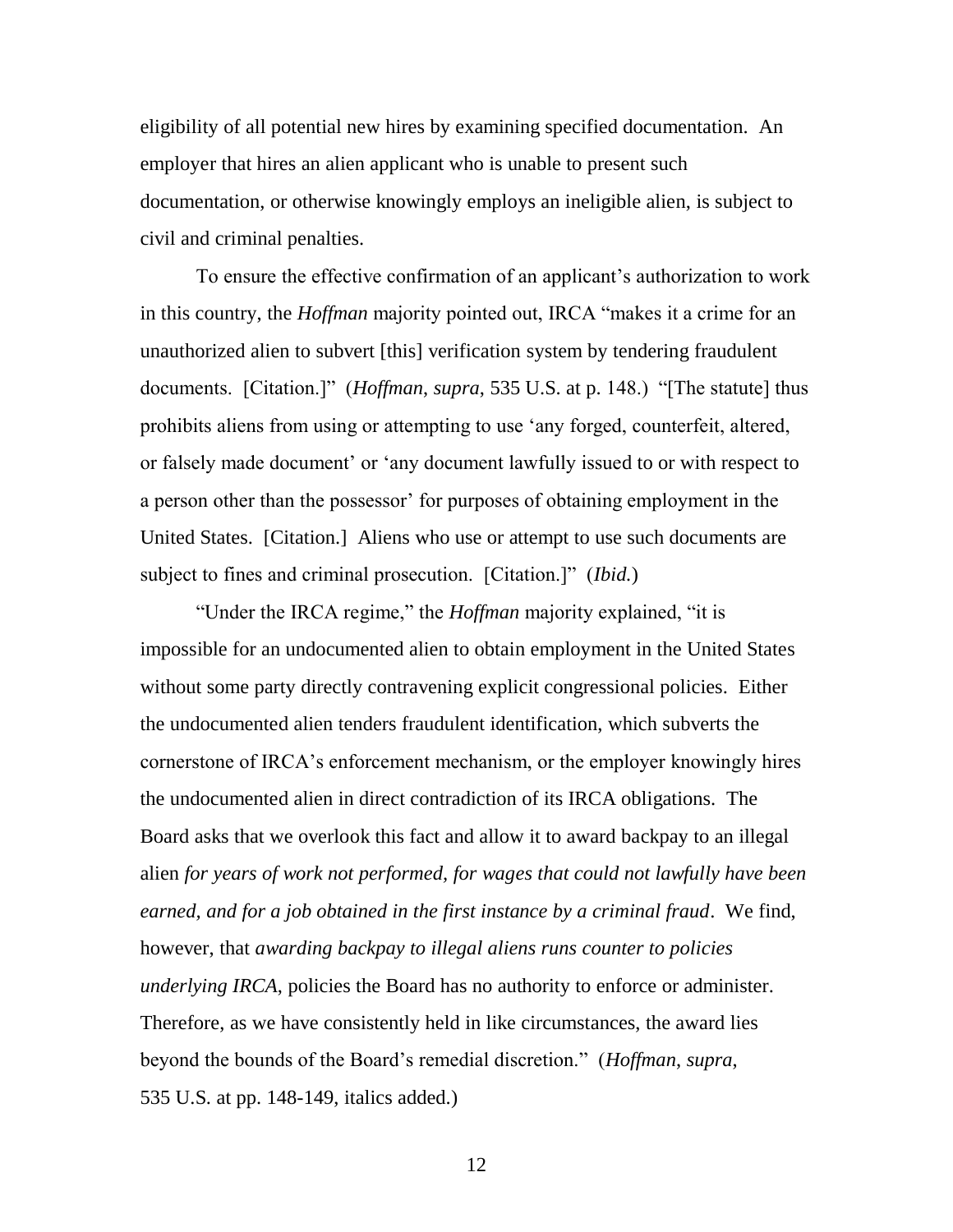The Board urged that a limited backpay award — one confined to the period before the employer learned of Castro"s illegal status — would reasonably accommodate IRCA, because during the prediscovery period, the employer would not have violated IRCA by retaining Castro in its employ, and because IRCA does not expressly prohibit the recovery of backpay by illegal aliens who misused documents to procure their jobs. The *Hoffman* majority rejected this argument. "What matters here," the majority declared, "and what sinks both of the Board"s claims, is that Congress has expressly made it criminally punishable for an alien to obtain employment with false documents. There is no reason to think that Congress nonetheless intended to permit backpay where but for an employer"s unfair labor practices, an alien-employee would have remained in the United States illegally, and continued to work illegally, all the while successfully evading immigration authorities. Far from 'accommodating' IRCA, the Board's position, recognizing employer misconduct but discounting the misconduct of illegal alien employees, subverts it." (*Hoffman*, *supra*, 535 U.S. at pp. 149-150, fn. omitted.) Indeed, the *Hoffman* majority asserted, such a backpay award "not only trivializes the immigration laws, it condones and encourages future violations" by creating incentives to remain and work in this country illegally. (*Id.*, at p. 150.)

"We therefore conclude," the *Hoffman* majority declared, "that allowing the Board to award backpay to illegal aliens would *unduly trench upon explicit statutory prohibitions critical to federal immigration policy*, as expressed in IRCA. It would encourage the successful evasion of apprehension by immigration authorities, condone prior violations of the immigration laws, and encourage future violations. However broad the Board"s discretion to fashion remedies when dealing only with the NLRA, it is not so unbounded as to allow this sort of an award." (*Hoffman*, *supra*, 535 U.S. at pp. 151-152, italics added.)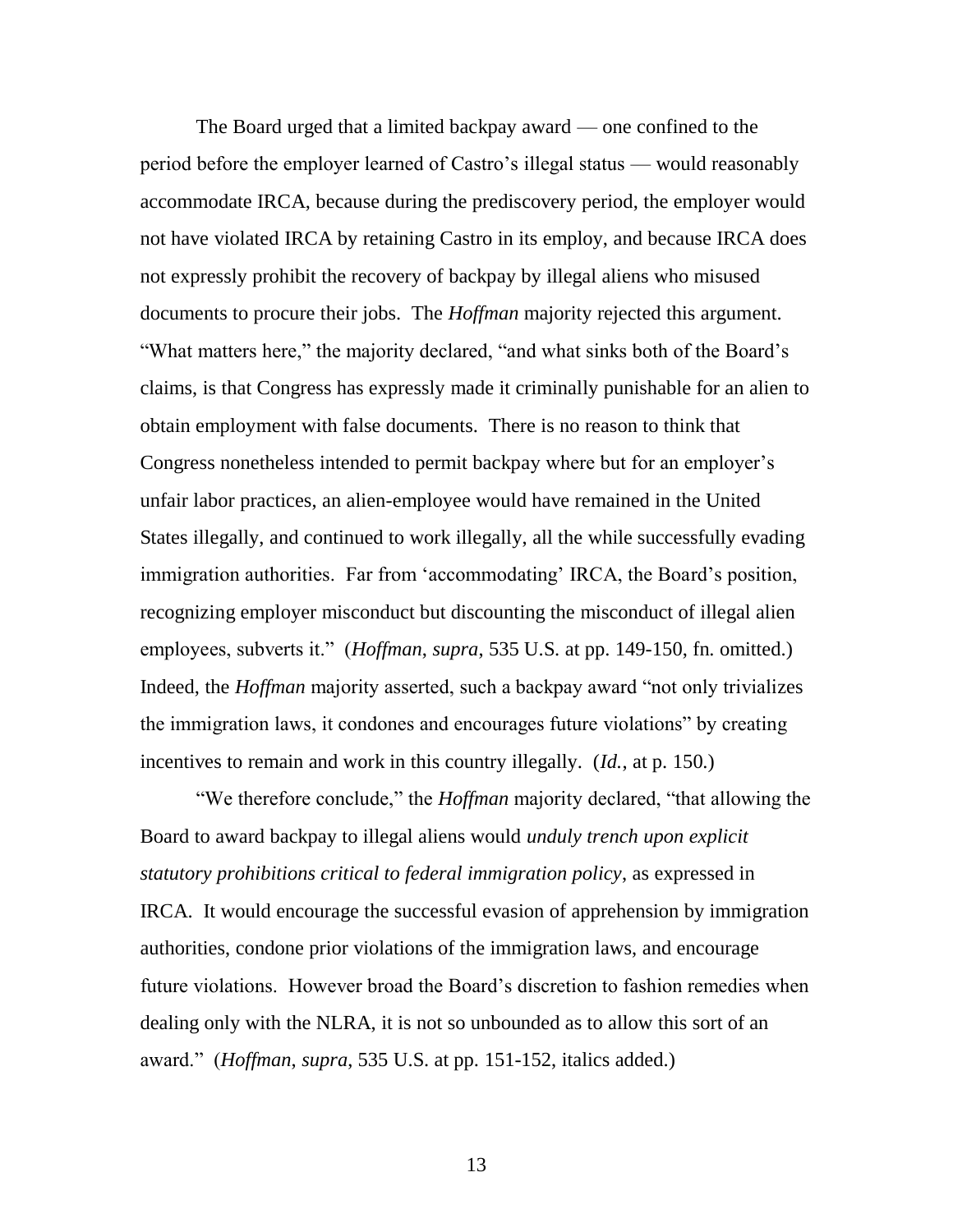Thus, after considering the issue at length, the high court has made crystal clear that federal immigration policy, as set forth in IRCA, is critically undermined by the award of post-termination lost wages to an alien who is not legally present or authorized to work in this country, and who committed criminal immigration fraud to obtain the job, even when the alien was wrongfully terminated in violation of another law generally intended for the protection of workers" rights. The conclusion follows inescapably, under the federal supremacy clause, that California cannot authorize such an award, for it would " 'stand[] as an obstacle to the accomplishment and execution of the full purposes and objectives of Congress . . ." [citations]." (*Arizona v. United States* (2012) \_\_\_ U.S. \_\_\_, \_\_\_ [132 S.Ct. 2492, 2501].)

The instant majority struggles mightily to avoid this result. In the majority"s view, we may disregard *Hoffman* for purpose of preemption analysis because (1) *Hoffman* concerned only the interplay of two federal statutes, and said nothing about IRCA's preemptive effect on state worker protection laws; (2) Congress has not expressly precluded all state laws concerning undocumented aliens, or so occupied the field as to dictate such preclusion; (3) there is a presumption against preemption in areas of traditional state regulation, such as the protection of workers; and (4) the NLRA, the statute at issue in *Hoffman*, does not rely, for enforcement, on private suits for damages to the same extent as does California"s antidiscrimination statute, FEHA.

Then, as if *Hoffman* did not exist, the majority reweighs the concerns that led the *Hoffman* majority to its ruling. Contrary to *Hoffman*, the instant majority concludes that a rule *allowing* a criminally fraudulent unauthorized alien to collect wrongful-termination lost wage damages will have but a "minimal" effect on IRCA"s policies (maj. opn., *ante*, at p. 18), while *failing* to allow such a recovery against an employer who wronged the worker under another statute would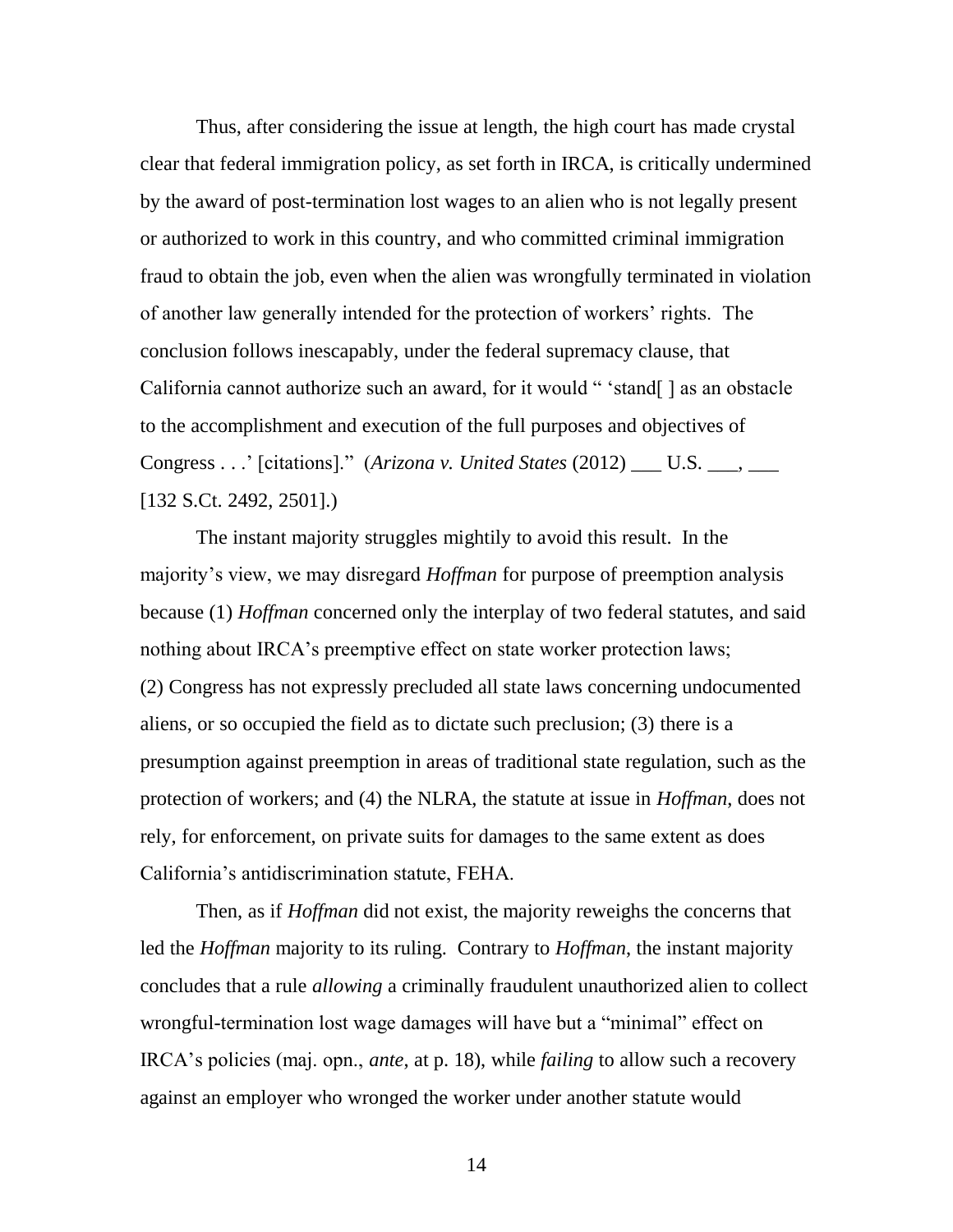"frustrate rather than advance the policies underlying federal immigration law" (*id.*, at p. 19). In effect, the majority rejects the highest federal tribunal"s assessment of what would unacceptably undermine Congress's immigration purposes and priorities, in favor of its own views on that subject.

None of this is persuasive. Whatever distinctions exist between the NLRA and FEHA, and between tension among federal policies on the one hand, and competing state and federal policies on the other, any such differences are insignificant for purposes of the issue before us. The United States Supreme Court — the final judicial authority on the meaning and scope of federal statutory law has told us of a particular situation in which a legislative policy of worker protection must yield to the overriding aims of the federal immigration statutes. It has said specifically that awarding post-termination pay to an illegal alien for "work not performed, for wages that could not lawfully have been earned, and for a job obtained in the first instance by a criminal fraud" (*Hoffman*, *supra*, 535 U.S. at p. 149) "runs counter to policies underlying IRCA" (*ibid.*) and "would trench upon explicit statutory provisions critical to federal immigration policy" (*id.*, at p. 151).

These are declarations strong and clear enough to prevail over California's expression of its sovereign right and intention to protect unauthorized alien workers, and over any presumption against federal preemption of such a purpose. The high court's statements signal that any such award stands as an obstacle to the full accomplishment of Congress's aims, and is thus preempted. Even if the instant majority finds *Hoffman*'s analysis unconvincing, it is not the majority's place to reject that analysis.

Thus, just as, in *Hoffman*, IRCA's policies were beyond the NLRB's "authority to enforce and administer" (*Hoffman*, *supra*, 535 U.S. at p. 149), so too are those policies beyond the administration and enforcement authority of this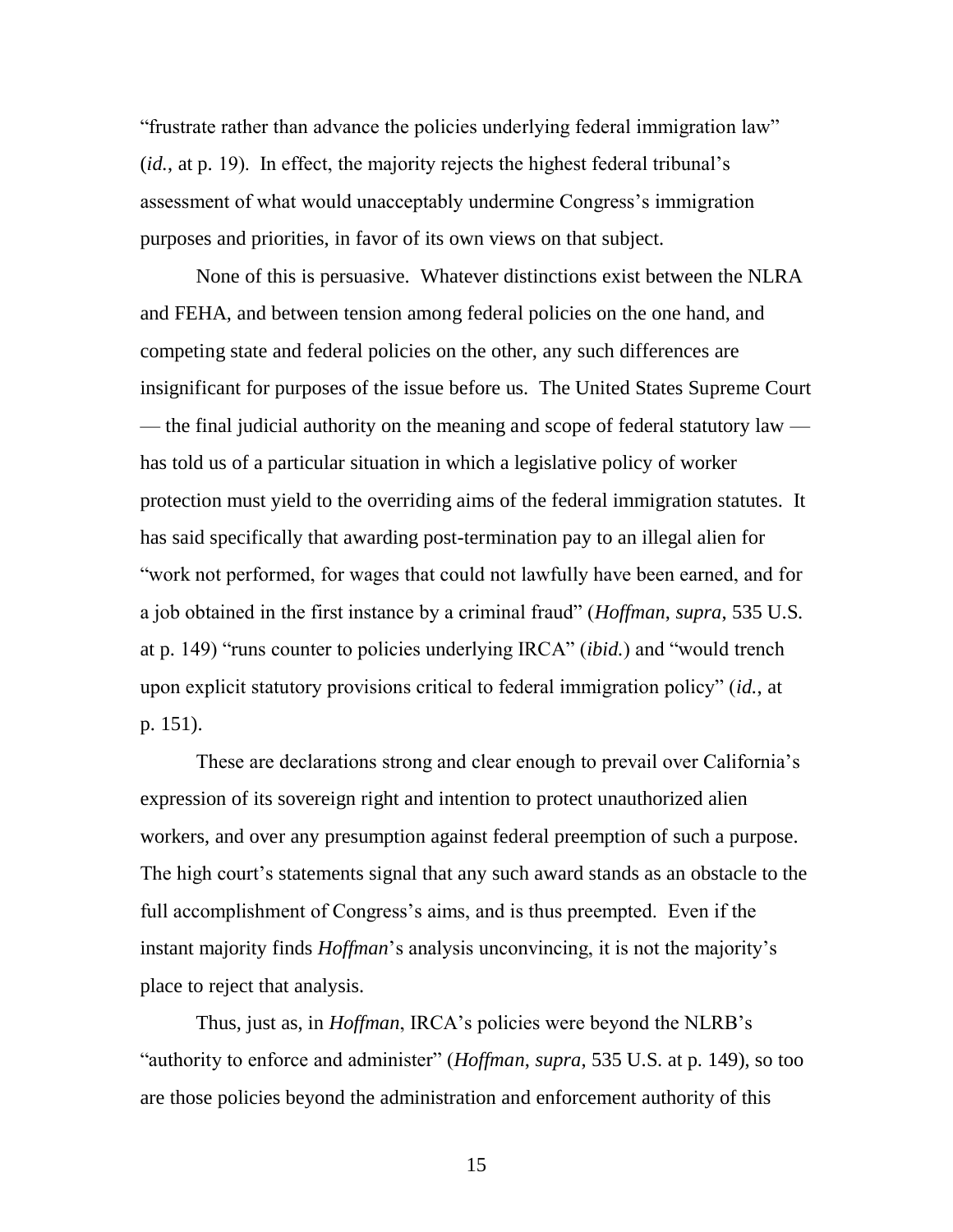state and its laws. And just as the NLRB"s authority, however broad, "to fashion remedies when dealing only with the NLRA" did not extend to an award that trenched upon an immigration statute beyond the Board"s jurisdiction (*id.*, at p. 152), so too, this state's undoubted authority to fashion remedies for violations of FEHA, when that statute is considered in isolation, does not extend to awards that would have, as the high court has concluded, a deleterious effect on a federal immigration statute beyond California"s jurisdiction.**5**

I therefore find it manifest that California cannot award, as a remedy for wrongful termination under FEHA, lost wage damages to an alien who is unauthorized to work in this country, and who obtained the job at issue by submitting fraudulent eligibility documentation in direct criminal violation of federal immigration law. California cannot dictate otherwise through the adoption of a statute such as Senate Bill No. 1818. Thus, if further litigation establishes that this is plaintiff"s situation, I believe his recovery of such lost wages attributable to any period after he was terminated from his employment will be preempted and barred.**6**

 $\overline{a}$ 

**<sup>5</sup>** Of course, the NLRA, the statute at issue in *Hoffman*, contains no express provision, similar to that in Senate Bill No. 1818, that its protections extend fully to workers "regardless of immigration status." If the NLRA did include such a declaration of *Congress's* purpose, it might well have been held to prevail over the more general immigration principles the high court discerned in IRCA. But this does not mean *California* can effectively enact a statute that trumps those federal principles.

**<sup>6</sup>** The majority in *Hoffman* squarely held that even if the employer's motives for terminating an employee were wrongful under a law unrelated to the worker"s immigration status, a remedial award of lost wages for work not performed, to an unauthorized alien who obtained the employment by submitting fraudulent documentation in criminal violation of IRCA, and was never entitled to the job in the first place, unacceptably undermines the policies underlying this federal law. It does appear that in *Hoffman*, the employer was not aware of the employee"s fraud and unauthorized alien status until after it fired him for union activity in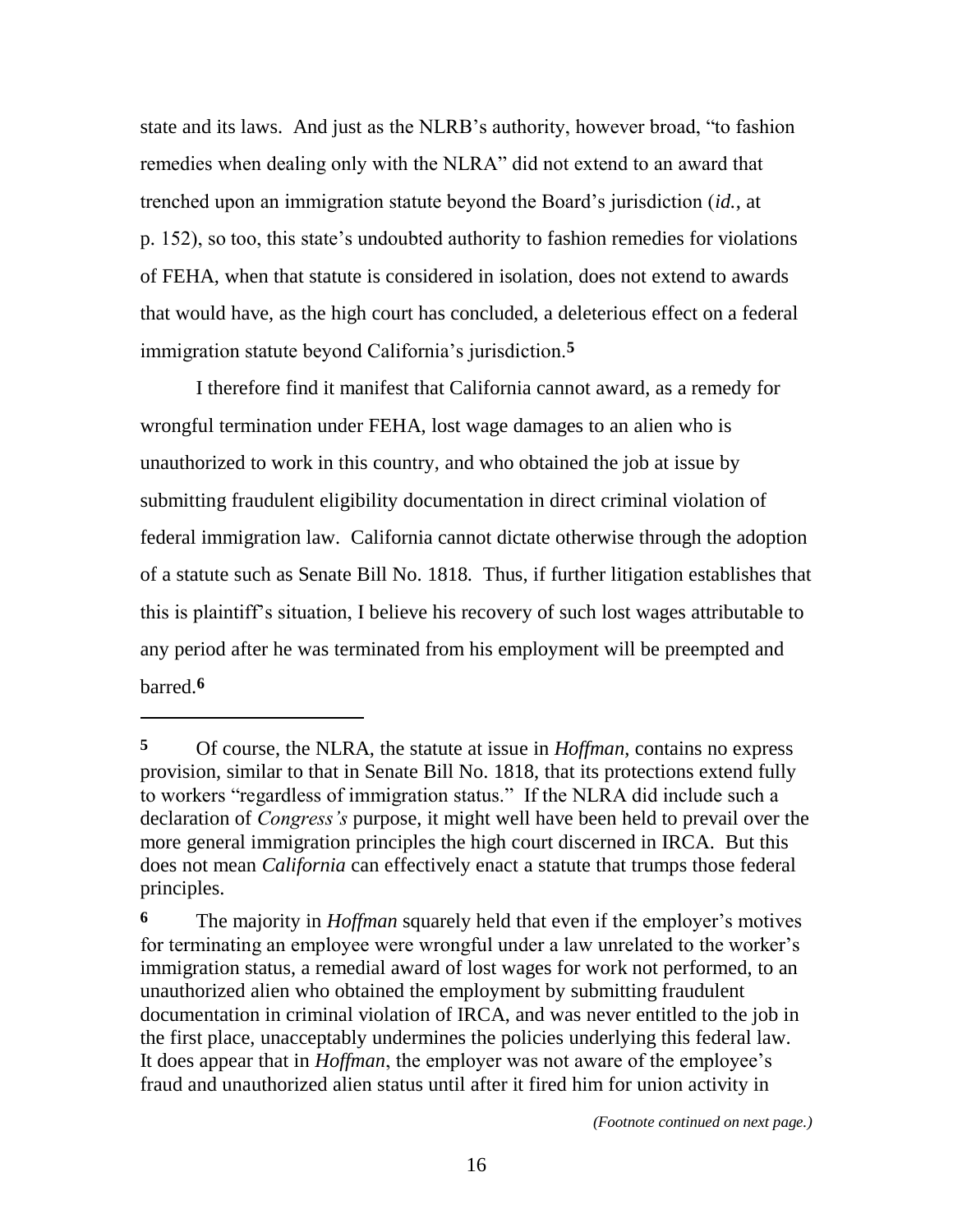I stress the narrow scope of my conclusions. I go no further than the high court did in *Hoffman*. I do not suggest, for example, that California is federally barred from enforcing the right of an unauthorized alien worker, even one who obtained the job by fraud, to recover unpaid wages for work actually performed, or from extending to unauthorized aliens, even those who misrepresented their immigration status, the remedies it affords to workers *who were injured or wronged while performing the work they were hired to do*. *Hoffman* did not address those situations, and logical distinctions between those cases, and the one at issue here, come easily to mind. *Hoffman* concluded that federal immigration policy is undermined when an alien who is unauthorized for employment, and who obtained it by criminal means, seeks *unearned wages* for *being terminated from* the job he or she was never entitled to have, and for work he or she thus *did not* perform. It is reasonable to conclude that such a claim, if honored, more directly and unjustifiably rewards the alien"s unauthorized and fraudulently procured employment, contrary to IRCA's aims, than does a claim based on fair and just compensation under state law for injury sustained on the job itself.**7**

*(Footnote continued from previous page.)*

 $\overline{a}$ 

violation of the NLRA. (*Hoffman*, *supra*, 535 U.S. at p. 141; see also *id.*, at p. 155 (dis. opn. of Breyer, J.).) But the *Hoffman* majority gave no dispositive effect in its analysis to the *employer's* compliance or noncompliance with IRCA, even though the dissent specifically urged the relevance of this factor (*Hoffman*, *supra*, at pp. 155-156 (dis. opn. of Breyer, J.)). I therefore do not read the rule of *Hoffman* to apply only to IRCA-compliant employers, though some post-*Hoffman* decisions in other jurisdictions have inferred such a corollary. (See fn. 5, *post*.) Employers who illegally hire unauthorized aliens are, of course, subject to substantial penalties under IRCA itself. (See 8 U.S.C. § 1324a(e)(4)(A)(i)-(iii),  $(5).$ 

**7** The most pertinent post-*Hoffman* out-of-state decision disclosed by my research is in general accord with my conclusion. In *Crespo v. Evergo Corp.* (N.J.Super. 2004) 841 A.2d 471, the court held that, under *Hoffman*, an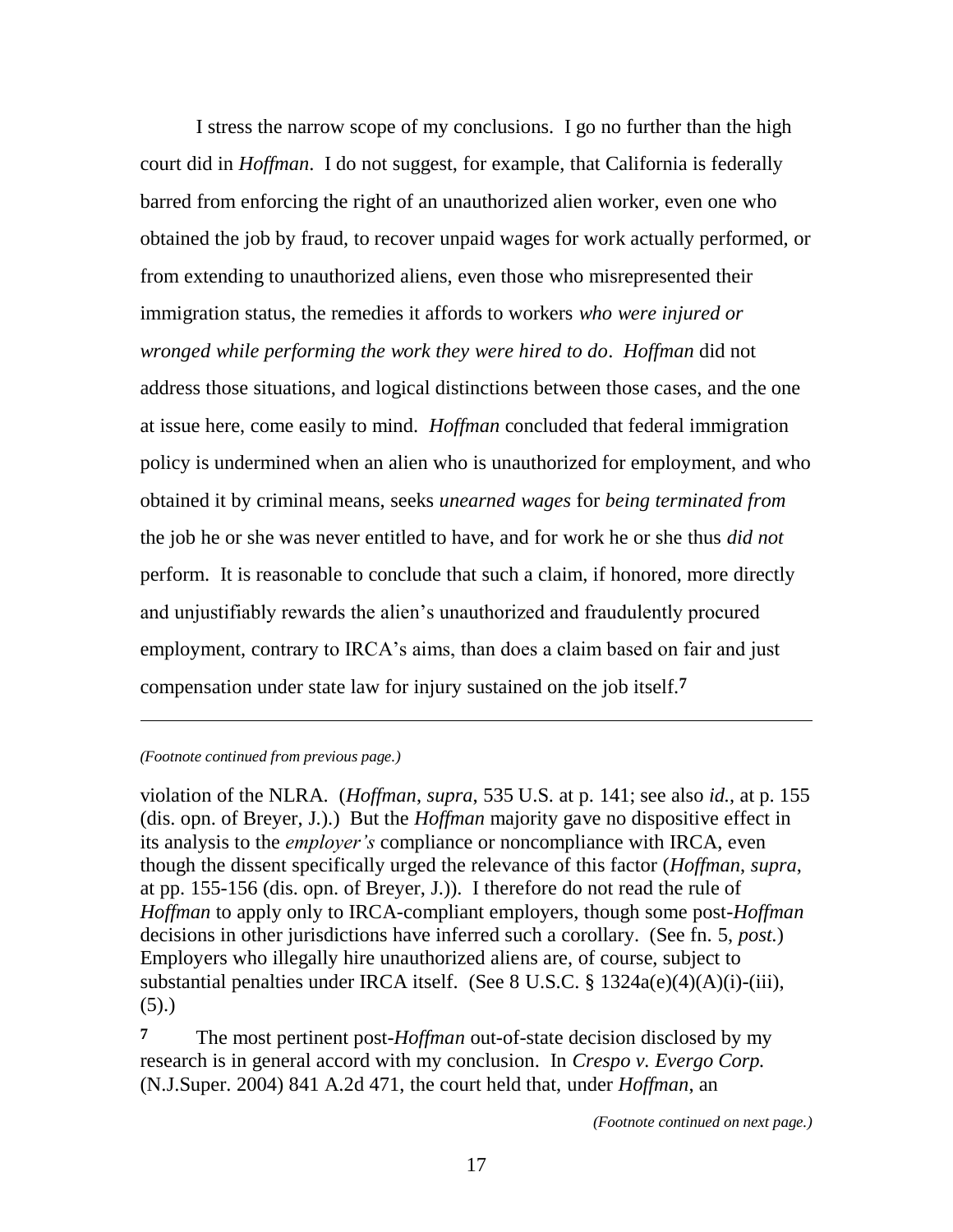### *(Footnote continued from previous page.)*

 $\overline{a}$ 

unauthorized alien worker who submitted fraudulent documentation to an unaware employer to obtain the job, and then, in violation of a state antidiscrimination law, was terminated after taking maternity leave, could not recover lost wage or other monetary damages arising from the wrongful termination. (*Crespo*, *supra*, at pp. 473-476.) *Crespo* limited its holding to recovery specifically sought as damages for *loss* of a position to which the alien was never entitled, and left open the possibility that IRCA would permit an unauthorized alien worker"s monetary recovery under state law for employment-related physical injury or other wrongs he or she suffered *while on the job*. (See *id.*, at pp. 475-476.) Post-*Hoffman* cases from other jurisdictions have reached varying conclusions as to whether the rationale of *Hoffman* completely or partially bars unauthorized alien workers from compensation for employer safety violations, workplace injuries, or other tortious harm affecting a worker"s earning capacity. (See, e.g., *Madiera v. Affordable Housing Foundation, Inc.* (2d Cir. 2006) 469 F.3d 219, 231-232 [where employer, not undocumented alien worker, was in violation of IRCA, and jury was instructed to consider alien"s deportability, federal immigration law did not absolutely bar worker injured in worksite accident from recovering tort-based future earnings damages at United States rates]; *Majlinger v. Cassino Contracting Corp.* (N.Y.App.Div. 2005) 802 N.Y.S.2d 56, 61-64 [IRCA did not bar subcontractor"s undocumented alien employee from recovering against employer, contractor, or site owner for workplace injury], but see *id.*, at p. 66 [noting plausible distinction between wrongful termination case, where "employer unwittingly had a valid reason for taking precisely the action it took," and case of workplace injury, where employer had no right whatsoever to withhold safety devices required by state law]; *Correa v. Waymouth Farms, Inc.* (Minn. 2003) 664 N.W.2d 324, 329 [IRCA did not preempt states" rights to award worker"s compensation benefits]; compare with, e.g., *Wielgus v. Ryobi Technologies, Inc.* (N.D.Ill 2012) 875 F.Supp.2d 854, 862-864 [predicting Illinois Supreme Court would conclude, under *Hoffman*, that undocumented alien injured in workplace accident by allegedly defective product may recover damages for lost earning capacity only at rates applicable to country of origin, not at United States rates]; *Veliz v. Rental Service Corp. USA, Inc.* (M.D.Fla. 2003) 313 F.Supp.2d 1317, 1335-1336 [under *Hoffman,* lost United States wages could not be recovered in tort on behalf of unauthorized alien who, having procured employment by submitting fraudulent papers, was killed in workplace forklift accident]; *Rosa v. Partners in Progress, Inc.* (N.H. 2005) 868 A.2d 994, 998-1002 [unauthorized alien who committed fraud to obtain employment generally may recover tort-based earning capacity damages for workplace injury only at rates applicable to country of origin, since United States earnings would have continued only by virtue of illegal employment, but employer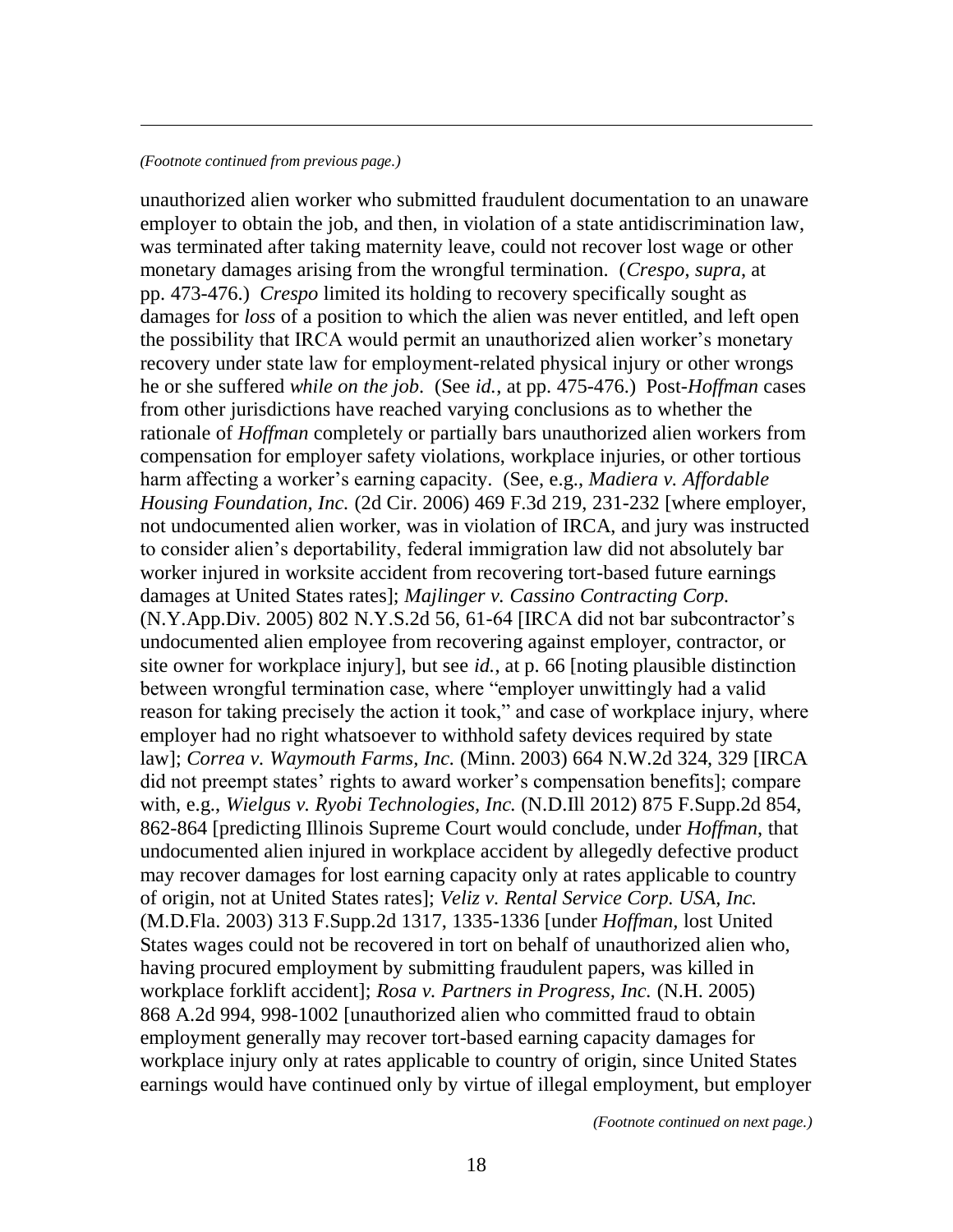Nor do I foreclose the possibility that a criminally fraudulent unauthorized alien worker who was wrongfully terminated in violation of FEHA may nonetheless be able to pursue other remedies available under this statute. Such remedies might include injunctive relief, costs and attorney fees, and even exemplary damages intended not as compensation to the worker for loss of the job, but purely as a sanction against an employer whose malice is established. These, too, are issues not addressed in *Hoffman*, and they do not as directly implicate the high court's concern that such a worker not be allowed to recover post-termination *earnings* for a job to which he or she was never entitled.**8**

As I have indicated above, it appears clear from the instant record that plaintiff used a false Social Security card and number to obtain employment with defendant, but the evidence on summary judgment does not establish whether plaintiff is actually an alien unauthorized to work in the United States. Because application of the preemption rule I derive from *Hoffman* depends on a determination of that issue, and because plaintiff"s immigration status may not necessarily bar him from pursuing a FEHA claim in some form, I concur in the reversal of the summary judgment for defendant.

BAXTER, J.

I CONCUR:

CHIN, J.

 $\overline{a}$ 

*(Footnote continued from previous page.)*

who hired alien in violation of IRCA's knowledge or verification requirements cannot bar alien"s recovery at United States rates].)

**8** In addition to a claim for lost wages, plaintiff"s amended complaint also includes a prayer for exemplary damages, "general damages," and "such other and further relief as is just."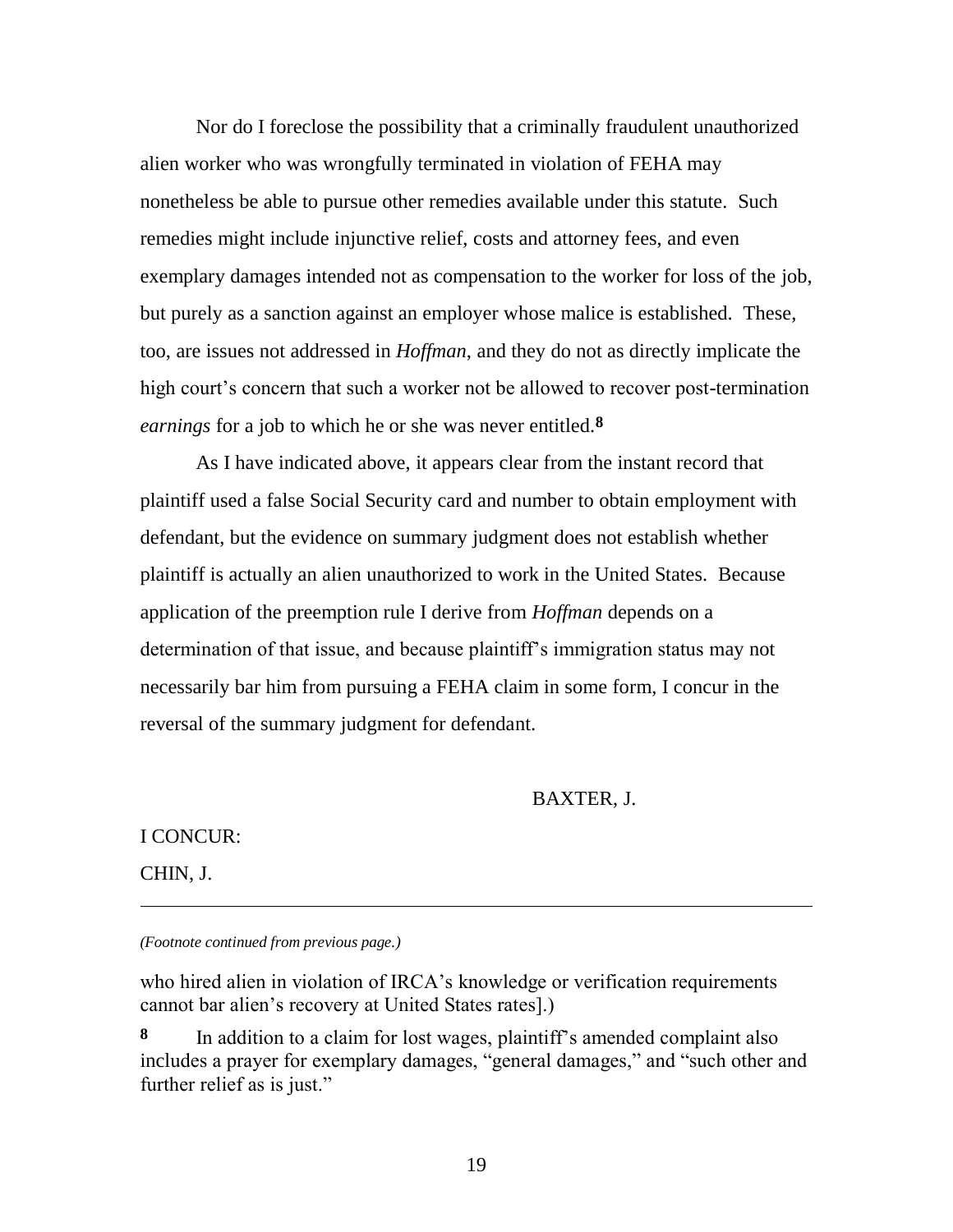*See last page for addresses and telephone numbers for counsel who argued in Supreme Court.*

**\_\_\_\_\_\_\_\_\_\_\_\_\_\_\_\_\_\_\_\_\_\_\_\_\_\_\_\_\_\_\_\_\_\_\_\_\_\_\_\_\_\_\_\_\_\_\_\_\_\_\_\_\_\_\_\_\_\_\_\_\_\_\_\_\_\_\_\_\_\_\_\_\_\_\_\_\_\_\_\_\_\_**

**\_\_\_\_\_\_\_\_\_\_\_\_\_\_\_\_\_\_\_\_\_\_\_\_\_\_\_\_\_\_\_\_\_\_\_\_\_\_\_\_\_\_\_\_\_\_\_\_\_\_\_\_\_\_\_\_\_\_\_\_\_\_\_\_\_\_\_\_\_\_\_\_\_\_\_\_\_\_\_\_\_\_**

**\_\_\_\_\_\_\_\_\_\_\_\_\_\_\_\_\_\_\_\_\_\_\_\_\_\_\_\_\_\_\_\_\_\_\_\_\_\_\_\_\_\_\_\_\_\_\_\_\_\_\_\_\_\_\_\_\_\_\_\_\_\_\_\_\_\_\_\_\_\_\_\_\_\_\_\_\_\_\_\_\_\_**

**\_\_\_\_\_\_\_\_\_\_\_\_\_\_\_\_\_\_\_\_\_\_\_\_\_\_\_\_\_\_\_\_\_\_\_\_\_\_\_\_\_\_\_\_\_\_\_\_\_\_\_\_\_\_\_\_\_\_\_\_\_\_\_\_\_\_\_\_\_\_\_\_\_\_\_\_\_\_\_\_\_\_**

**Name of Opinion** Salas v. Sierra Chemical Co.

**Unpublished Opinion Original Appeal Original Proceeding Review Granted** XXX 198 Cal.App.4th 29 **Rehearing Granted**

**Opinion No.** S196568 **Date Filed:** June 26, 2014

**Court:** Superior **County:** San Joaquin **Judge:** Elizabeth Humphreys

#### **Counsel:**

Pine & Pine, Norman Pine; The Legal Aid Society-Employment Law Center, Christopher Ho, Araceli Martínez-Olguín, Marsha J. Chien; Rancaño & Rancaño, David Rancaño; Stevens Law and Margaret P. Stevens for Plaintiff and Appellant.

Cynthia L. Rice, Kate Hegé and Julia L. Montgomery for California Rural Legal Assistance, Inc., California Rural Legal Assistance Foundation, The Asian Law Caucus, Inc., Asian Pacific-American Legal Center of Southern California, Golden Gate Women"s Employment Rights Clinic, Legal Aid of Marin, Worksafe, Inc., Centro de los Derechos del Migrante, Inc., California Employment Lawyers Association, Labor and Employment Committee of the National Lawyers Guild, UFCW Local 5, SEIU Local 1021 and SEIU-USWW as Amici Curiae on behalf of Plaintiff and Appellant.

Julia Harumi Mass; Jennifer Chang Newell, Taylor & Company Law Offices, Stephen E. Taylor, Stephen McG. Bundy and Joshua R. Benson for The American Civil Liberties Union, American Civil Liberties Union of Northern California, American Civil Liberties Union of Southern California and American Civil Liberties Union of San Diego and Imperial Counties as Amici Curiae on behalf of Plaintiff and Appellant.

Della Barnett, Michael Caesar; Eunice Hyunhye Cho; Linton Joaquin, Karen C. Tumlin and Josh Stehlik for Impact Fund, National Employment Law Project, National Immigration Law Center, Bet Tzedek, Community Legal Services in East Palo Alto, Coalition for Humane Immigrant Rights of Los Angeles, Disability Rights Education & Defense Fund, Disability Rights Legal Center, Dolores Street Community Services, Immigrant Legal Resource Center, Immigration Center for Women and Children, Lawyers" Committee for Civil Rights of the San Francisco Bay Area, Public Advocates, Inc. Public Counsel and Public Law Center as Amici Curiae on behalf of Plaintiff and Appellant.

Beeson, Tayer & Bodine and Jason Rabinowitz for Raquel Aldana, Keith Cunningham-Parmeter, Ruben Garcia, Kate Griffith and Leticia Saucedo as Amici Curiae on behalf of Plaintiff and Appellant.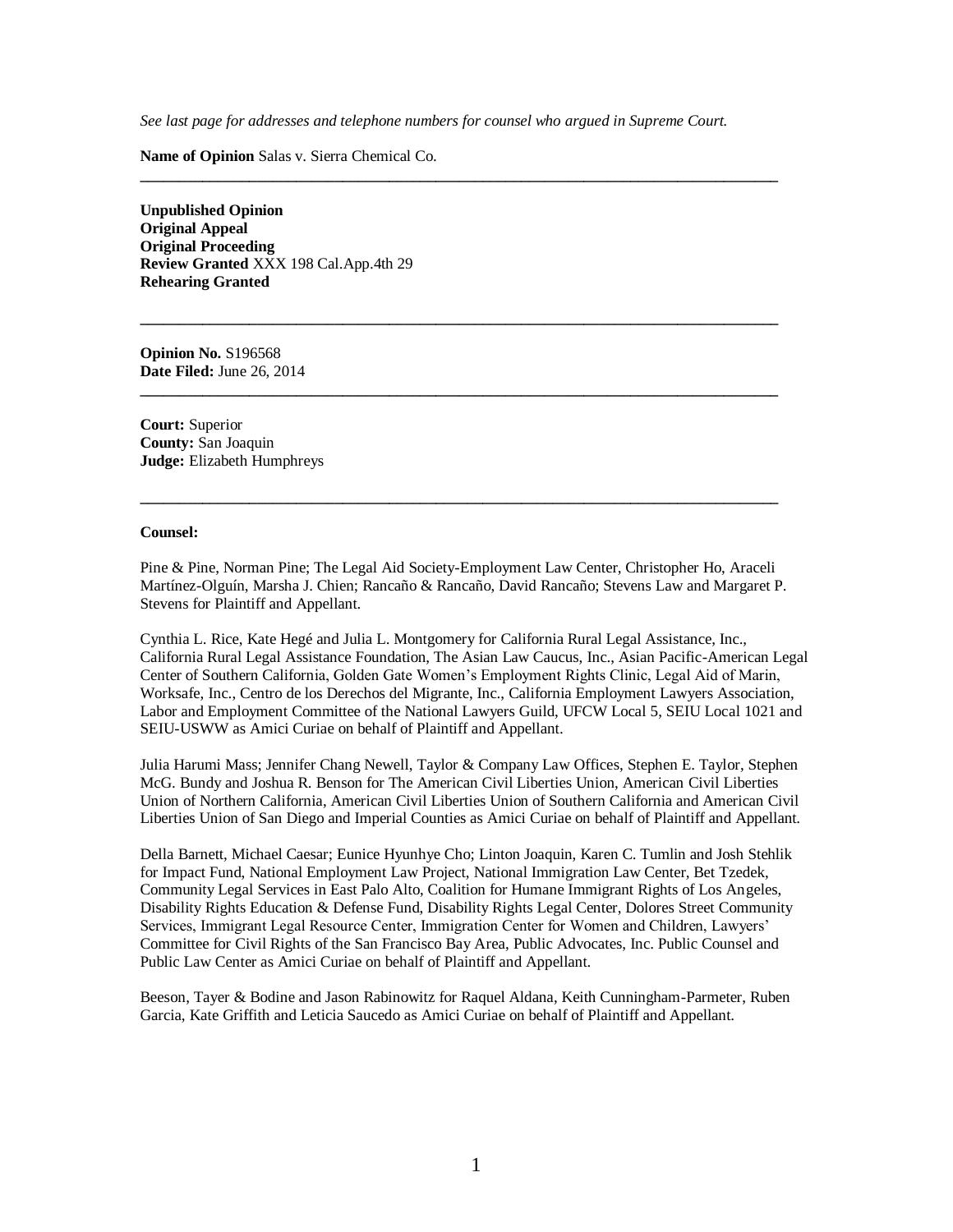### **Page 2 – S196568 – counsel continued**

#### **Counsel:**

William A. Herreras; Remcho, Johansen & Purcell, James C. Harrison and Margaret R. Prinzing for California Applicants" Attorneys Association as Amicus Curiae on behalf of Plaintiff and Appellant.

Freeman D"Aiuto Pierce Gurev Keeling & Wolf, Freeman Firm, Arnold J. Wolf, Thomas H. Keeling and Michael N. Morlan for Defendant and Respondent.

Proskauer Rose and Harold M. Brody for Employers Group as Amicus Curiae on behalf of Defendant and Respondent.